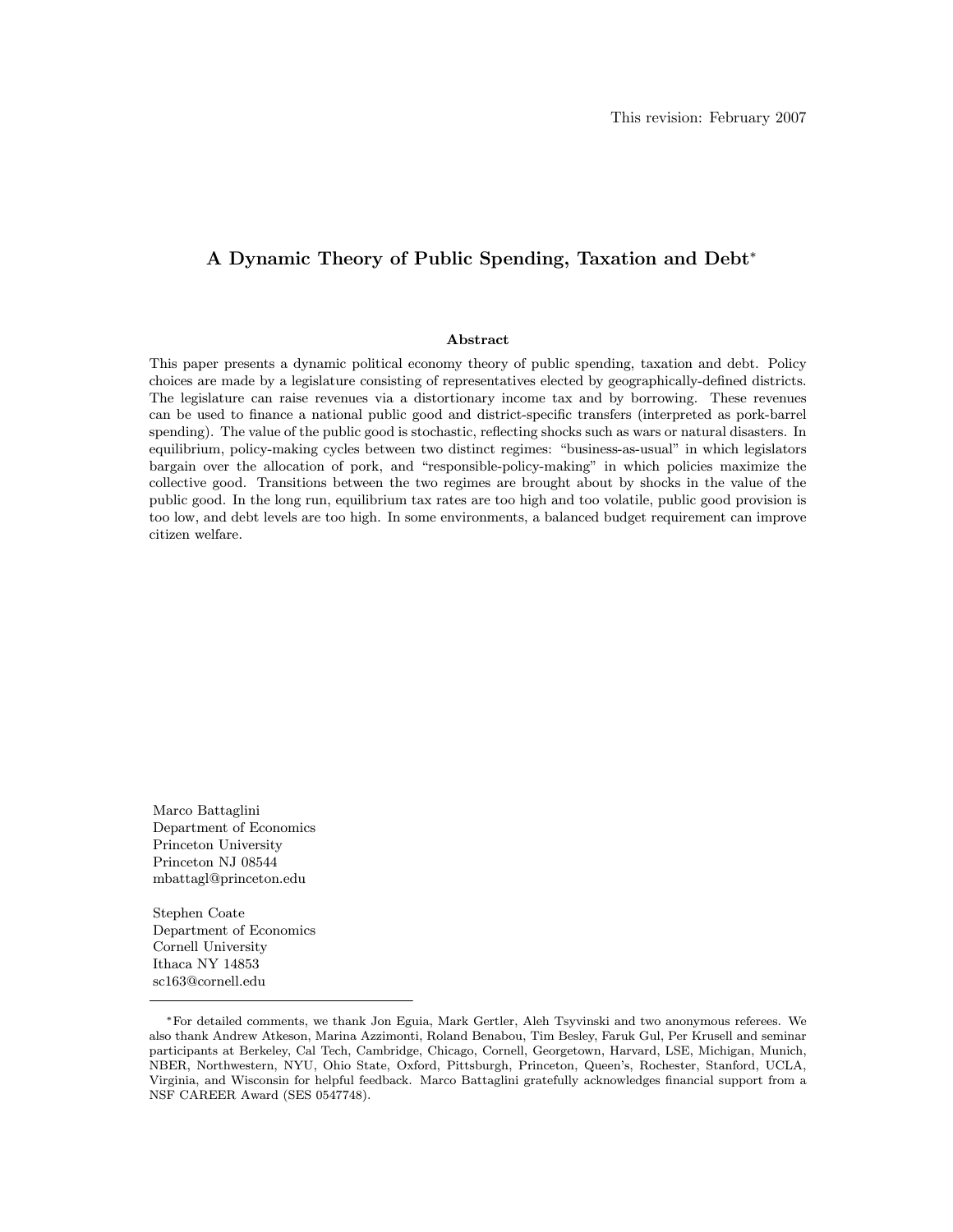## 1 Introduction

This paper presents a dynamic political economy theory of public spending, taxation and debt. The theory builds on the well-known tax smoothing approach to fiscal policy pioneered by Barro (1979). This approach predicts that governments will use budget surpluses and deficits as a buffer to prevent tax rates from changing too sharply. Thus, governments will run deficits in times of high government spending needs and surpluses when needs are low. Underlying the approach are the assumptions that governments are benevolent, that government spending needs fluctuate over time, and that the deadweight costs of income taxes are a convex function of the tax rate. The economic environment underlying our theory is similar to that in the tax smoothing literature. Our key departure is that policy decisions are made by a legislature rather than a benevolent planner. Moreover, we introduce the friction that legislators can distribute revenues back to their districts via pork-barrel spending.

More specifically, our theory assumes that policy choices are made by a legislature comprised of representatives elected by single-member, geographically-defined districts. The legislature can raise revenues in two ways: via a proportional tax on labor income and by borrowing in the capital market. Borrowing takes the form of issuing one period bonds. The legislature can also purchase bonds and use the interest earnings to help finance future public spending if it so chooses. Public revenues are used to finance the provision of a public good that benefits all citizens and to provide targeted district-specific transfers, which are interpreted as pork-barrel spending. The value of the public good to citizens is stochastic, reflecting shocks such as wars or natural disasters. The legislature makes policy decisions by majority (or super-majority) rule and legislative policymaking in each period is modelled using the legislative bargaining approach of Baron and Ferejohn (1989). The level of public debt acts as a state variable, creating a dynamic linkage across policymaking periods.

Incorporating political decision making in this way resolves an important theoretical difficulty with the tax smoothing approach first pointed out by Aiyagari et al  $(2002)$ . While Barro's original analysis assumes that the government perfectly anticipates its fluctuating spending needs, Aiyagari et al tackle the more relevant case of uncertainty. They demonstrate that the tax smoothing logic does not necessarily imply the counter-cyclical theory of deficits and surpluses that it had been presumed to. In some environments, the optimal policy is for the government to gradually acquire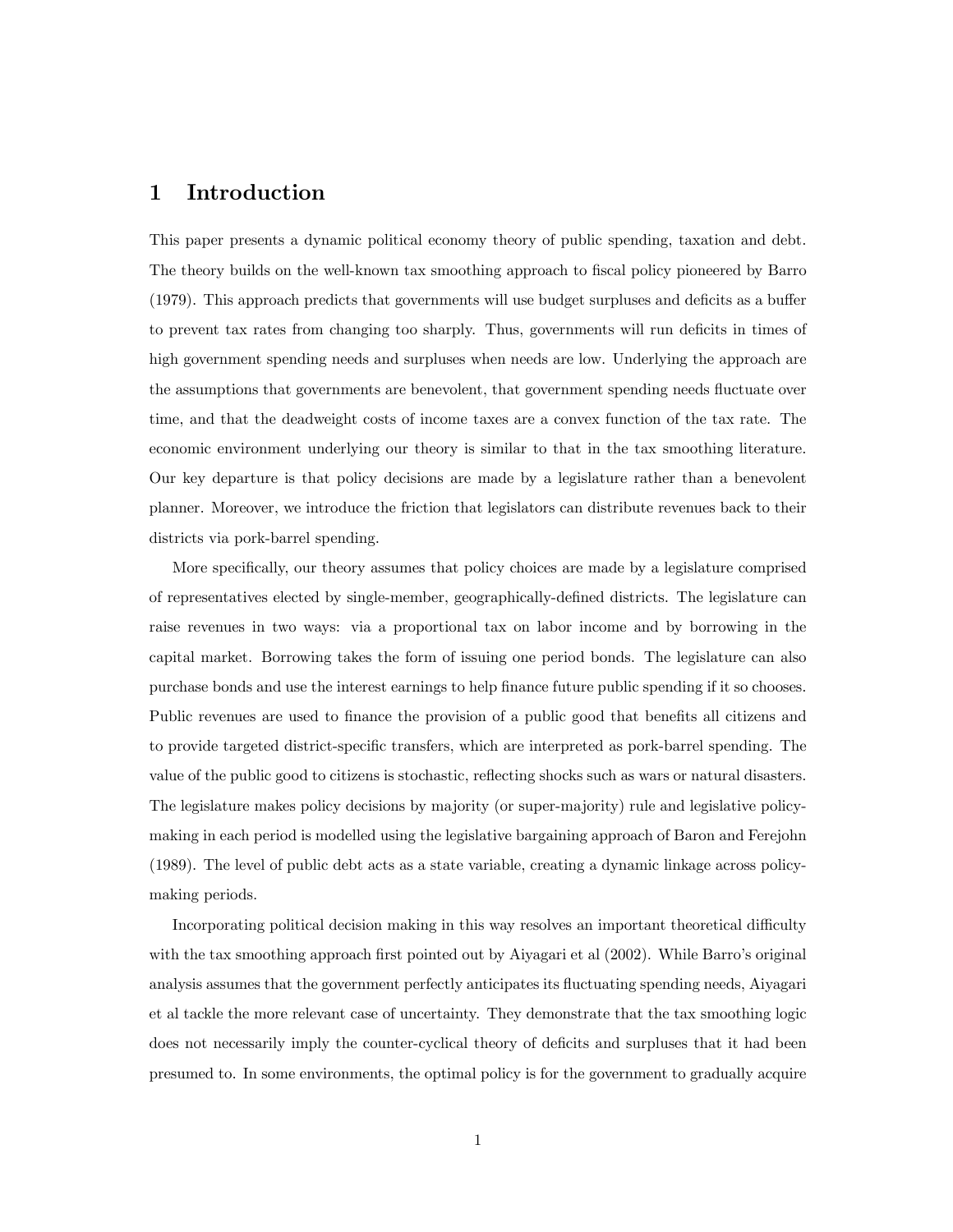sufficient bond holdings so as to eventually be able to finance any level of spending with the interest earnings from these holdings. This permits the financing of government spending without distortionary taxation. Interest earnings in excess of spending needs are rebated back to citizens via lump-sum transfers. Obviously, the prediction of a steady state with huge government asset accumulation and zero taxes is unsatisfactory. This prediction is avoided if exogenous limits on the amount of debt that the government can hold are imposed, but Aiyagari et al rightly criticize these as "ad hoc".<sup>1</sup>

Intuitively, it seems likely that legislators entrusted with a large stock of government assets would run it down and distribute the proceeds back to their districts and this is precisely the force that our theory captures. Thus, despite the fact that there are no ad hoc debt limits, the long run level of government bond holdings in political equilibrium is below the efficient level. Moreover, equilibrium policies display the dynamic pattern suggested by Barro; namely, debt goes up when the value of public goods is high and down when it is low. In addition, debt serves to smooth taxes.

Our theory also offers a number of other advantages over the basic tax smoothing approach. First, it allows for the possibility that the government can be in perpetual debt. Second, it provides predictions concerning the dynamics of legislative policy-making and on the mix of public spending between pork and public goods. Third, it provides a sharp account of how political decision-making "distorts" public policies. Fourth, the theory permits a welfare analysis of fiscal restraints such as balanced budget rules.

That pork-barrel spending gives rise to inefficiencies in legislative decision making is a core idea of political economy. Moreover, it is now well understood that in dynamic environments redistributive considerations can lead legislatures to be present-biased. What is novel about our paper is that we incorporate these ideas into a dynamic general equilibrium model that incorporates the key assumptions of the tax smoothing literature. This allows us to better integrate the political economy and tax smoothing literatures. In particular, we can study how the political forces favoring present bias in legislative policy-making interact with the economic forces favoring the use of debt for tax smoothing purposes. The interplay between these forces gives rise to what is, in our judgement, a richer and more satisfying theory of fiscal policy.

<sup>1</sup> Shin (2006) shows that this prediction can be avoided if citizens face idiosyncratic and uninsurable productivity shocks.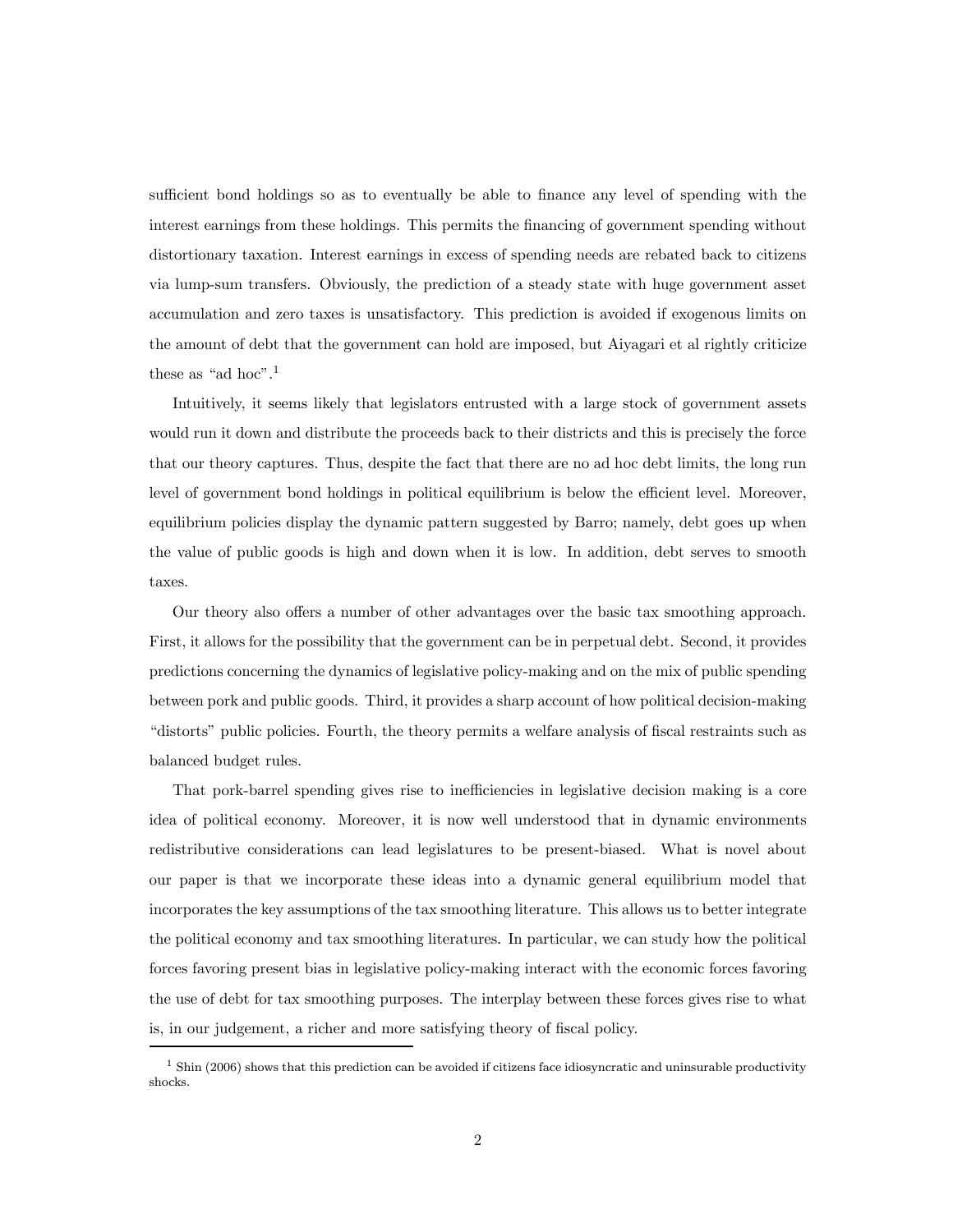Our basic approach to incorporating legislative decision making into a dynamic general equilibrium model follows our earlier work in Battaglini and Coate (2007). In that paper, we explored how pork-barrel spending impacts the overall size of government and distorts investment in public capital goods. We analyzed an environment in which in each period the legislature can raise revenues via a distortionary income tax and these revenues can be used to finance investment in a public good and pork-barrel spending. The environment we study in this paper differs in three key ways. First, the government can borrow as well as levy income taxes. Second, the public good is not an investment good. Third, the value of the public good is stochastic. This makes for a very different application, with the key dynamic linkage across periods created by the level of debt rather than the stock of public good.

The organization of the remainder of the paper is as follows. In the next section we present the model. Section 3 provides a benchmark by describing the planning solution for the economy. Section 4 characterizes the political equilibrium and develops the positive predictions of the theory. Section 5 explains precisely how political decision making distorts the efficient solution. Section 6 discusses the empirical implications of the theory and section 7 applies the theory to analyze the desirability of a balanced budget requirement. Section 8 discusses the related political economy literature and section 9 offers a brief conclusion. The Appendix contains the proofs of the propositions.

## 2 The model

### 2.1 The economic environment

A continuum of infinitely-lived citizens live in n identical districts indexed by  $i = 1, ..., n$ . The size of the population in each district is normalized to be one. There is a single (nonstorable) consumption good, denoted by  $z$ , that is produced using a single factor, labor, denoted by  $l$ , with the linear technology  $z = w l$ . There is also a public good, denoted by g, that can be produced from the consumption good according to the linear technology  $g = z/p$ .

Citizens consume the consumption good, benefit from the public good, and supply labor. Each citizen's per period utility function is

$$
z + Ag^{\alpha} - \frac{l^{(1+1/\varepsilon)}}{\varepsilon + 1},\tag{1}
$$

where  $\alpha \in (0,1)$  and  $\varepsilon > 0$ . The parameter A measures the value of the public good to the citizens.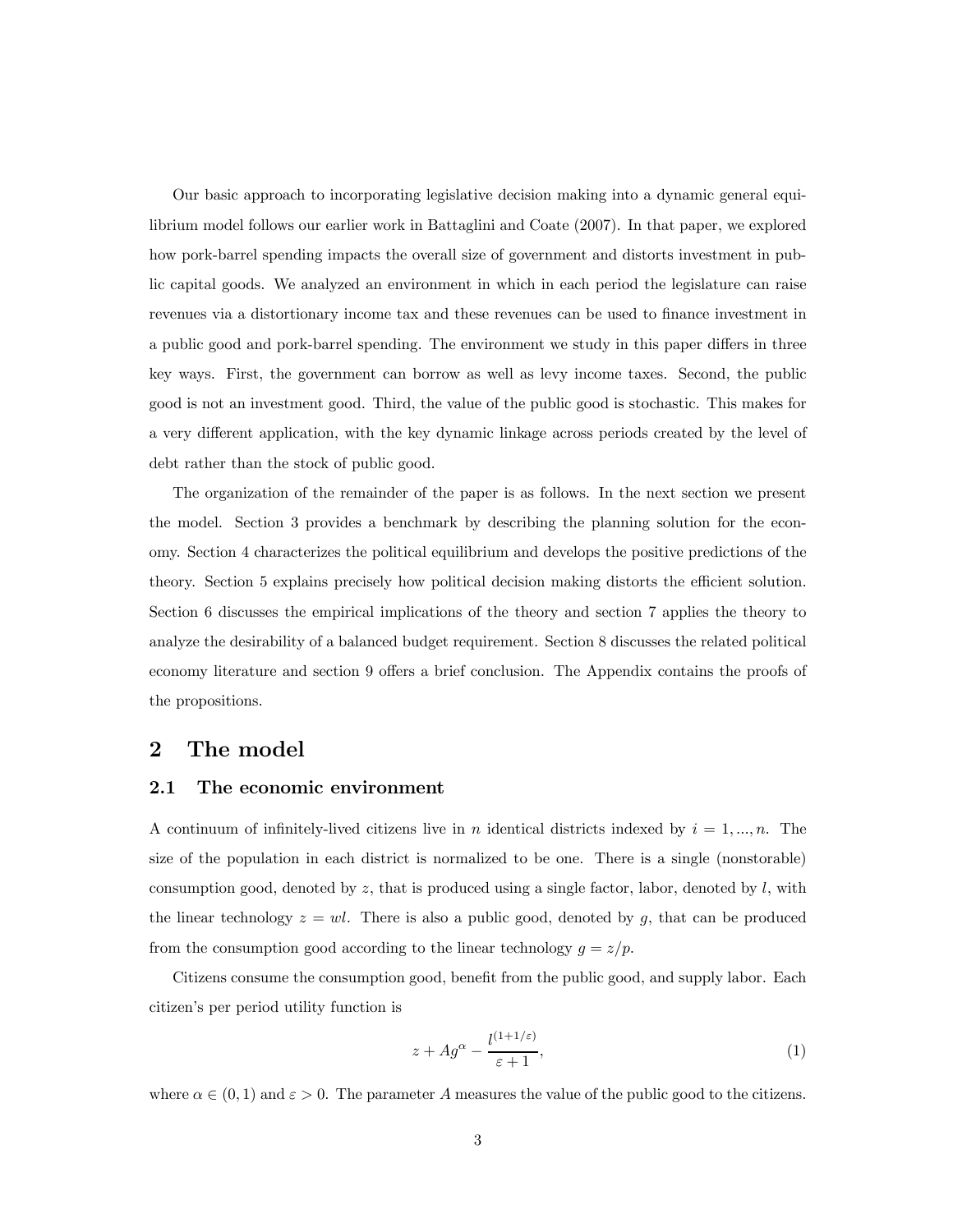Citizens discount future per period utilities at rate  $\delta$ .

The value of the public good varies across periods in a random way, reflecting shocks to the society such as wars and natural disasters. Specifically, in each period, A is the realization of a random variable with range  $[\underline{A}, \overline{A}]$  (where  $0 < \underline{A} < \overline{A}$ ) and cumulative distribution function  $G(A)$ . The function  $G$  is continuously differentiable and its associated density is bounded uniformly below by some positive constant  $\xi > 0$ , so that for any pair of realizations such that  $A < A'$ , the difference  $G(A') - G(A)$  is at least as big as  $\xi(A' - A)$ . Thus, G assigns positive probability to all nondegenerate sub-intervals of  $[\underline{A}, \overline{A}]$ .

There is a competitive labor market and competitive production of the public good. Thus, the wage rate is equal to w and the price of the public good is  $p$ . There is also a market in risk-free one period bonds. The assumption of a constant marginal utility of consumption implies that the equilibrium interest rate on these bonds must be  $\rho = 1/\delta - 1$ . At this interest rate, citizens will be indifferent as to their allocation of consumption across time.

### 2.2 Government policies

The public good is provided by the government. The government can raise revenue by levying a proportional tax on labor income. It can also borrow and lend in the bond market by selling and buying risk-free one period bonds.<sup>2</sup> Revenues can not only be used to finance the provision of the public good but can also be diverted to finance targeted district-specific transfers which are interpreted as (non-distortionary) pork-barrel spending.

Government policy in any period is described by an  $n + 3$ -tuple  $\{r, g, x, s_1, ..., s_n\}$ , where r is the income tax rate;  $g$  is the amount of the public good provided;  $x$  is the amount of bonds sold; and  $s_i$  is the proposed transfer to district i's residents. When x is negative, the government is buying bonds. In each period, the government must also repay any bonds that it sold in the previous period. Thus, if it sold b bonds in the previous period, it must repay  $(1 + \rho)b$  in the current period. The government's initial debt level in period 1 is given exogenously and is denoted by  $b_0$ .

In a period in which government policy is  $\{r, g, x, s_1, ..., s_n\}$ , each citizen will supply an amount

<sup>2</sup> Thus we do not consider state-contingent debt as in Lucas and Stokey (1983). We believe that this is the appropriate assumption for a positive analysis. We also do not consider debt with different maturity structures. While Angeletos (2002) has argued that maturity structures can substitute for state-contingent debt, his argument does not apply in our model because the interest rate is constant.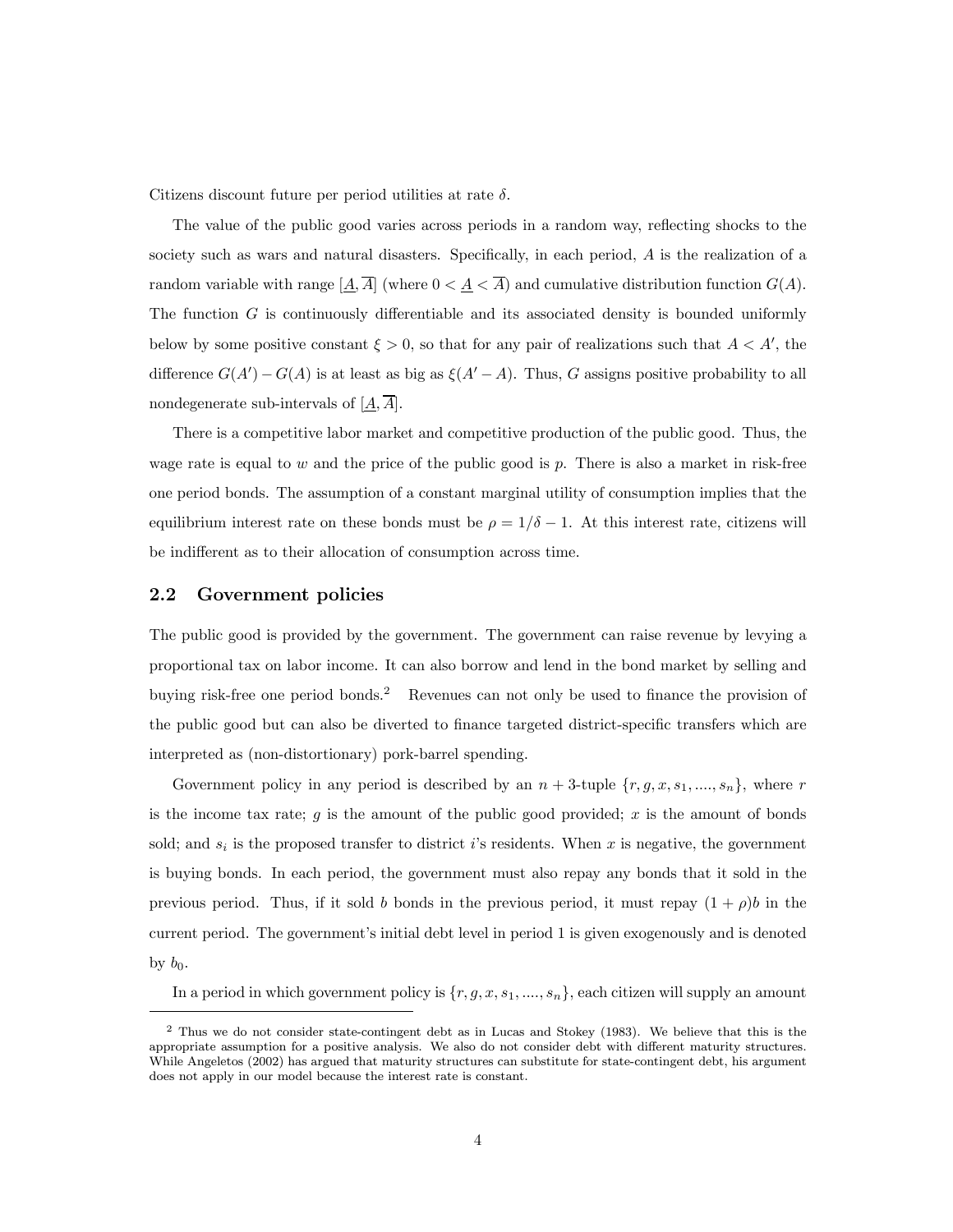of labor

$$
l^*(w(1-r)) = \arg\max_{l} \{w(1-r)l - \frac{l^{(1+1/\varepsilon)}}{\varepsilon + 1}\}.
$$
 (2)

It is straightforward to show that  $l^*(w(1-r)) = (\varepsilon w(1-r))^{\varepsilon}$ , so that  $\varepsilon$  is the elasticity of labor supply. A citizen in district  $i$  who simply consumes his net of tax earnings and his transfer will obtain a per period utility of  $u(w(1 - r), g; A) + s_i$ , where

$$
u(w(1-r), g; A) = \frac{\varepsilon^{\varepsilon}(w(1-r))^{\varepsilon+1}}{\varepsilon+1} + Ag^{\alpha}.
$$
 (3)

Since citizens are indifferent as to their allocation of consumption across time, their lifetime expected utility will equal the value of their initial bond holdings plus the payoff they would obtain if they simply consumed their net earnings and transfers in each period.

Government policies must satisfy three feasibility constraints. The first is that revenues must be sufficient to cover expenditures. To see what this implies, consider a period in which the initial level of government debt is b and the policy choice is  $\{r, g, x, s_1, ..., s_n\}$ . Expenditure on public goods and debt repayment is  $pg + (1 + \rho)b$ . Tax revenue is

$$
R(r) = nrwl^{*}(w(1-r)) = nrw(\varepsilon w(1-r))^{\varepsilon}
$$
\n(4)

and revenue from bond sales is x. Letting the net of transfer surplus (i.e., the difference between revenues and spending on public goods and debt repayment) be denoted by

$$
B(r, g, x; b) = R(r) - pg + x - (1 + \rho)b,
$$
\n(5)

the constraint requires that  $B(r, g, x; b) \ge \sum_i s_i$ .

The second constraint is that the district specific transfers must be non-negative (i.e.,  $s_i \geq 0$ for all i). This rules out financing public spending via district-specific lump sum taxes. With lump sum taxes, there would be no need to impose the distortionary labor tax and hence no tax smoothing problem.

The third and final constraint is that the amount of government borrowing must be feasible. In particular, there is an upper limit  $\bar{x}$  on the amount of bonds the government can sell. This is motivated by the unwillingness of borrowers to hold bonds that they know will not be repaid. If the government were borrowing an amount  $x$  such that the interest payments exceeded the maximum possible tax revenues; i.e.,  $\rho x > \max_{r} R(r)$ , then it would be unable to repay the debt even if it provided no public goods or transfers. Thus, the maximum level of debt is certainly less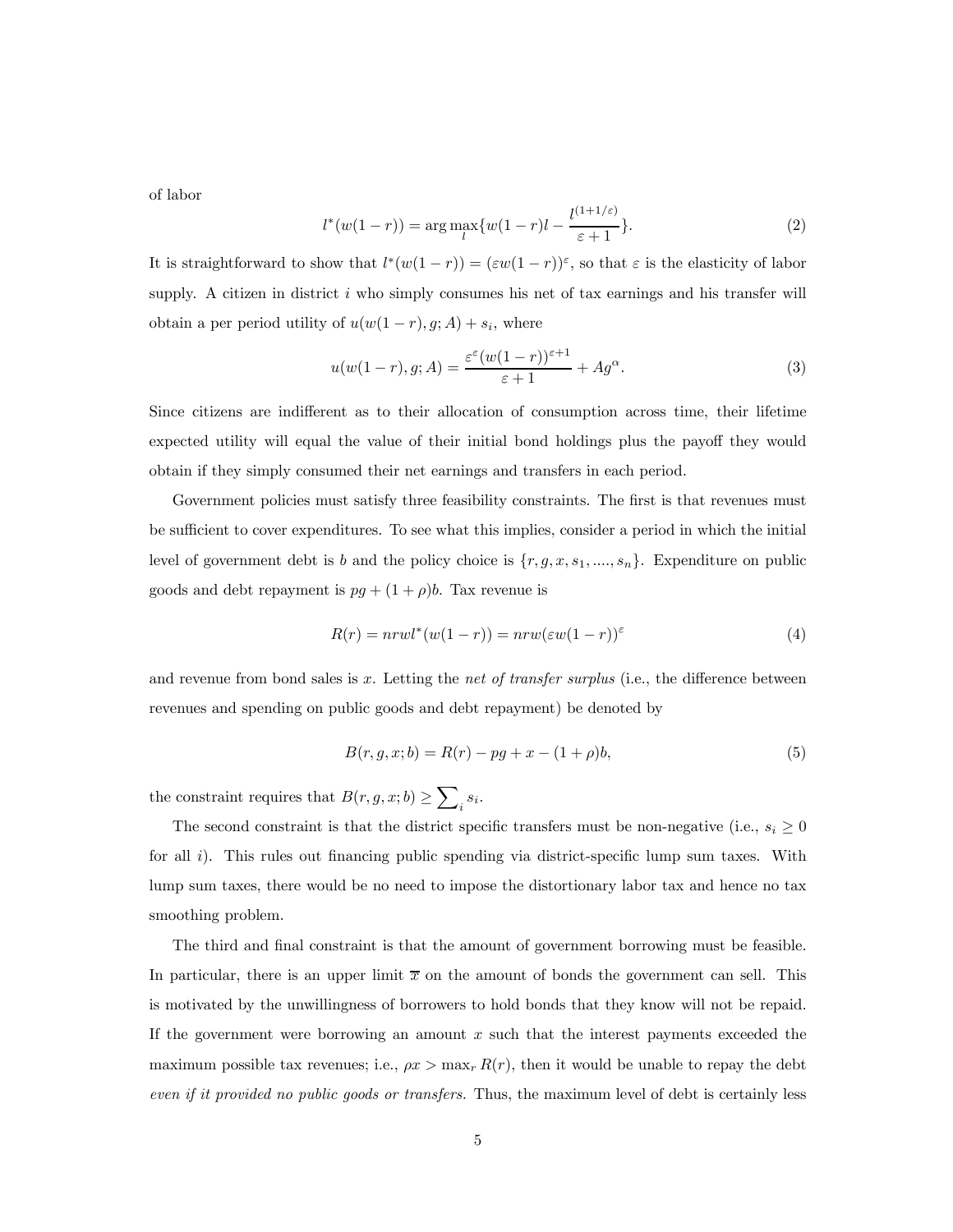than this level, implying that  $\overline{x} \le \max_r R(r)/\rho$ . In fact, we will assume that  $\overline{x}$  is slightly smaller than  $\max_r R(r)/\rho$ . This is because if  $\bar{x}$  equals  $\max_r R(r)/\rho$  then if government debt ever reached  $\bar{x}$  it would stay there forever, because the legislature could never pay it off. For our dynamic results, it is convenient to assume away this (relatively uninteresting) possibility.

We avoid assuming that there is any "ad hoc" limit on the amount of bonds that the government can purchase (see Aiyagari et al (2002)). In particular, the government is allowed to hold sufficient bonds to permit it to always finance the Samuelson level of the public good from the interest earnings. This level of bonds is given by  $\underline{x} = -pg_S(\overline{A})/\rho$ , where  $g_S(A)$  is the level of the public good that satisfies the *Samuelson Rule* when the value of the public good is  $A$ <sup>3</sup>. Since the government will never want to hold more bonds than this, there is no loss of generality in constraining the choice of debt to the interval  $[x,\overline{x}]$  and we will do this below.<sup>4</sup> We also assume that the initial level of government debt,  $b_0$ , belongs to the interval  $[\underline{x}, \overline{x}]$ .

### 2.3 The political process

Government policy decisions are made by a legislature consisting of representatives from each of the n districts. One citizen from each district is selected to be that district's representative. Since all citizens have the same policy preferences, the identity of the representative is immaterial and hence the selection process can be ignored.<sup>5</sup> The legislature meets at the beginning of each period. These meetings take only an insignificant amount of time, and representatives undertake private sector work in the rest of the period just like everybody else. The affirmative votes of  $q < n$  representatives are required to enact any legislation.

To describe how legislative decision-making works, suppose the legislature is meeting at the beginning of a period in which the current level of public debt is  $b$  and the value of the public good

<sup>&</sup>lt;sup>3</sup> The Samuelson Rule is that the sum of marginal benefits equal the marginal cost, which means that  $g_S(A)$ satisfies the first order condition that  $n \alpha A g^{\alpha-1} = p$ .

<sup>&</sup>lt;sup>4</sup> By assuming that the government can choose to borrow any amount in the interval  $[\underline{x}, \overline{x}]$ , we are implicitly assuming that the wage is sufficiently high that the amount spent on public goods is never higher than national income. To see this, imagine that the initial level of government debt is  $b$  and the government chooses the policy  $\{r, g, x, s_1, \ldots, s_n\}$ . Then, feasibility demands that the amount borrowed x must be less than the total amount of private sector income. The latter is given by  $\sum_i s_i + (1+\rho)b + n(1-r)w(\varepsilon w(1-r))^{\varepsilon}$ . Assuming government budget balance, we know that  $\sum_i s_i + (1+\rho)b$  is equal to  $x + R(r) - pg$ . Substituting this in, the feasibility condition amounts to the requirement that  $nw(\varepsilon w(1-r))^{\varepsilon}$  (which is national income) exceeds pg. In either the equilibrium or the planner's solution, national income always exceeds  $nw(\epsilon w(\frac{\epsilon}{1+\epsilon}))^{\epsilon}$  and public good spending is always less than  $pg_S(\overline{A})$ . Thus, a sufficient condition is that  $nw(\varepsilon w(\frac{\varepsilon}{1+\varepsilon}))^{\varepsilon} > pg_S(\overline{A})$ . Of course, such a condition would not be required in the case of a small open economy which could borrow from abroad.

<sup>5</sup> While citizens may differ in their bond holdings, this has no impact on their policy preferences.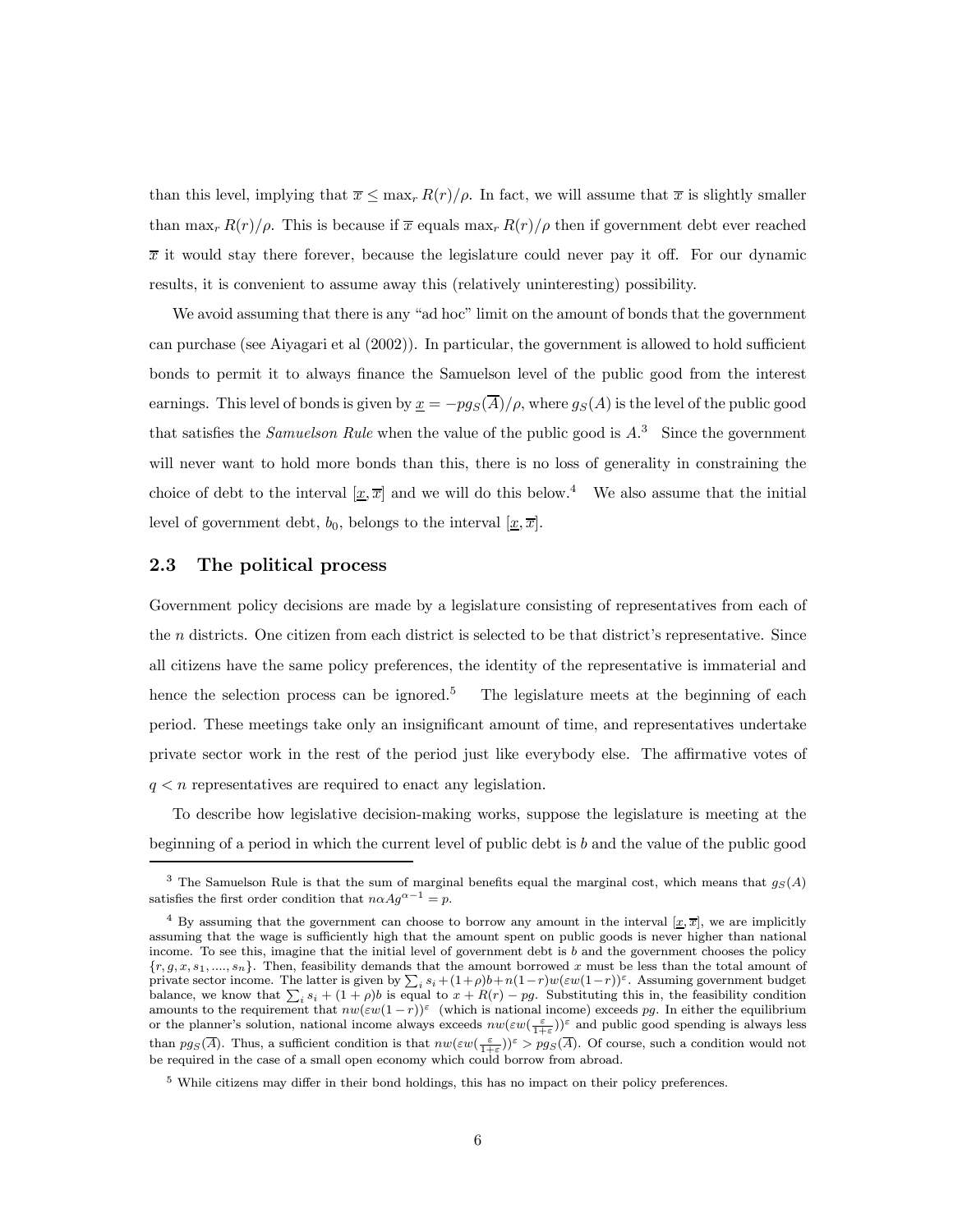is A. One of the legislators is randomly selected to make the first proposal, with each representative having an equal chance of being recognized. A proposal is a policy  $\{r, g, x, s_1, ..., s_n\}$  that satisfies the feasibility constraints. If the first proposal is accepted by  $q$  legislators, then it is implemented and the legislature adjourns until the beginning of the next period. At that time, the legislature meets again with the difference being that the initial level of public debt is  $x$  and there is a new realization of the value of public goods. If, on the other hand, the first proposal is not accepted, another legislator is chosen to make a proposal. There are  $T \geq 2$  such proposal rounds, each of which takes a negligible amount of time. If the process continues until proposal round  $T$ , and the proposal made at that stage is rejected, then a legislator is appointed to choose a default policy. The only restrictions on the choice of a default policy are that it be feasible and that it involve a uniform district-specific transfer (i.e.,  $s_i = s_j$  for all i, j).

# 3 The social planner's solution

To establish a normative benchmark with which to compare the political equilibrium, we begin by describing the policies that would be chosen by a social planner whose objective was to maximize aggregate utility. This is basically the problem considered by Aiyagari et al (2002). However, we will derive the solution in a way that sets the stage for the more complicated analysis of the political equilibrium.<sup>6</sup>

The planner's problem can be formulated recursively. The state of the economy is summarized by the current level of public debt b and the value of the public good A. Let  $v(b, A)$  denote maximal average citizen expected utility (net of the value of initial bond holdings) at the beginning of a period in which the state is  $(b, A)$ .<sup>7</sup> Then, in a period in which the state is  $(b, A)$ , the planner's problem is to choose a policy  $\{r, g, x, s_1, ..., s_n\}$  to solve:

$$
\max u(w(1-r), g; A) + \frac{\sum_{i} s_i}{n} + \delta Ev(x, A')
$$
  
s.t.  $\sum_{i} s_i \le B(r, g, x; b), s_i \ge 0$  for all  $i$ , and  $x \in [\underline{x}, \overline{x}].$  (6)

The three constraints are the feasibility constraints described in section 2.2.

 $6$  Aiyagari et al allow for more general preferences, focusing on the quasi-linear case as a leading example. This complicates the model because interest rates are affected by government policy. These complications require them to use a less transparent solution method.

<sup>&</sup>lt;sup>7</sup> Maximal average expected utility will be  $b(1 + \rho)/n + v(b, A)$ .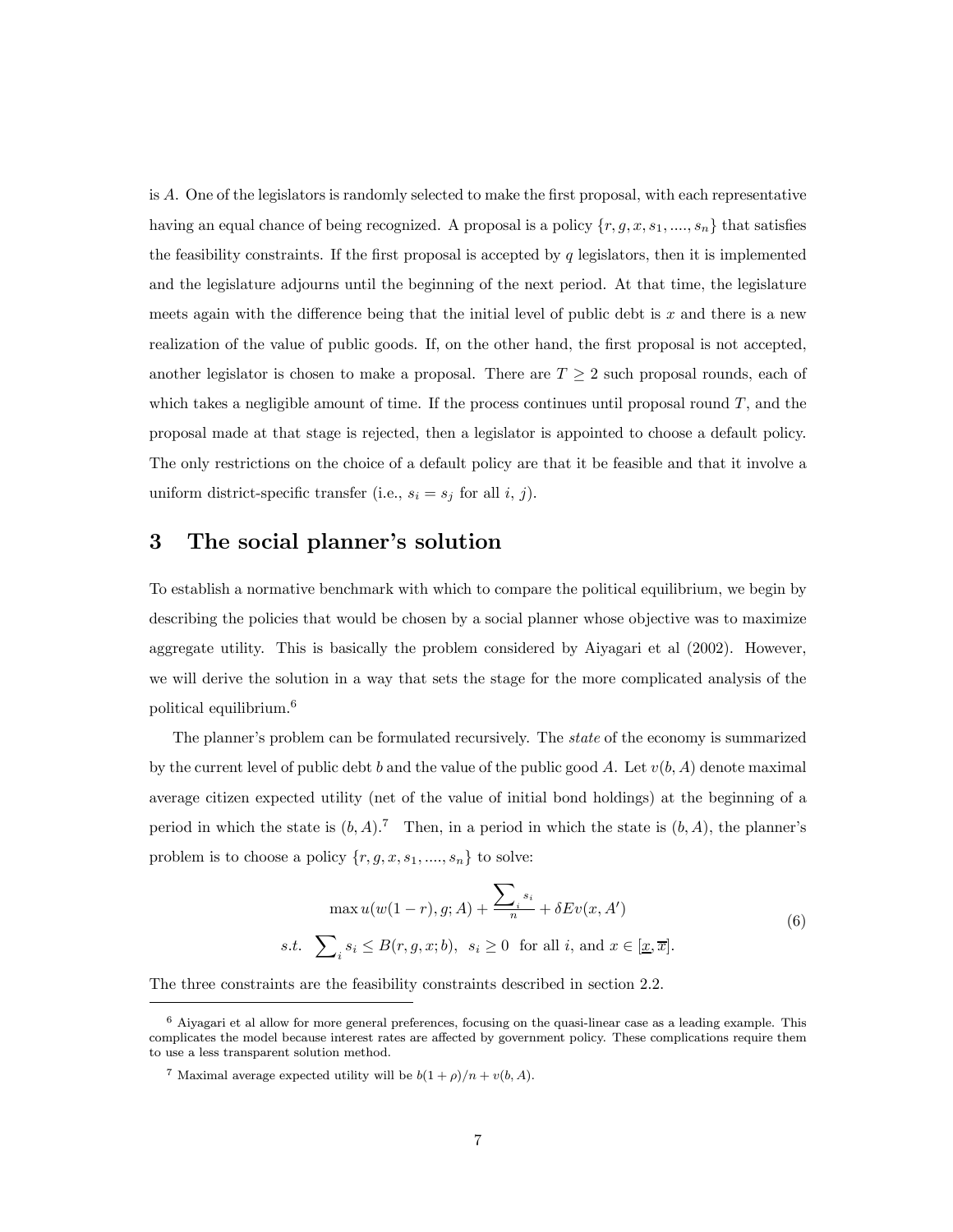This problem can be simplified by observing that if the net of transfer surplus  $B(r, g, x; b)$ were positive, the planner would use it to finance transfers and hence  $\sum_i s_i = B(r, g, x; b)$ . Thus, we can eliminate the choice variables  $(s_1, ..., s_n)$  and reformulate the problem as choosing a tax rate-public good-public debt triple  $(r, g, x)$  to solve:

$$
\max u(w(1-r), g; A) + \frac{B(r, g, x; b)}{n} + \delta Ev(x, A')
$$
  
s.t.  $B(r, g, x; b) \ge 0$  and  $x \in [\underline{x}, \overline{x}].$  (7)

The problem in this form is fairly standard. The planner's value function must satisfy the functional equation

$$
v(b, A) = \max_{(r, g, x)} \{ u(w(1-r), g; A) + \frac{B(r, g, x; b)}{n} + \delta Ev(x, A') : B(r, g, x; b) \ge 0 \quad \& \ x \in [\underline{x}, \overline{x}] \}. \tag{8}
$$

Familiar arguments can be applied to show that such a value function exists and that  $Ev(\cdot, A)$ is differentiable and strictly concave. From this, the properties of the optimal policies may be deduced.

#### 3.1 The optimal policies

Using equations (3) and (4) and letting  $\lambda$  denote the multiplier on the budget constraint, we can write the first order conditions for the maximization problem in  $(8)$  as follows:

$$
1 + \lambda = \frac{1 - r}{1 - r(1 + \varepsilon)},\tag{9}
$$

$$
n\alpha A g^{\alpha - 1} = \left[\frac{1 - r}{1 - r(1 + \varepsilon)}\right] p,\tag{10}
$$

and

$$
\frac{1-r}{1-r(1+\varepsilon)} \ge -\delta n E[\frac{\partial v(x, A')}{\partial x}] \quad (= \text{if } x < \overline{x}).\tag{11}
$$

To interpret these, note that  $(1 - r)/(1 - r(1 + \varepsilon))$  measures the marginal cost of taxation - the social cost of raising an additional unit of revenue via a tax increase. It exceeds unity whenever the tax rate  $(r)$  is positive, because taxation is distortionary. For a given tax rate, the marginal cost of taxation is higher the more elastic is labor supply; that is, the higher is  $\varepsilon$ . Condition (9) therefore says that the benefit of raising an additional unit of revenue - which is measured by  $1+\lambda$ . must equal the marginal cost of taxation. Condition (10) says that the marginal social benefit of the public good must equal its price times the marginal cost of taxation. This is basically the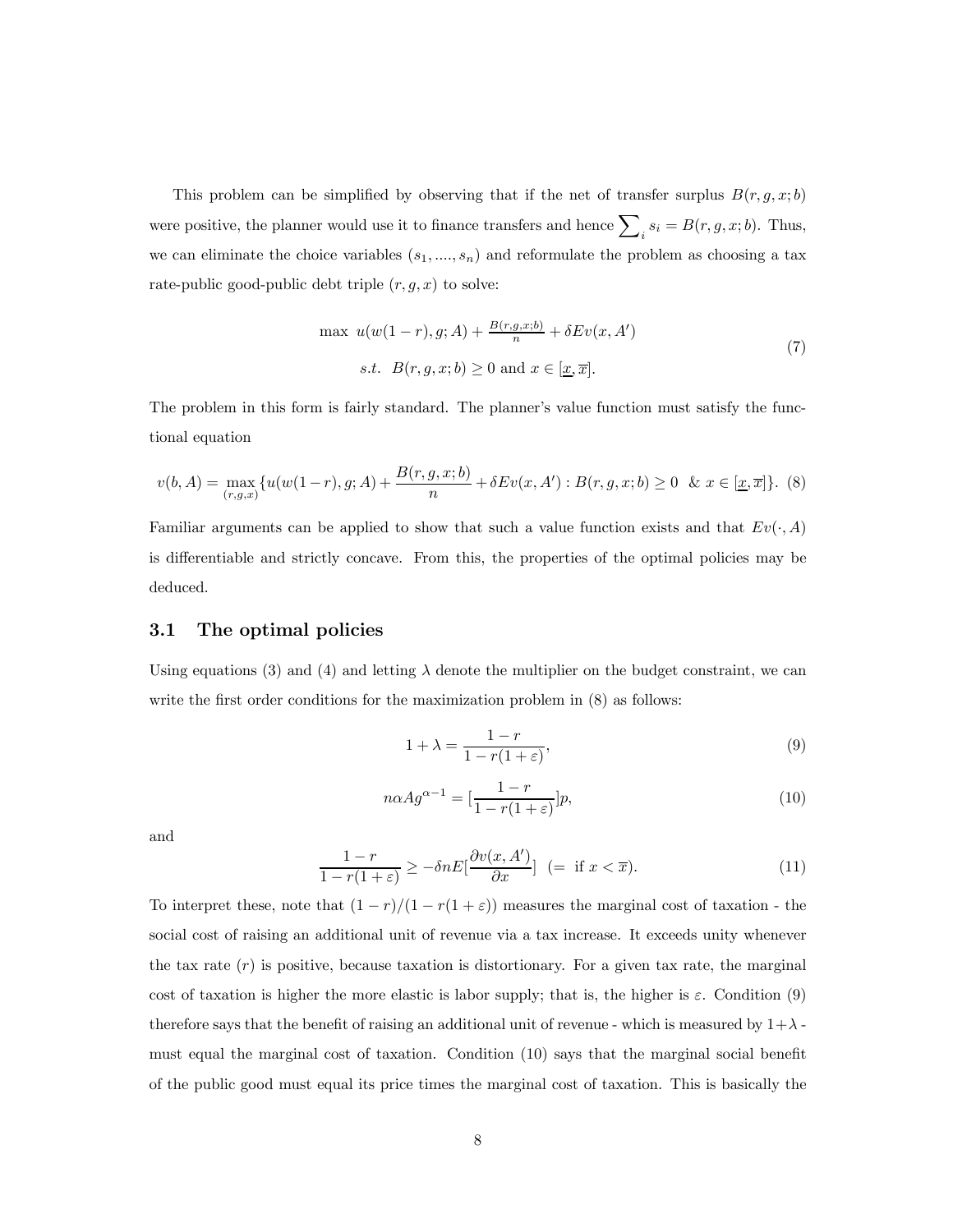Samuelson Rule modified to take into account the fact that taxation is distortionary. Condition (11) says that the benefit of increasing debt in terms of reducing taxes must equal the marginal cost of an increase in the debt level. This cost is that there is a higher initial level of debt next period. The condition can hold as an inequality, if the debt level is at its ceiling.

In any particular state  $(b, A)$ , there are two possibilities. The first is that the planner is making transfers to the citizens in which case  $\lambda = 0$ . In this case, conditions (9) and (10) imply that the tax rate r must be zero and the level of the public good g must equal the Samuelson level  $g_S(A)$ . Intuitively, if r were positive, the planner would find it strictly optimal to simultaneously reduce transfers and the tax rate: this would reduce the deadweight loss of taxation and increase citizen welfare. Similarly, if the public good level were less than the Samuelson level, then the planner could reduce transfers and increase public good provision. The debt level in this case, which we denote by  $x^o$ , must satisfy the requirement that the expected marginal cost of borrowing equals 1. We will investigate what this implies below.

The second possibility is that the planner is making no transfers. In this case, the optimal tax rate-public good-public debt triple is implicitly defined by equations (10), (11) and the requirement that the net of transfer surplus is zero; i.e.,

$$
B(r, g, x; b) = 0.\t\t(12)
$$

A positive value of  $\lambda$  implies that the tax rate r must exceed zero and the level of the public good g is less than the Samuelson level  $g_S(A)$ . Moreover, the level of debt exceeds  $x^o$ . The tax rate and debt level are increasing in b and  $A$ , while the public good level is decreasing in b and increasing in  $A.^8$ Intuitively, an increase in  $b$  makes the budget harder to satisfy forcing the planner to raise more revenues and skimp on the public good. An increase in A makes the public good more valuable and leads the planner to raise taxes and debt to finance more public spending.

In which states will the two possibilities arise? Let  $A^o(b, x^o)$  be the largest value of A consistent with the triple  $(0, g_S(A), x^o)$  satisfying the constraint that  $B(0, g_S(A), x^o; b) \ge 0.9$  Then, if the state  $(b, A)$  is such that  $A < A^o(b, x^o)$ , the optimal policy involves transfers, while if  $A \geq A^o(b, x^o)$ it does not.

<sup>8</sup> These facts are established in the appendix.

<sup>&</sup>lt;sup>9</sup> If  $B(0, 0, x^o; b) < 0$ , let  $A^o(b, x^o) = 0$ .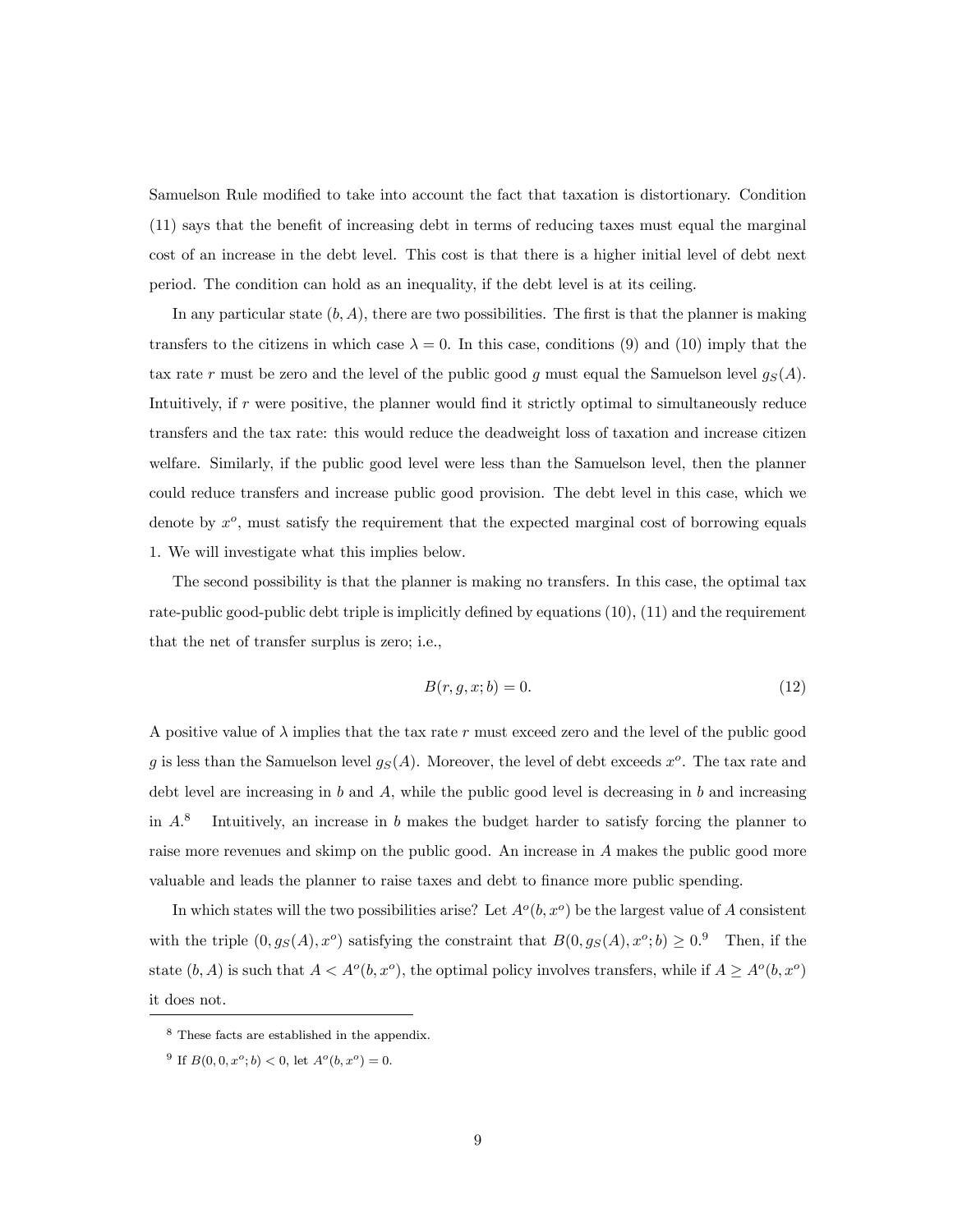### 3.2 The debt level  $x^{\circ}$

The next step is to characterize the debt level  $x^{\circ}$  the planner chooses when he makes transfers. Intuitively, if the planner is willing to rebate scarce revenues back to citizens then he must expect not to be imposing taxes in the next period otherwise he would be better off reducing transfers and acquiring more bonds. This suggests that the debt level  $x<sup>o</sup>$  must be such that future taxes are equal to zero, implying that  $x^o$  equals  $\underline{x}$ . This is indeed the case but it is instructive to derive it formally.

Recall that  $x^{\circ}$  is such that the expected marginal cost of borrowing equals 1. Given the above discussion, we can write the value function as

$$
v(x, A) = \begin{cases} \max_{\{r, g, z\}} \left\{ u(w(1-r), g; A) + \frac{B(r, g, z; x)}{n} + \delta Ev(z, A) \atop B(r, g, z; x) \ge 0 \& z \in [\underline{x}, \overline{x}] \right\} & \text{if } A \ge A^o(x, x^o) \\ u(w, g_S(A); A) + \frac{B(0, g_S(A), x^o; x)}{n} + \delta Ev(x^o, A') & \text{if } A < A^o(x, x^o) \end{cases}
$$
(13)

Then, by the Envelope Theorem:

$$
\frac{\partial v(x,A)}{\partial x} = \begin{cases}\n-(\frac{1-r^o(x,A)}{1-r^o(x,A)(1+\varepsilon)})(\frac{1+\rho}{n}) & \text{if } A \ge A^o(x,x^o) \\
-(\frac{1+\rho}{n}) & \text{if } A < A^o(x,x^o)\n\end{cases}
$$
\n(14)

where  $r^{o}(x, A)$  is the optimal tax rate. Notice that this derivative is continuous at  $A = A^{o}(x, x^{o})$ since  $r^o(x, A^o) = 0$ . Taking expectations, we have that the expected marginal social cost of debt is

$$
-\delta nE\left[\frac{\partial v(x,A)}{\partial x}\right] = G(A^o(x,x^o)) + \int_{A^o(x,x^o)}^{\overline{A}} \left(\frac{1 - r^o(x,A)}{1 - r^o(x,A)(1+\varepsilon)}\right) dG(A). \tag{15}
$$

Thus, the debt level  $x^o$  must satisfy the following equation

$$
1 = G(A^o(x^o, x^o)) + \int_{A^o(x^o, x^o)}^{\overline{A}} \left(\frac{1 - r^o(x^o, A)}{1 - r^o(x^o, A)(1 + \varepsilon)}\right) dG(A). \tag{16}
$$

This implies that  $A^o(x^o, x^o) = \overline{A}$ , which in turn means that  $x^o = \underline{x}$ .

### 3.3 Dynamics

The optimal policies determine a distribution of public debt levels in each period. In the long run, this sequence of debt distributions converges to the distribution that puts point mass on the debt level <u>x</u>. To understand this, first note that since  $A^o(\underline{x}, \underline{x}) = \overline{A}$ , it is clear that once the planner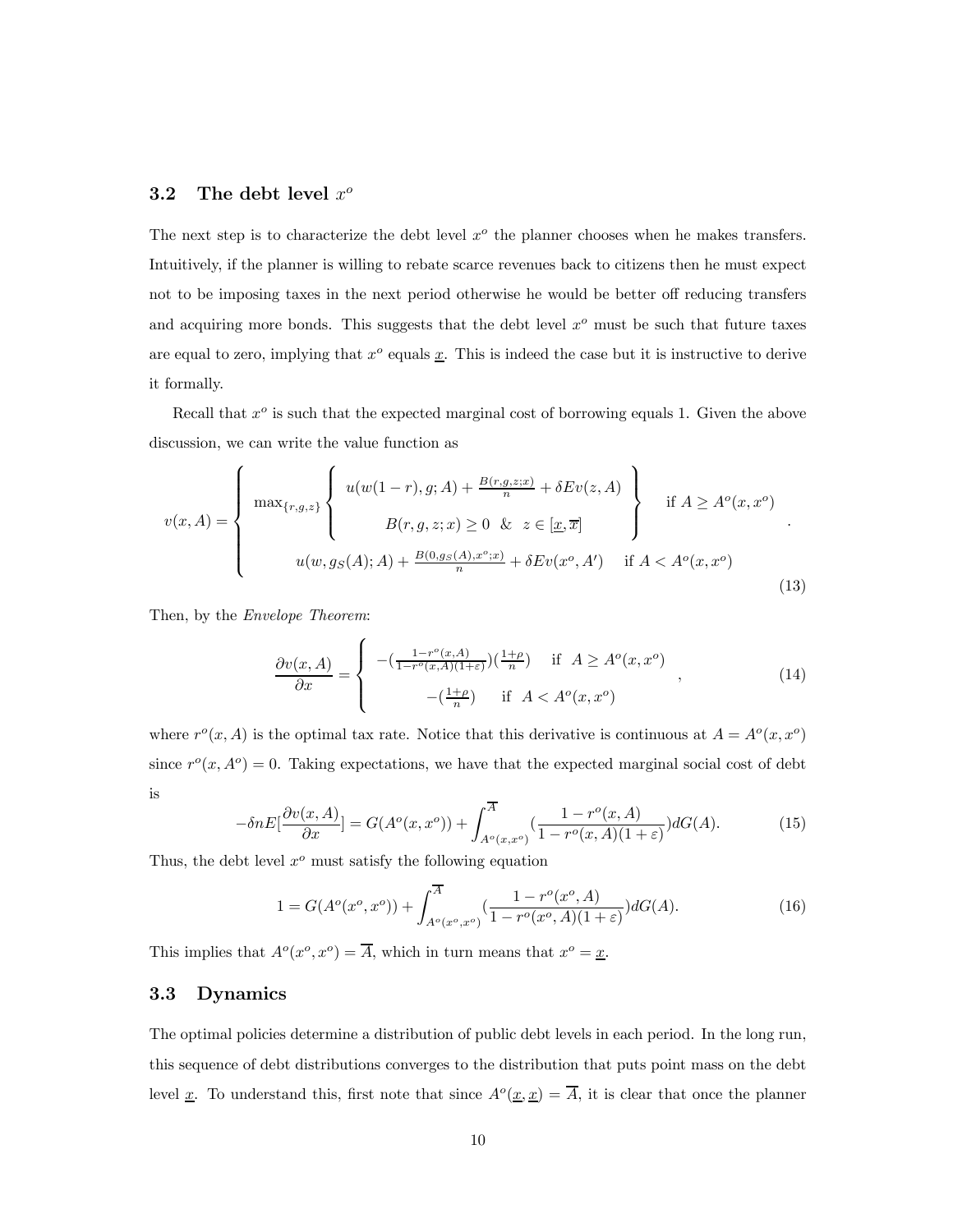has accumulated a level of bonds equal to  $-\underline{x}$ , he will maintain it. On the other hand, when the planner has bond holdings less than  $-\underline{x}$  then he must anticipate using distortionary taxation in the future. To smooth taxes he has an incentive to acquire additional bonds when the value of the public good is low in the current period. This leads to an upward drift in goverment bond holdings over time.

Pulling all this together, we have the following proposition.

**Proposition 1.** The social planner's solution converges to a steady state in which the debt level is  $\underline{x}$ , the tax rate is 0, the public good level is  $g_S(A)$ , and citizens receive  $\rho(-\underline{x}) - pg_S(A)$  in transfers. This result illustrates in the context of our model the problem with the tax smoothing approach identified by Aiyagari et al. Though the planner can not issue state contingent bonds, he can smooth taxation across states by accumulating assets. As shown by Aiyagari et al. by numerical methods, this phenomenon is general and can characterize the planner's solution under less restrictive assumptions on the functional forms of the citizens' utilities and the stochastic process of government spending.

One way to avoid the absorbing state in which  $x = \underline{x}$  is to assume that the social planner faces what Aiyagari et al. call "ad hoc" constraints on asset accumulation. If the planner is not allowed to accumulate more bonds than, say,  $-z$  where  $z \in (\underline{x}, 0)$ , then even in the long run the optimal debt level will fluctuate and taxes will be positive at least some of the time.<sup>10</sup> This is because, by definition of  $\underline{x}$ , even when the planner has accumulated  $-z$  in bonds he can not finance the Samuelson level of public goods from the interest earnings when A is very high. In these high realizations, it will be optimal to finance additional public good provision by a combination of levying taxes and reducing bond holdings. Reducing bond holdings temporarily allows the planner to smooth taxes. The dynamic pattern of debt suggested by Barro is created by the rebuilding of bond holdings in future periods when A is low. However, the difficulty with this resolution of the problem is obvious: why should the planner be so constrained and, if he is, what should determine the level z?

<sup>&</sup>lt;sup>10</sup> In order for taxes to be *always* positive it must be the case that  $\rho(-z) < pgs(\underline{A})$ .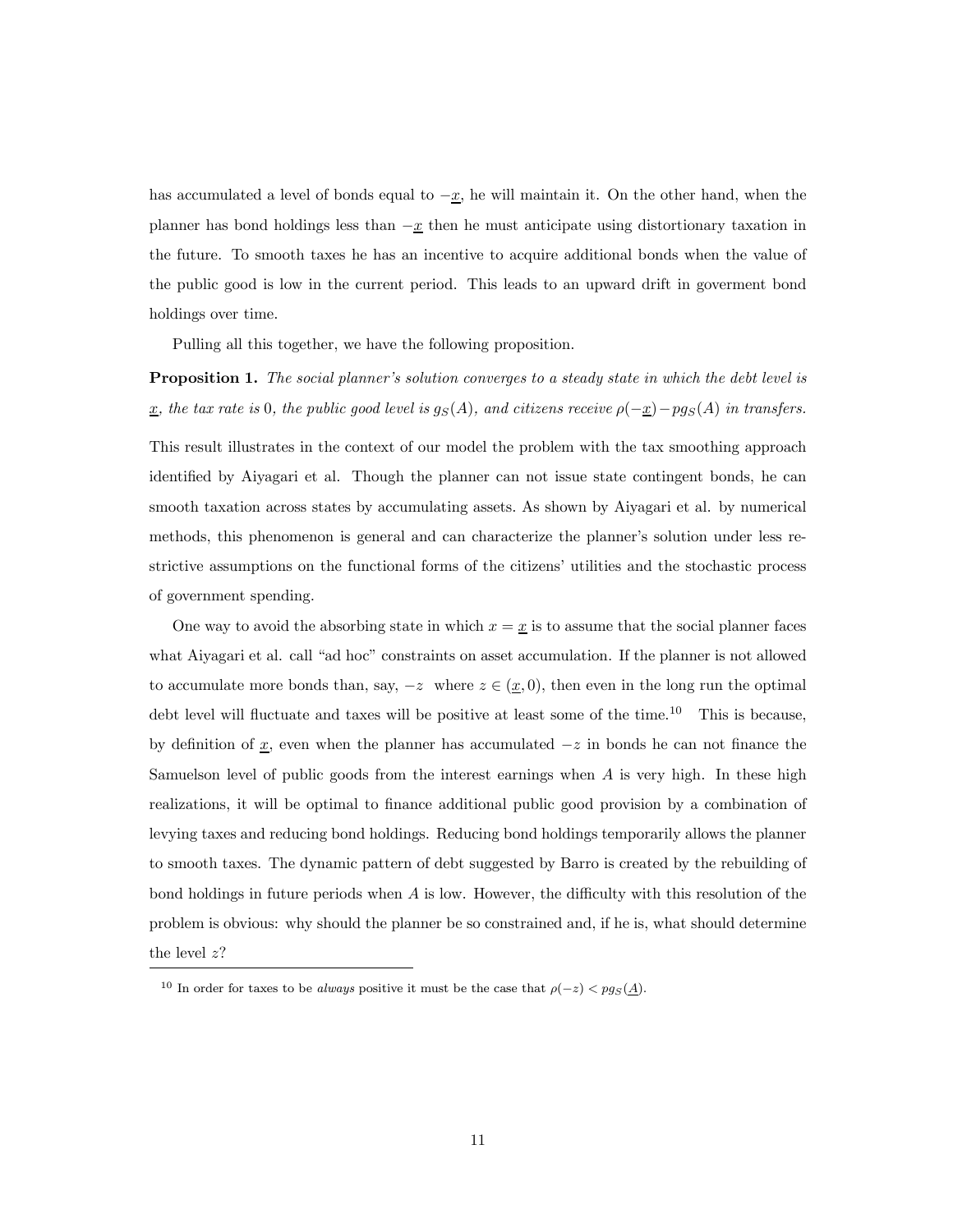## 4 The political equilibrium

We look for a symmetric Markov-perfect equilibrium in which any representative selected to propose at round  $\tau \in \{1, ..., T\}$  of the meeting at some time t makes the same proposal and this depends only on the current level of public debt (b) and the value of the public good  $(A).^{11}$ As standard in the theory of legislative voting, we assume that legislators vote for a proposal if they prefer it (weakly) to continuing on to the next proposal round.<sup>12</sup> We focus, without loss of generality, on equilibria in which at each round  $\tau$ , proposals are immediately accepted by at least q legislators, so that on the equilibrium path, no meeting lasts more than one proposal round. Accordingly, the policies that are actually implemented in equilibrium are those proposed in the first round.

Let  $\{r(b, A), q(b, A), x(b, A)\}\$  denote the tax rate, public good and public debt policies that are implemented in equilibrium and let  $B(b, A)$  be the total amount of revenues devoted to transfers (i.e.,  $B(b, A) = B(r(b, A), g(b, A), x(b, A); b)$ ). In addition, let  $v(b, A)$  denote the legislators' common (net of initial bond holdings) value function. Reflecting the fact that legislators are ex ante equally likely to receive transfers, this is defined recursively by:

$$
v(b, A) = u(w(1 - r(b, A)), g(b, A); b) + \frac{B(b, A)}{n} + \delta Ev(x(b, A), A').
$$
 (17)

This is also the (net of initial bond holdings) value function for each citizen, since as noted earlier, representatives have the same policy preferences as their constituents.<sup>13</sup>

We restrict attention to a particular type of equilibrium, which we refer to as a "well-behaved"

<sup>&</sup>lt;sup>11</sup> A Markov-perfect equilibrium is a particular type of subgame perfect equilibrium in which strategies do not depend on payoff irrelevant past events. By focusing on Markov-perfect equilibria we rule out, for example, equilibria in which proposers punish earlier proposers for not providing their districts with transfers. Markov games (such as the game studied here) generally have a large set of subgame perfect equilibria and the Markov-perfect requirement allows us to dramatically shrink this set. Non Markov equilibria are often supported by complex strategies, or by strategies that (even when they are simple) require unrealistic degrees of coordination from the players. Markov equilibria do not require coordination and are very simple. The idea of simplicity has been formalized by Baron and Kalai (1992) for the static Baron and Ferejohn game. Given a standard definition of simplicity (Kalai and Stanford (1988)), they have shown that the unique simplest equilibrium of this game is stationary (i.e., Markov). Stationarity is also supported in a recent laboratory experiment. Frechette, Kagel and Morelli (2005) have shown that there is no evidence of of non stationary behavior in the data of their experimental study of the Baron and Ferejohn game.

<sup>&</sup>lt;sup>12</sup> As in all voting games, it is possible to construct equilibria in which legislators vote against a proposal even if they strictly prefer it to continuing on to the next proposal round. If all voters always vote no to a proposal and there are three or more voters, then no voter will be pivotal and voting no will be weakly optimal no matter what preferences are. These equilibria are implausible and uninteresting. This assumption on legislators' voting behavior rules them out.

 $13$  The expected lifetime payoff of a citizen with bond holdings  $y$  at the beginning of a period in which the state is  $(b, A)$  will be  $y(1 + \rho) + v(b, A)$ .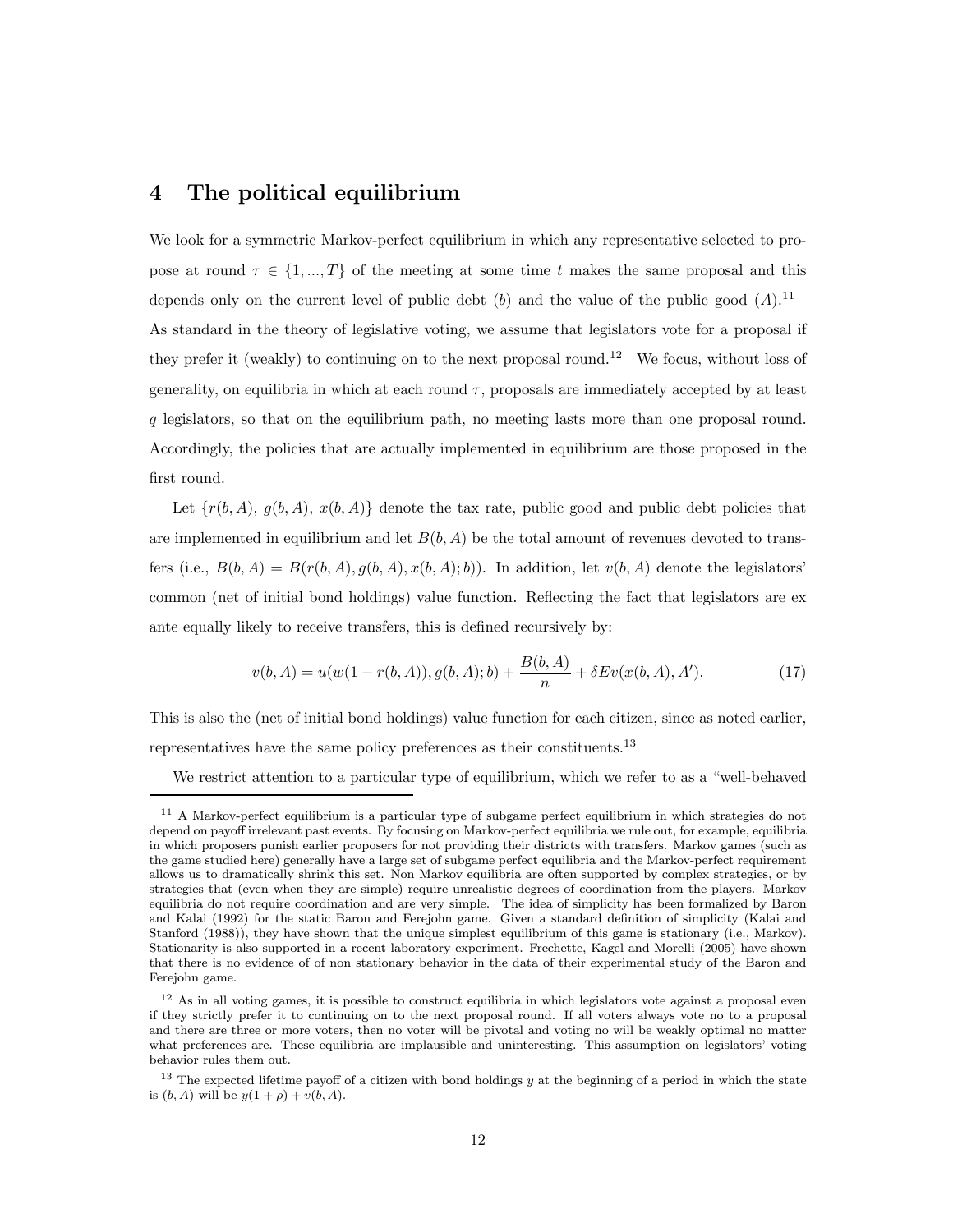equilibrium". To define what this is, call the interval of debt levels  $\left\lfloor \inf_{(b,A)} x(b,A), \overline{x} \right\rfloor$  the policy domain. Levels of debt outside this range will never be observed except when exogenously assumed at date zero. An equilibrium is said to be well-behaved if the associated legislators' value function satisfies the following three properties: (i) v is continuous on the state space, (ii) for all A,  $v(\cdot, A)$ is concave on  $[\underline{x}, \overline{x}]$  and  $Ev(\cdot, A)$  is strictly concave on the policy domain, and (iii) for all b,  $v(\cdot, A)$ is differentiable at b for almost all  $A$ . In the Appendix, we demonstrate:

**Proposition 2.** There exists a unique well-behaved equilibrium.

This is the equilibrium that we characterize in the sequel.

### 4.1 The equilibrium policies

The basic structure of the equilibrium policies is easily understood. To get support for his proposal, the proposer must obtain the votes of  $q-1$  other representatives. Accordingly, given that utility is transferable, he is effectively making decisions to maximize the utility of  $q$  legislators.<sup>14</sup> It is therefore as if a randomly chosen coalition of q representatives is selected in each period and this coalition chooses a policy choice to maximize its aggregate utility.

The proposer's policy will depend upon the state  $(b, A)$ . As in the social planner's solution, there are two possibilities: either the proposer will propose transfers for his coalition or he will not. Because the proposer is only taking into account the welfare of  $q$  legislators and transfers are financed collectively, his incentive to choose transfers is obviously greater than the planner's. Nonetheless, transfers require reducing public good spending or increasing taxation in the present or the future (if financed by issuing additional debt). When b and/or A are sufficiently high, the marginal benefit of spending on the public good and the marginal cost of increasing taxation may be too high to make this attractive. In this case, the proposer will not propose transfers and the outcome will be as if the proposer is maximizing the utility of the legislature as a whole.

In equilibrium, therefore, there will exist a cut-off value of the public good, inversely related to the level of public debt, that divides the state space into two ranges. Above the cut-off, the proposer will propose a no-transfer policy package that maximizes aggregate legislator utility. This proposal will be supported by the entire legislature. Below the cut-off, the proposer chooses a policy package that provides pork for his own district and those of a minimum winning coalition

<sup>&</sup>lt;sup>14</sup> This is demonstrated formally in the appendix.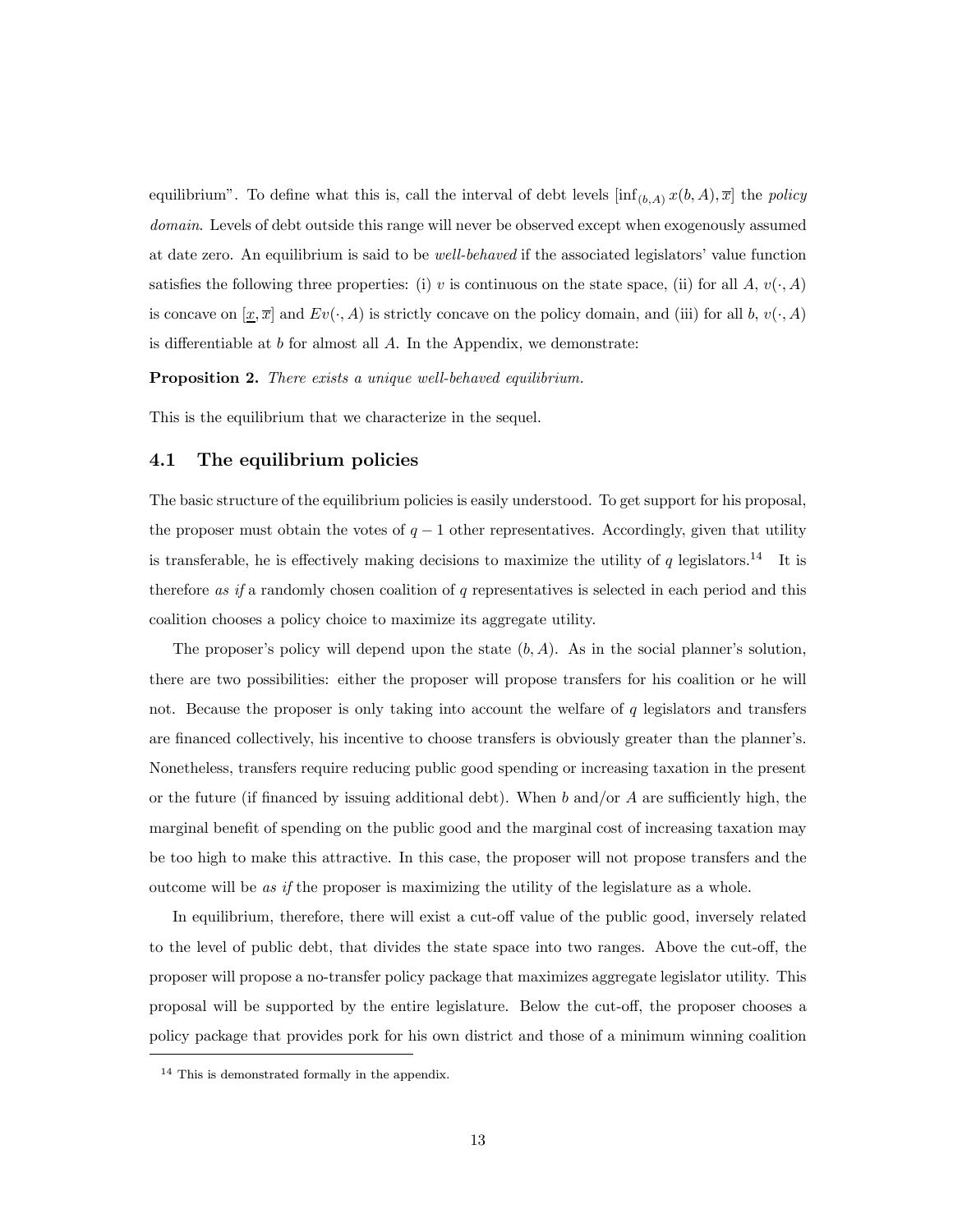of representatives. The transfer paid out to coalition members will be just sufficient to make them favor accepting the proposal. Thus, only those legislators whose districts receive pork vote for the proposal. We will refer to the first regime as *responsible-policy-making* (RPM) and the second as business-as-usual (BAU).

To develop this more precisely, consider the problem of choosing the tax rate-public goodpublic debt triple that maximizes the collective utility of  $q$  representatives under the assumption that they divide the net of transfer surplus among their districts and that the constraint that this surplus be non-negative is non-binding. Formally, the problem is:

$$
\max_{(r,g,x)} u(w(1-r),g;A) + \frac{B(r,g,x;b)}{q} + \delta Ev(x,A')
$$
\n
$$
s.t. \quad x \in [\underline{x}, \overline{x}].
$$
\n
$$
(18)
$$

Using the first-order conditions for this problem, the solution is  $(r^*, g^*(A), x^*)$  where the tax rate r<sup>∗</sup> satisfies the condition that

$$
\frac{1}{q} = \frac{\left[\frac{1-r^*}{1-r^*(1+\varepsilon)}\right]}{n},\tag{19}
$$

the public good level  $g^*(A)$  satisfies the condition that

$$
\alpha A g^*(A)^{\alpha - 1} = \frac{p}{q},\tag{20}
$$

and the public debt level  $x^*$  satisfies

$$
\frac{1}{q} \ge -\delta E[\frac{\partial v(x^*, A')}{\partial x}] \quad (= \text{if } x^* < \overline{x}).\tag{21}
$$

Condition (19) says that the benefit of raising taxes in terms of increasing the per-legislator transfer  $(1/q)$  must equal the per-capita cost of the increase in the tax rate. Condition (20) says that the per-capita benefit of increasing the public good must equal the per-legislator reduction in transfers that providing the additional unit necessitates. Condition (21) tells us that the benefit of increasing debt in terms of increasing the per-legislator transfer must equal the per-capita cost of an increase in the debt level.

Now define  $A^*(b, x)$  to be the largest value of A consistent with the triple  $(r^*, g^*(A), x)$ satisfying the constraint that  $B(r^*, g^*(A), x; b) \geq 0.15$  Then, if the state  $(b, A)$  is such that  $A \langle A^*(b, x^*)$ , the proposer proposes the triple  $(r^*, g^*(A), x^*)$  together with a transfer just sufficient to induce members of the coalition to accept the proposal and the legislature is in the BAU

<sup>&</sup>lt;sup>15</sup> If  $B(r^*, 0, x; b) < 0$ , let  $A^*(b, x) = 0$ .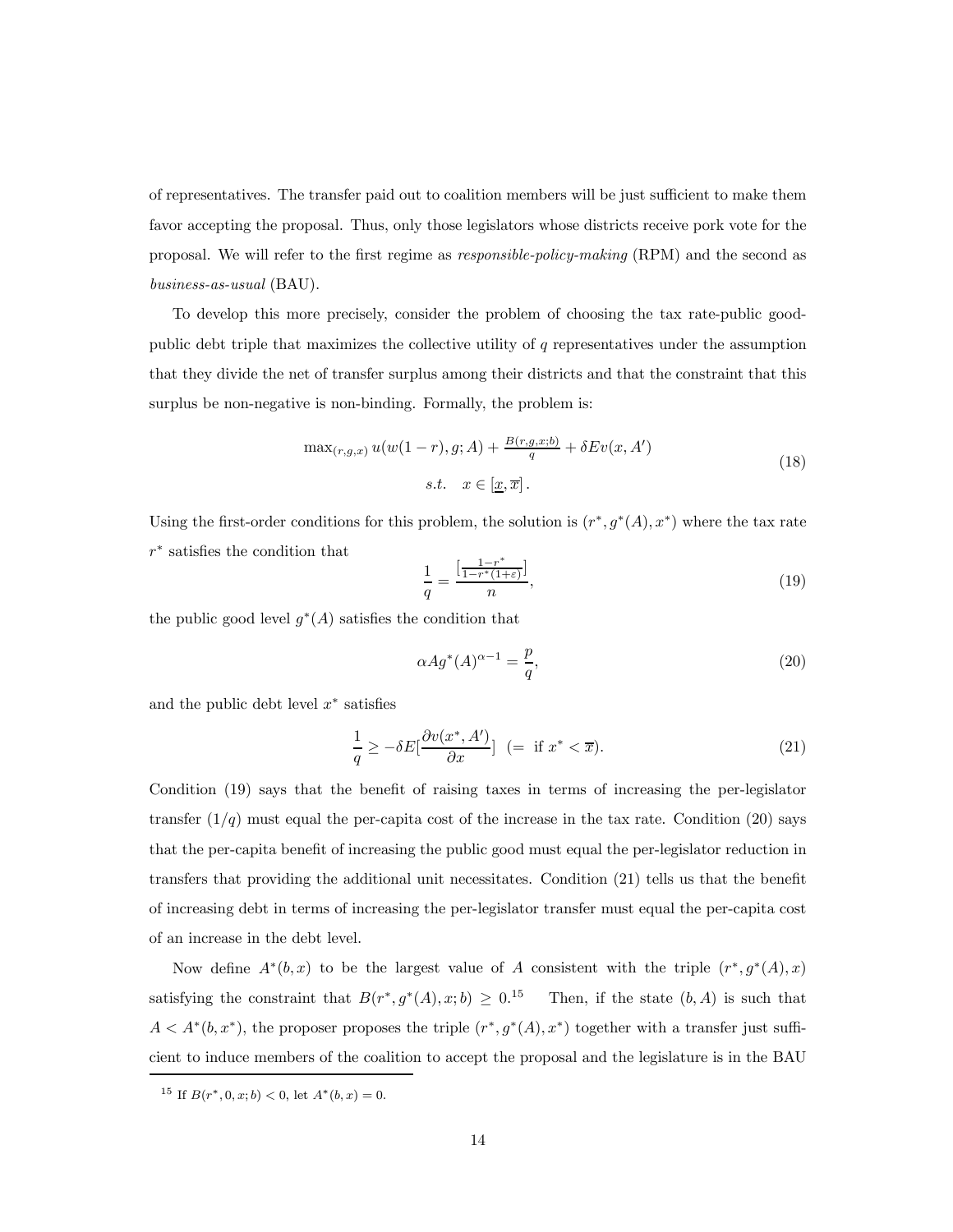regime. If  $A > A^*(b, x^*)$ , then the constraint that  $B(r, g, x; b) \ge 0$  must bind and the solution equals that which maximizes aggregate legislator utility. The legislature is therefore in the RPM regime. Thus, we have:

**Lemma 1.** There exists some debt level  $x^*$  such that if  $A \geq A^*(b, x^*)$ 

$$
(r(b, A), g(b, A), x(b, A)) = \arg \max \left\{ u(w(1-r), g; A) + \frac{B(r, g, x; b)}{n} + \delta Ev(x, A') \right\}
$$

$$
B(r, g, x; b) \ge 0 \& x \in [\underline{x}, \overline{x}]
$$

and  $B(b, A)=0$ , while if  $A < A^*(b, x^*)$ 

$$
(r(b, A), g(b, A), x(b, A)) = (r^*, g^*(A), x^*)
$$

and  $B(b, A) > 0$ .

In the RPM regime (i.e., when  $A \geq A^*(b, x^*))$ , just as in the social planner's solution, the equilibrium tax rate-public good-public debt triple is implicitly defined by conditions (10), (11) and (12) (obviously, with the equilibrium value function). Thus, as in the planner's problem, the tax rate and debt level are increasing in b and A, while the public good level is decreasing in b and increasing in A.

Note that at  $A = A^*(b, x^*)$  the triple that maximizes aggregate legislator utility equals  $(r^*, g^*(A), x^*)$ . To see this, note first that  $(r^*, g^*(A), x^*)$  satisfies the budget balance condition (12) at  $A = A^*(b, x^*)$ . In addition, using the definition of  $r^*$  in (19) we may write the first order conditions  $(20)$  and  $(21)$  in the same form as  $(10)$  and  $(11)$ . Thus, the equilibrium policy proposal is a continuous function of the state  $(b, A)$ . Moreover, given the monotonicity properties of the solution in the RPM regime, it follows that when  $A > A<sup>*</sup>(b, x<sup>*</sup>)$ , the equilibrium policy proposal involves a tax rate higher than  $r^*$ , the provision of a public good level below  $g^*(A)$ , and a level of debt that exceeds  $x^*$ . Thus, in the political equilibrium, the government's debt level is always at least x∗, the tax rate is always at least r∗, and the public good level is always no greater than  $g^*(A)$ .

### 4.2 The debt level  $x^*$

The next step is to characterize the debt level  $x^*$  that the proposer chooses when providing pork to his coalition. We use a similar strategy to that used to characterize  $x^o$  in the planner's problem.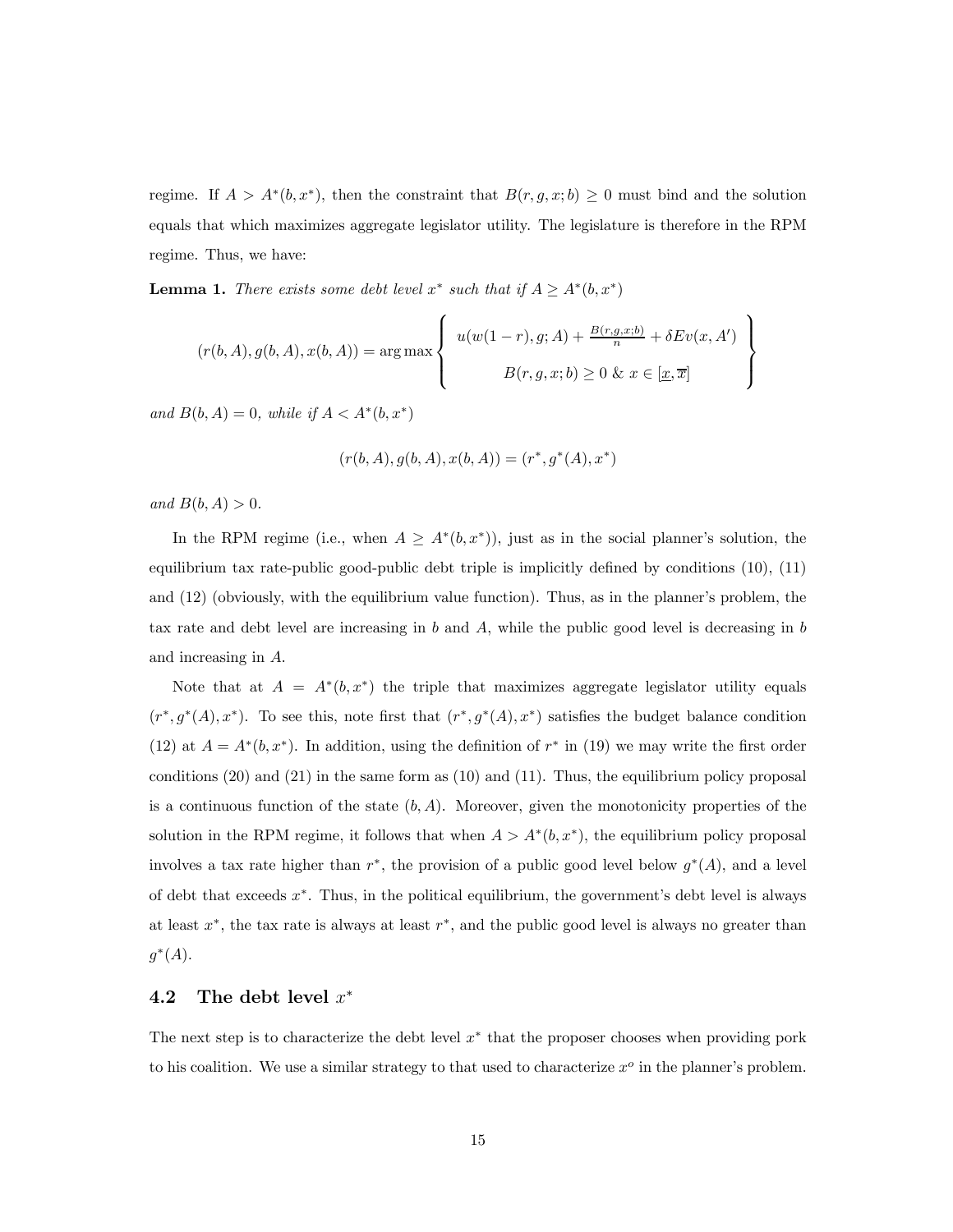From Lemma 1 we know that, in equilibrium,

$$
v(x, A) = \begin{cases} \max_{\{r, g, z\}} \left\{ u(w(1-r), g; A) + \frac{B(r, g, z; x)}{n} + \delta Ev(z, A) \atop B(r, g, z; x) \ge 0 \& z \in [\underline{x}, \overline{x}] \right\} & \text{if } A \ge A^*(x, x^*) \\ u(w(1-r^*), g^*(A); A) + \frac{B(r^*, g^*(A), x^*; x)}{n} + \delta Ev(x^*, A') & \text{if } A < A^*(x, x^*) \end{cases}
$$
(22)

Thus, by the *Envelope Theorem*:

$$
\frac{\partial v(x,A)}{\partial x} = \begin{cases}\n-(\frac{1-r(x,A)}{1-r(x,A)(1+\varepsilon)})(\frac{1+\rho}{n}) & \text{if } A \ge A^*(x,x^*) \\
-(\frac{1+\rho}{n}) & \text{if } A < A^*(x,x^*)\n\end{cases}
$$
\n(23)

In contrast to the planner's solution, there is a discontinuity in the derivative of the value function when  $A = A^*(x, x^*)$ . This reflects the fact that the tax rate  $r(x, A^*)$  equals  $r^*$  and hence the marginal cost of taxation strictly exceeds 1. Intuitively, a higher future level of debt reduces pork if the legislature is in the BAU regime and increases taxes if the legislature is in the RPM regime. Increasing taxes is more costly than reducing pork because taxes are positive in RPM and thus the marginal cost of public funds exceeds 1.

Using this expression to compute the expected marginal cost of borrowing and using our first order condition  $(21)$ , we find that  $x^*$  must satisfy

$$
\frac{n}{q} \ge G(A^*(x^*, x^*)) + \int_{A^*(x^*, x^*)}^{\overline{A}} \left(\frac{1 - r(x^*, A)}{1 - r(x^*, A)(1 + \varepsilon)}\right) dG(A) \quad (= \text{if } x^* < \overline{x}).\tag{24}
$$

Our assumption concerning the maximum debt level  $\bar{x}$  implies that  $A^*(\bar{x}, \bar{x}) < \underline{A}$ . Thus, since taxes exceed  $r^*$  in the RPM regime, the expected marginal social cost of debt must exceed  $n/q$ when  $x^* = \overline{x}$ . It follows that  $x^*$  is strictly less than  $\overline{x}$  and condition (24) must hold as an equality.

Notice that for condition (24) to be satisfied,  $A^*(x^*, x^*)$  must lie strictly between  $\underline{A}$  and  $\overline{A}$ . Intuitively, this means that the debt level  $x^*$  must be such that the legislature will transition out of BAU with positive probability and stay in it with positive probability. This has important implications for the magnitude of  $x^*$  which we will draw out below.

### 4.3 Dynamics

The equilibrium policies determine a distribution of public debt levels in each period. In the Appendix, we show that this sequence of debt distributions converges to a unique invariant distribution. Thus, no matter what the economy's initial debt level, the same distribution of debt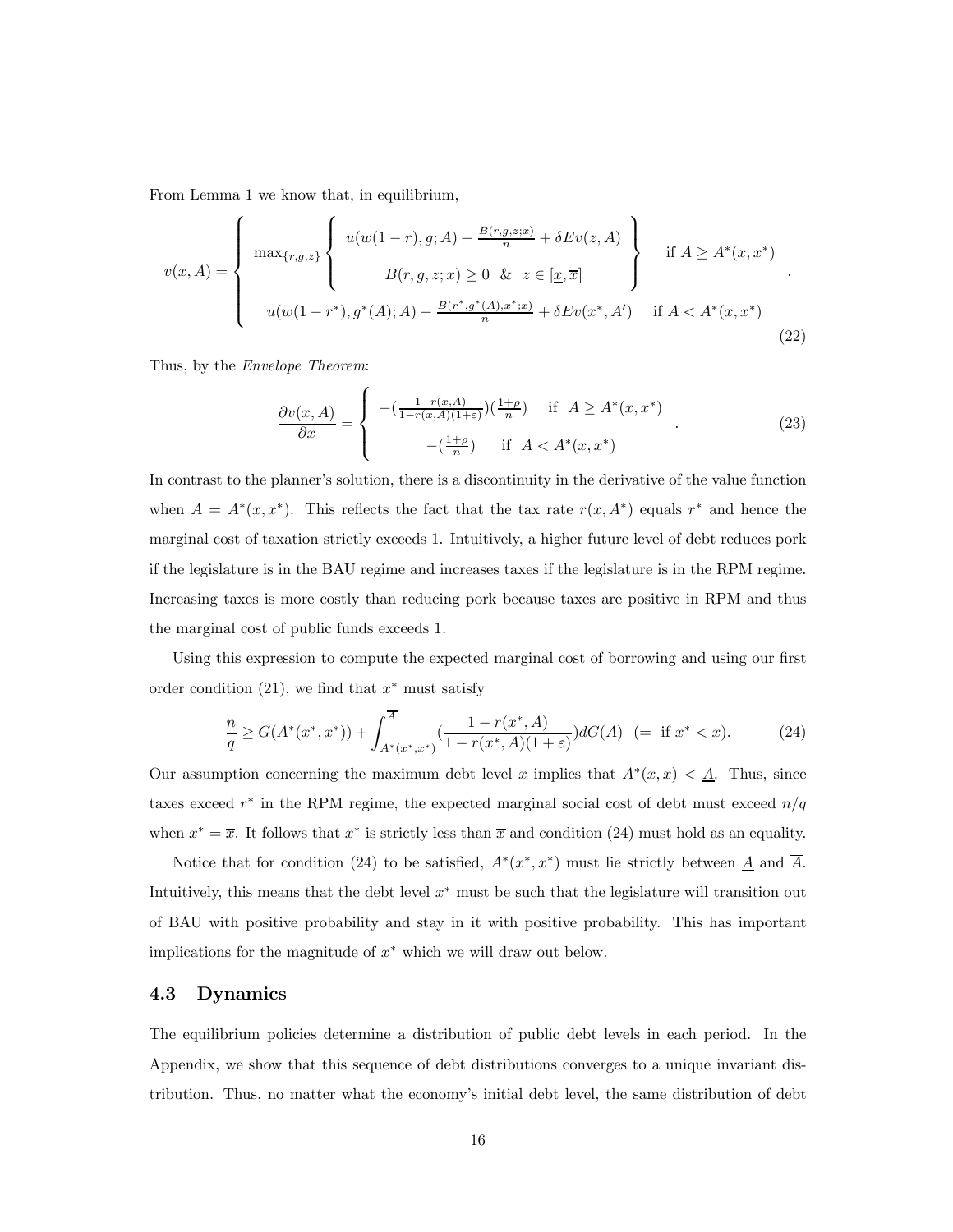emerges in the long run. The lower bound of the support of this distribution is  $x^*$  - the level of public debt chosen in the BAU regime. There is a mass point at this debt level, since the probability of remaining at  $x^*$  having reached it is  $G(A^*(x^*, x^*))$  - which is positive. However, the distribution of debt is non-degenerate because, as just noted,  $x^*$  must be such that there is a positive probability of leaving the BAU regime.

Combining this with our earlier discussion, yields the following proposition:

**Proposition 3.** The equilibrium debt distribution converges to a unique invariant distribution whose support is a subset of  $[x^*, \overline{x}]$ . This distribution has a mass point at  $x^*$  but is non-degenerate. When the debt level is  $x^*$ , the tax rate is  $r^*$ , the public good level is  $g^*(A)$ , and a minimum winning coalition of districts receive transfers. When the debt level exceeds  $x^*$ , the tax rate exceeds  $r^*$ , the public good level is less than  $g^*(A)$ , and no districts receive transfers.

The dynamics of the equilibrium are such that, in the long-run, legislative policy-making oscillates between BAU and RPM. Periods of BAU are brought to an end by high realizations of the value of public goods. These trigger an increase in debt and taxes to finance higher public good spending and a cessation of pork-barrel spending. Once in the RPM regime, further high realizations of the value of the public good trigger further increases in debt and higher taxes. Policy-making returns to BAU only after a suitable sequence of low realizations of the value of the public good. The larger the amount of debt that has been built up, the greater the expected time before returning to BAU.

To get a graphical feel for the long run dynamics of the system, let  $A_L$  be less than  $A^*(x^*, x^*)$ and  $A_H$  be larger than  $A^*(x^*, x^*)$ . Suppose that the legislature is in BAU in period  $t-1$  so that the level of debt is  $x^*$  at the beginning of period t. Further suppose that in periods t through  $t_L$  the value of the public good is  $A_L$ ; in periods  $t_L + 1$  through  $t_H$  the value of the public good is  $A_H$ ; and in periods  $t_H + 1$  and beyond the value of the public good returns to  $A_L$ . Then, the dynamic pattern of debt, tax rates and public good provision is as represented in Figure 1. At date  $t_L + 1$  debt, taxes and public good levels jump up in response to the increase in A. During periods  $t_L + 1$  through  $t_H$ , debt and taxes continue to rise, while public good provision falls. In period  $t_H + 1$ , public good provision drops in response to the fall in A, overshooting its natural level  $g^*(A_L)$ . After period  $t_H + 1$ , debt and taxes start to fall and public good provision increases. Eventually, the legislature returns to BAU.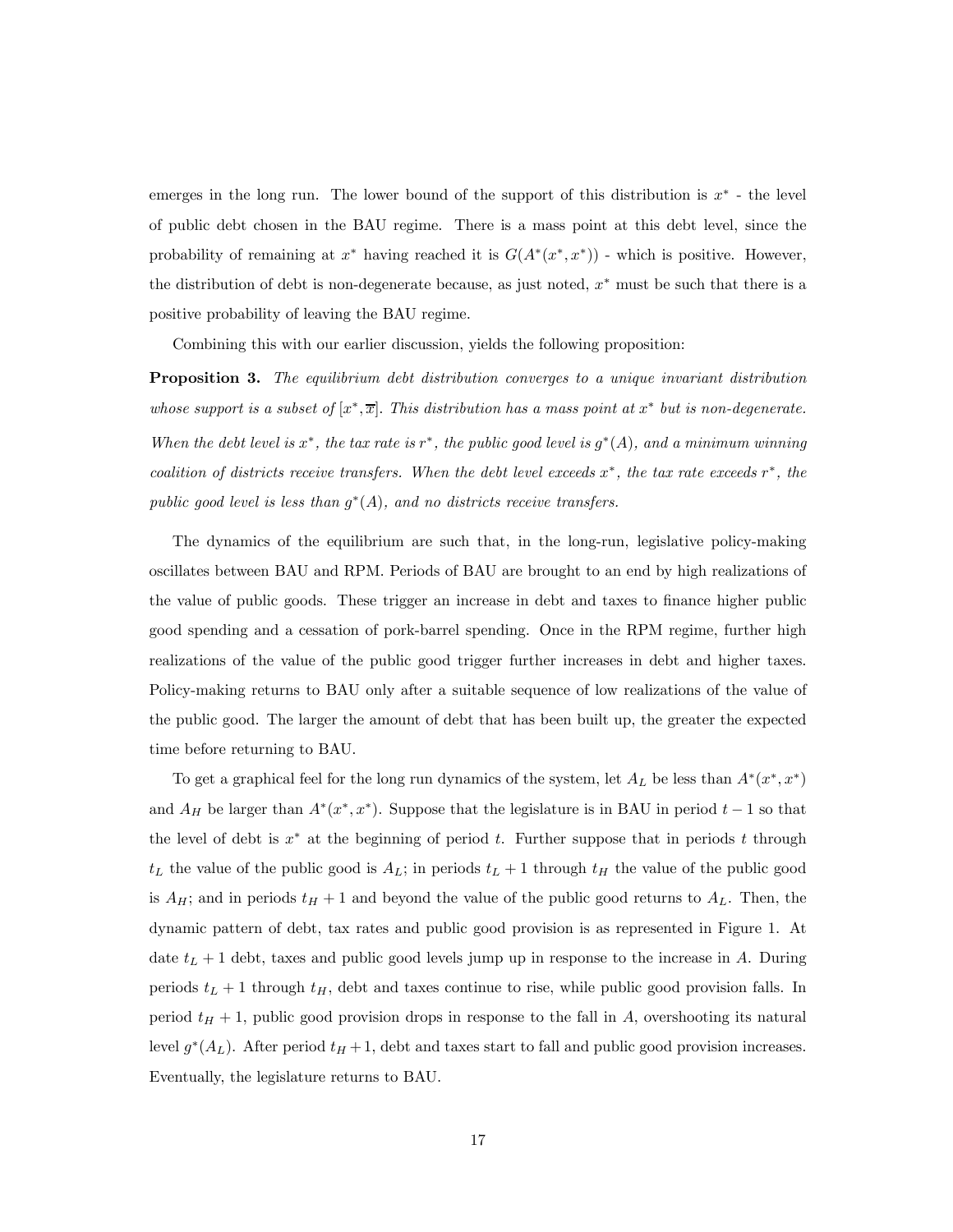

Figure 1: The dynamics of the political equilibrium.

If the debt level  $x^*$  is positive, the economy is in perpetual debt, with the extent of debt spiking up after a sequence of high values of the public good. When  $x^*$  is negative, the government will have positive asset holdings at least some of the time. A key question is therefore what determines the magnitude of x∗. As noted earlier, x<sup>∗</sup> must be such that the legislature will transition out of BAU with positive probability and stay in it with positive probability. We now use this observation to shed light on the determinants of  $x^*$ .

Given the definition of the function  $A^*$ , the critical value  $A^*(x^*, x^*)$  satisfies the equation  $R(r^*) - \rho x^* = pg^*(A)$ . Thus, since  $A^*(x^*, x^*)$  must lie between  $\underline{A}$  and  $\overline{A}$ , if  $R(r^*)$  exceeds  $pg^*(\overline{A})$ then  $x^*$  must be positive. Intuitively, if  $x^*$  were equal to zero, the legislature would be in BAU with probability one so interest payments must be positive to soak up some of the surplus revenues.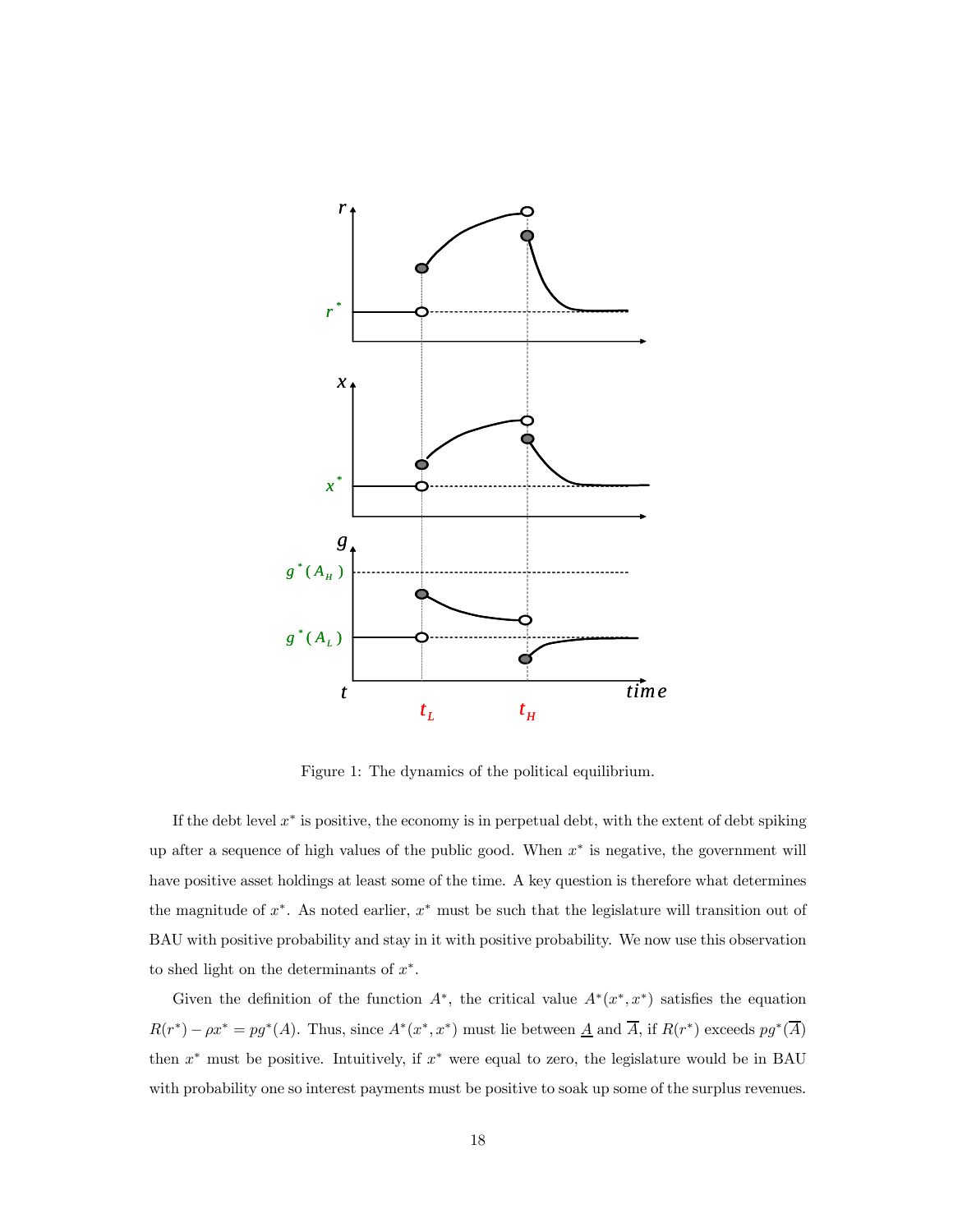On the other hand, if  $R(r^*)$  is less than  $pg^*(\underline{A})$  then  $x^*$  must be negative. If  $x^*$  were equal to zero, the legislature would be in RPM with probability one so interest earnings must be positive to supplement scarce tax revenues. The key determinant of the magnitude of  $x^*$  is therefore the size of the tax base as measured by  $R(r^*)$  relative to the economy's desired public good spending as measured by  $pg^*(A)$ . The greater the relative size of the tax base, the larger is the debt level chosen in the BAU regime. Paradoxically, therefore, it is economies with relatively larger tax bases that are more likely to be in perpetual debt.

## 5 Political distortions

A central mission of the contemporary literature on political economy is to understand how political decision-making distorts policy choices. Propositions 1 and 3 tell us precisely how the equilibrium policy sequence differs from the planner's policy sequence. Specifically, in the long run, the level of debt held by the government is too high relative to the optimal level, tax rates are too high, and public good levels are too low. Moreover, tax rates are too volatile. Since in both the planner's solution and the equilibrium all citizens receive the same expected utility (modulo any differences in initial bond holdings), these distortions mean that the political equilibrium is Pareto dominated by the planner's solution. Thus, the equilibrium exhibits "political failure" in the sense defined by Besley and Coate (1998).

This inefficiency not withstanding, in the RPM regime, legislators behave exactly as the social planner would want them given the constraint that future policy choices are politically determined. This suggests the intriguing idea that the equilibrium policies might solve an appropriately constrained planning problem. The following proposition makes this idea precise.

**Proposition 4.** The equilibrium value function  $v(b, A)$  solves the functional equation

$$
v(b, A) = \max_{(r, g, x)} \{ u(w(1 - r), g; A) + \frac{B(r, g, x; b)}{n} + \delta Ev(x, A') :
$$
  

$$
B(r, g, x; b) \ge 0, r \ge r^*, g \le g^*(A), \& x \in [x^*, \overline{x}]\},
$$

and the equilibrium policies  $\{r(b, A), g(b, A), x(b, A)\}\$ are the optimal policy functions for this program.

Comparing the program described in the proposition with that in (8), we see that political determination imposes three constraints on the planning problem. First, the tax rate cannot be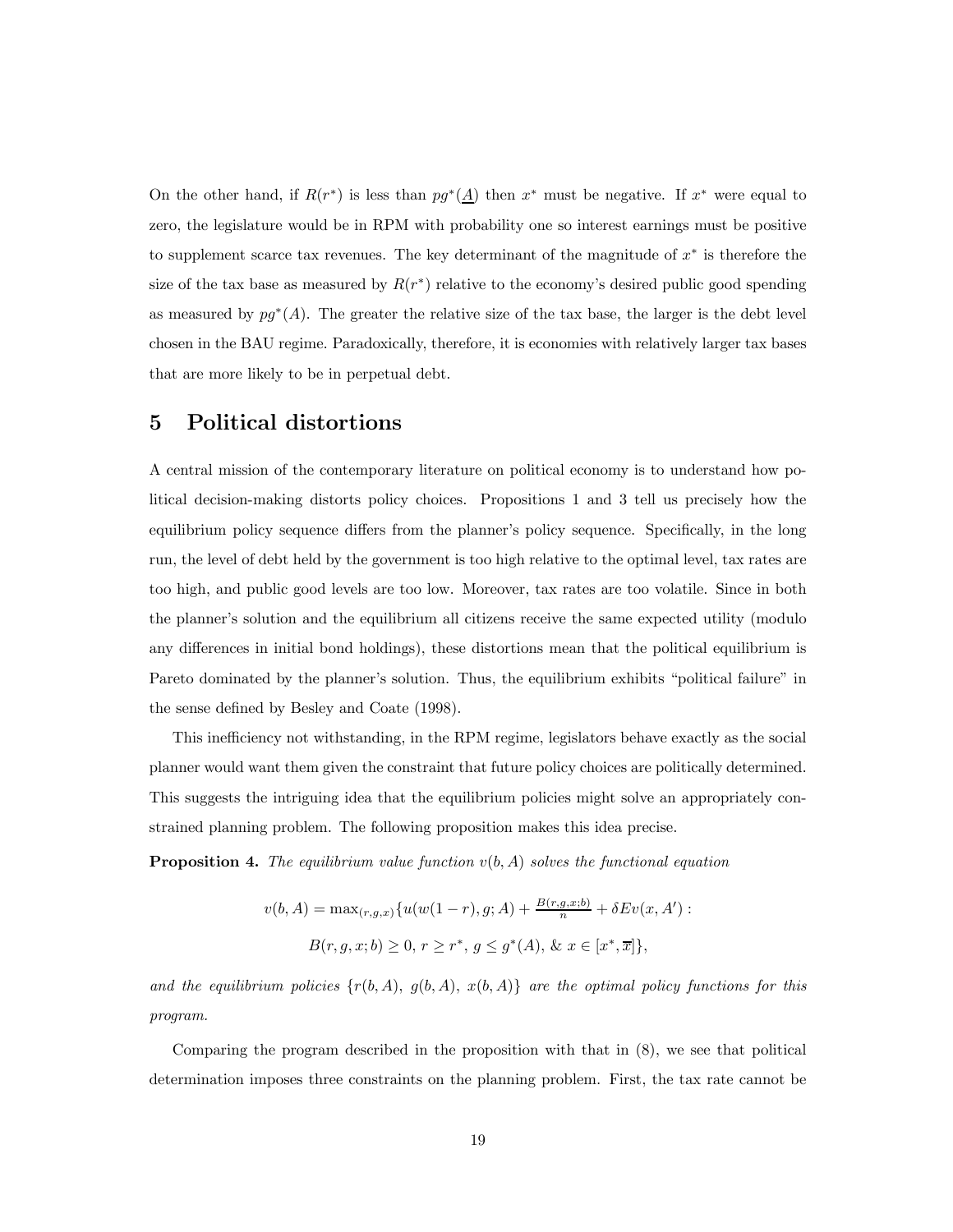below r∗. Were it to be so, the proposer could benefit his coalition by raising the income tax rate and dividing the proceeds among coalition members. Second, the public good level cannot be above  $g^*(A)$ . If it were, the proposer could benefit his coalition by reducing public good spending and dividing the proceeds among coalition members. Third, the debt level cannot be below  $x^*$ . If it were, the proposer could benefit his coalition by borrowing more and dividing the proceeds among coalition members.

The proposition is interesting because it tells us that political determination can be interpreted as imposing additional constraints on the planner's problem, rather than fundamentally changing the nature of fiscal policy. The result affirms that the principles of tax smoothing operate even when the assumption of a benevolent government is relaxed. Indeed, since the constraints serve to break the unpalatable implication of zero taxation in the long run, adding political determination increases the relevance of the basic tax smoothing idea. The result also helps develop intuition on the nature of the political equilibrium: the planner's problem in the tax smoothing context is already reasonably well understood and it is relatively straightforward to think through the consequences of the additional constraints.

The proposition makes clear that political economy considerations give rise to distortions in taxes and public good spending as well as in debt. Importantly, the equilibrium policy choices are not the same as those obtained from the tax smoothing problem with a constraint that the government's debt level must exceed  $x^*$  (which is the problem studied by Aiyagari et al). Constraints on the tax rate and public good level must also be imposed for the solution to be declared a positive prediction. The distortions in the tax rate and the public good level are static distortions in the sense that within any period in which the constraints are binding aggregate citizen welfare would be higher if the tax rate were reduced and the public good level increased. The distortion in the debt level is a *dynamic distortion* in the sense that the future benefits to citizens from lower debt offset the costs of lower revenues in the present.

There are two basic reasons for the distortions arising from political decision-making. First, the fact that  $q$  is less than  $n$  means that the decisive coalition does not fully internalize the costs of raising taxes or reducing public good spending. If the legislature operated by unanimity rule (i.e.,  $q = n$ ) then legislative decision-making would reproduce the planner's solution. This follows immediately from Proposition 4 once it is noted that with  $q = n$ , the tax rate r<sup>\*</sup> is 0, the public good level  $g^*(A)$  is just the Samuelson level  $g_S(A)$ , and the debt level  $x^*$  is  $\underline{x}$ . More generally,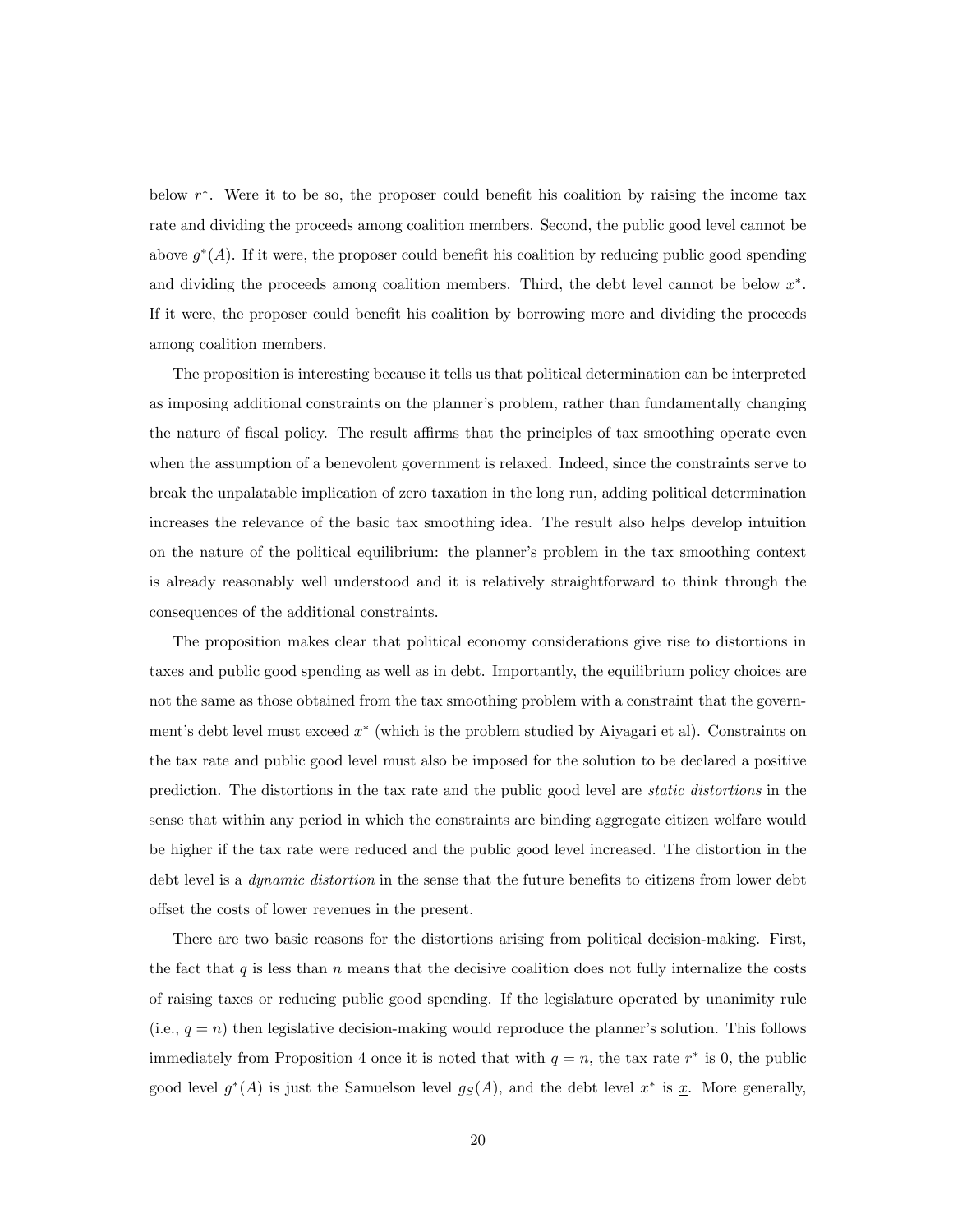moving from majority to super-majority rule will improve welfare since raising q reduces  $r^*$  and  $x^*$  and raises  $q^*(A)$ , thereby relaxing the constraints on the planning problem.

Second, the random allocation of proposal power in the legislature creates uncertainty about the identity of the minimum winning coalition. If the proposer is making transfers to his coalition and anticipates that the legislature will be in BAU the next period, this uncertainty means that he will always want to issue more debt. Issuing an additional dollar of debt would gain  $1/q$  units for each legislator in the minimum winning coalition and would lead to a one unit reduction in pork in the next period. This has an expected cost of only  $1/n$  because members of the current minimum winning coalition are not sure they will be included in the next period. The critical role of uncertainty can be appreciated by noting that if the identity of the minimum winning coalition were constant through time the resulting equilibrium policy sequence would be Pareto efficient.<sup>16</sup>

## 6 Empirical implications of the theory

Our theory has two types of empirical implications. First, for a given economy, it has implications for the pattern of debt, taxes, public spending and legislative voting behavior.<sup>17</sup> Second, comparing across economies, it provides predictions on how the distributions of debt, taxes and public spending should vary with the underlying fundamentals.

For a given economy, the most obvious implication of the theory concerns the impact of an increase in the value of public goods as a result, say, of a war or natural disaster. Recall that the equilibrium public good level is strictly increasing in A, while the equilibrium tax and debt levels are constant in A in the BAU regime and and increasing in the RPM regime. Moreover, a sufficiently high realization of  $A$  must shift the equilibrium from BAU to RPM. Thus, the theory predicts that we should observe increases in debt, taxes and public good spending following a significant increase in the value of public goods. This prediction is consistent with the fact that historically the debt/GDP ratio in the U.S. and the U.K. tends to have increased in periods of high government spending needs and decreased in periods of low needs (Barro (1979), (1986), and

<sup>&</sup>lt;sup>16</sup> It is relatively straightforward to find the equilibrium in this "oligarchic" case in which a constant coalition of q representatives choose policy. The economy would converge to a deterministic steady state in which the tax rate is r<sup>∗</sup>, the public good level is  $g^*(A)$ , and the debt level is such that  $\rho(-x) + R(r^*) \geq pg^*(\overline{A})$ . Excess revenues would be shared by the  $q$  representatives.

<sup>&</sup>lt;sup>17</sup> In light of Proposition 4, these implications are obviously going to be similar to those of a tax smoothing model with an "ad hoc" limit on bond accumulation.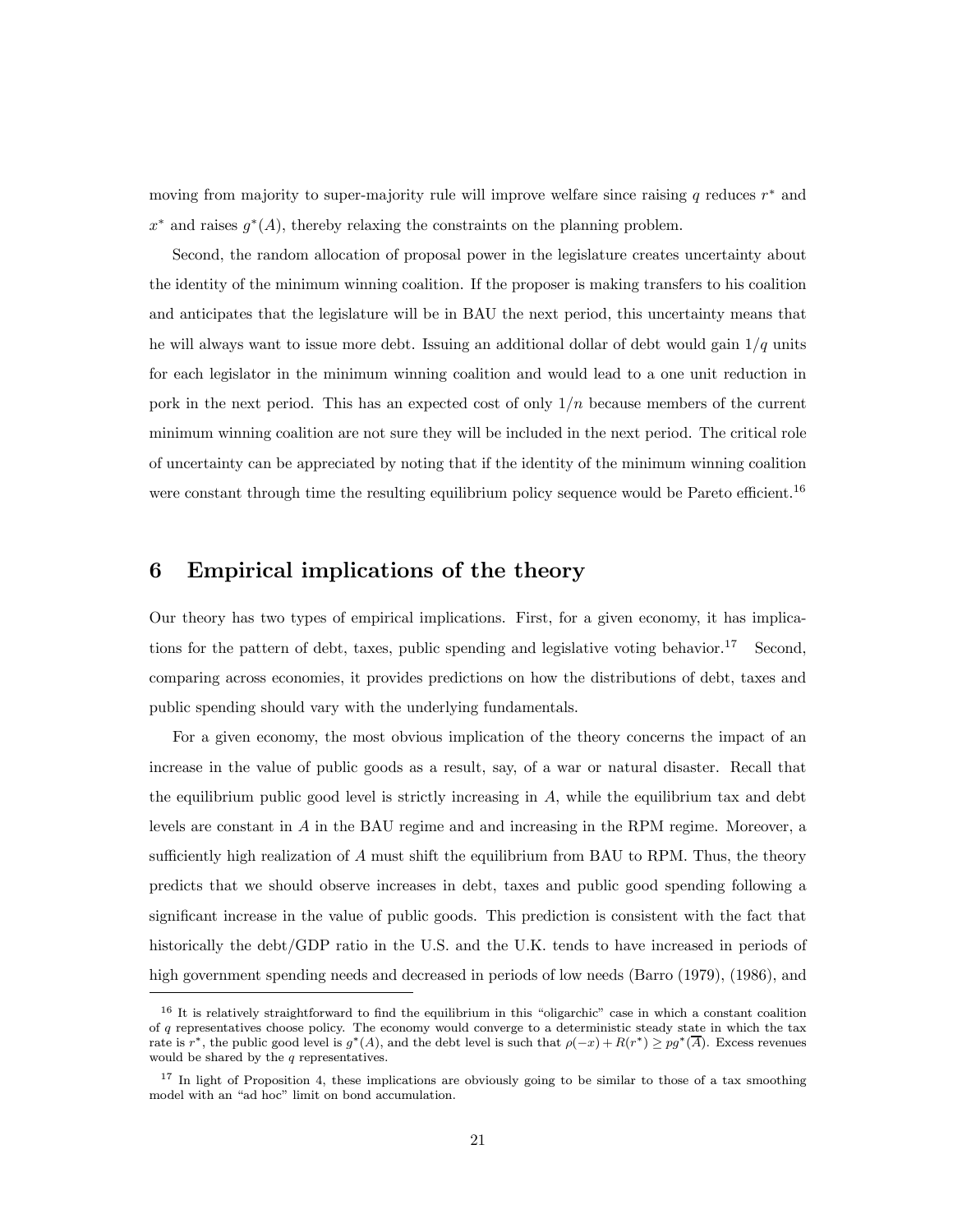(1987)). The theory also suggests that we should see a reduction in pork-barrel spending and an increase in the size of majorities passing budget bills. While there are issues here concerning the empirical measurement of pork, it would be well worth trying to investigate these auxiliary predictions.

The theory also has implications for how the equilibrium policies should depend on the current stock of debt. Recall that the equilibrium public good level is constant in b in the BAU regime and decreasing in the RPM regime, while the equilibrium tax and debt levels are constant in  $b$ in BAU and increasing in RPM. Moreover, the economy is more likely to be in RPM the higher is b. Combining these observations, it is possible to derive some interesting implications for the relationship between what is known as the "primary surplus" and the level of debt. The primary surplus is the difference between tax revenues and public spending other than interest payments. In our model, it is the difference between tax revenues and spending on the public good and pork. Using the budget constraint, we may write this as  $PS(b, A) = (1 + \rho)b - x(b, A)$ . To understand what happens to the primary surplus when debt increases, consider a small increase  $\Delta b$  in b while holding A constant. If the legislature is in BAU, then because  $x(b, A)$  is constant,  $\Delta PS(b, A)/\Delta b = (1 + \rho)$ . On the other hand, if the legislature is in RPM, then  $\Delta PS(b, A)/\Delta b =$  $(1 + \rho) - \Delta x(b, A)/\Delta b$  which is positive but less than  $1 + \rho$  since  $x(b, A)$  is increasing in b but at a rate smaller than  $1 + \rho^{18}$  In both cases, therefore, the relationship between the primary surplus and debt is positive, but the effect is smaller in the RPM regime. The first implication is consistent with the work of Bohn (1998) who finds that for the U.S. federal government the relationship between the primary surplus and debt is positive. However, since the economy is more likely to be in the RPM regime when  $b$  is high, the second implication is inconsistent with Bohn's finding that the relationship is convex. It seems plausible that  $x(b, A)$  might be concave in the RPM regime which would yield Bohn's finding for sufficiently high levels of debt but, unfortunately, this is not something that can be established analytically.

With respect to the impact of the current debt level, the theory also has an interesting implication for winning margins in the legislature. The expected size of the coalition voting in favor of the winning proposal with debt level b is  $G(A^*(b, x^*))q + (1 - G(A^*(b, x^*))n$ , which is increasing in b. Thus, the winning margin on budget bills should be increasing in the current debt level. This

<sup>&</sup>lt;sup>18</sup> This follows from the facts that in the RPM regime  $x(b, A) + R(r(b, A))$  equals  $(1 + \rho)b + pg(b, A)$ ,  $r(b, A)$  is increasing in  $b$ , and  $g(b, A)$  is decreasing in  $b$ .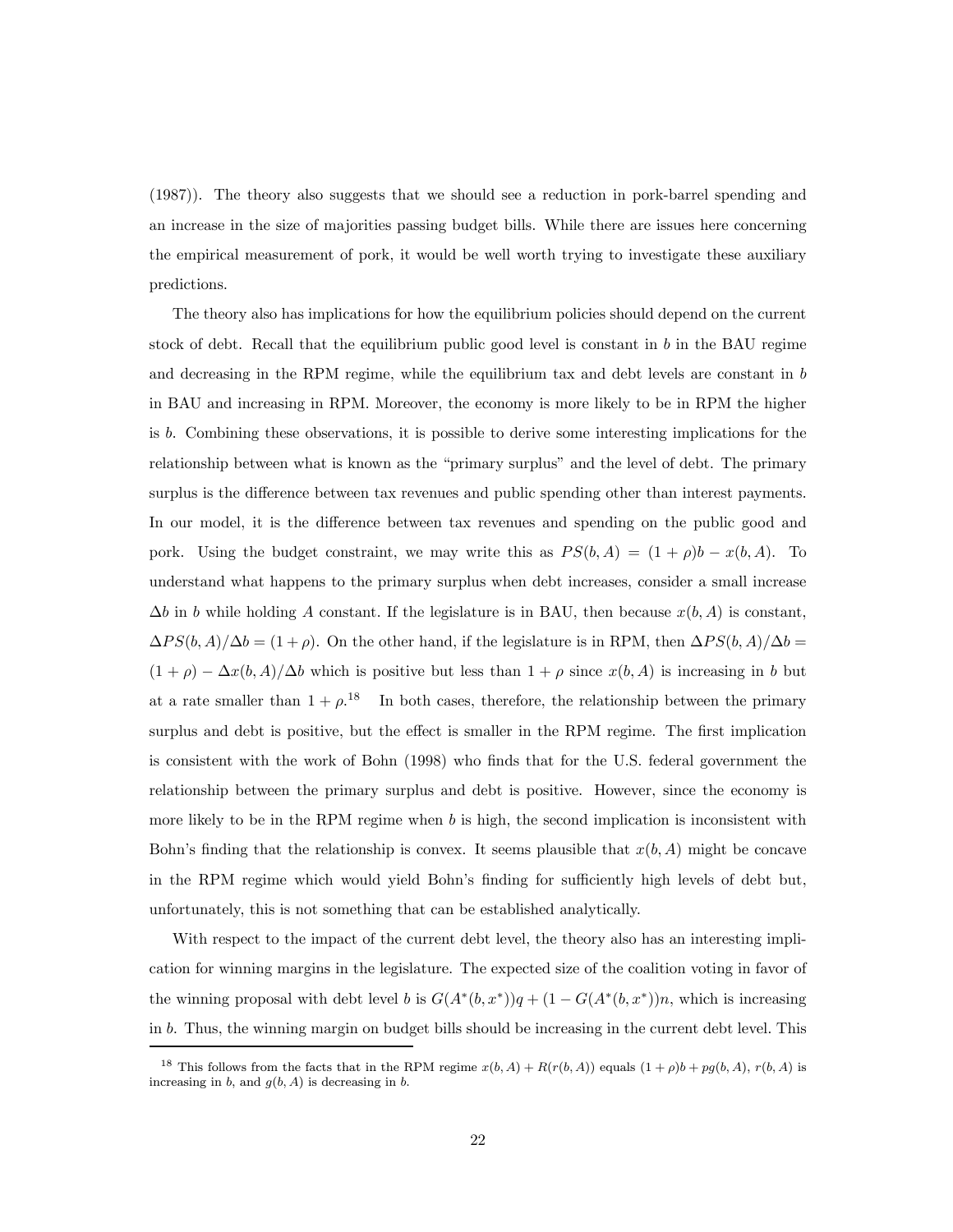is a novel prediction which is well worth investigating.

Comparing across economies, the model has three groups of underlying parameters: preference parameters which include the labor supply elasticity  $\varepsilon$ , the discount rate  $\delta$ , and the distribution of public good values  $G(A)$ ; technological parameters which consist of labor productivity w and the price of public goods  $p$ ; and *institutional parameters* which consist of the number of districts n and the size of the majorities required to pass legislation q. For any given set of parameters, the model predicts a unique long run distribution of debt and associated distributions of tax rates, public good spending, and voting coalitions. In principle, therefore, it is possible to explore how changes in each of these parameters impact these distributions. For example, one could ask how moving from a high to a low productivity economy would impact the distribution of debt. This type of comparative static exercise could be quite valuable as it would allow the development of predictions concerning cross country (or state) debt distributions which is something the tax smoothing model has trouble explaining (see Alesina and Perotti (1995) and Roubini and Sachs (1989)). Unfortunately, however, it is something that appears difficult to do analytically. Thus, it requires computing a calibrated version of the equilibrium which, while feasible, would take us well beyond the scope of this paper.<sup>19</sup>

Not withstanding the difficulties in characterizing the comparative statics, it is possible to make some general informed speculations based on what we know about the underlying logic of the model. The key equilibrium variable is  $x<sup>*</sup>$  - the level of debt that is chosen in the BAU regime. As we have explained,  $x^*$  adjusts to ensure that in BAU the economy transitions to RPM with a probability which is positive but less than one. The equilibrium debt distribution has a mass point at  $x^*$  and it seems likely that if  $x^*$  increases, the debt distribution will shift rightward. We have identified the relative size of the tax base as being the key factor in the determination of  $x^*$ . Thus, parameters that raise  $R(r^*)$  relative to  $Epg^*(A)$  would seem likely to raise the average level of debt. This suggests that the average level of debt will be decreasing in  $\varepsilon$ ,  $q/n$ , and rightward shifts in  $G(A)$ , and increasing in w.

While we are not aware of empirical evidence on the relationship between debt levels and our specific parameters, there is a literature investigating the relationship between fiscal policy and political variables in the OECD countries.<sup>20</sup> A central theme of this literature is that a

<sup>19</sup> We are currently working on computing the model with co-author Marina Azzimonti.

 $20$  Our theory is designed to apply to political systems (like the U.S.) in which political parties are relatively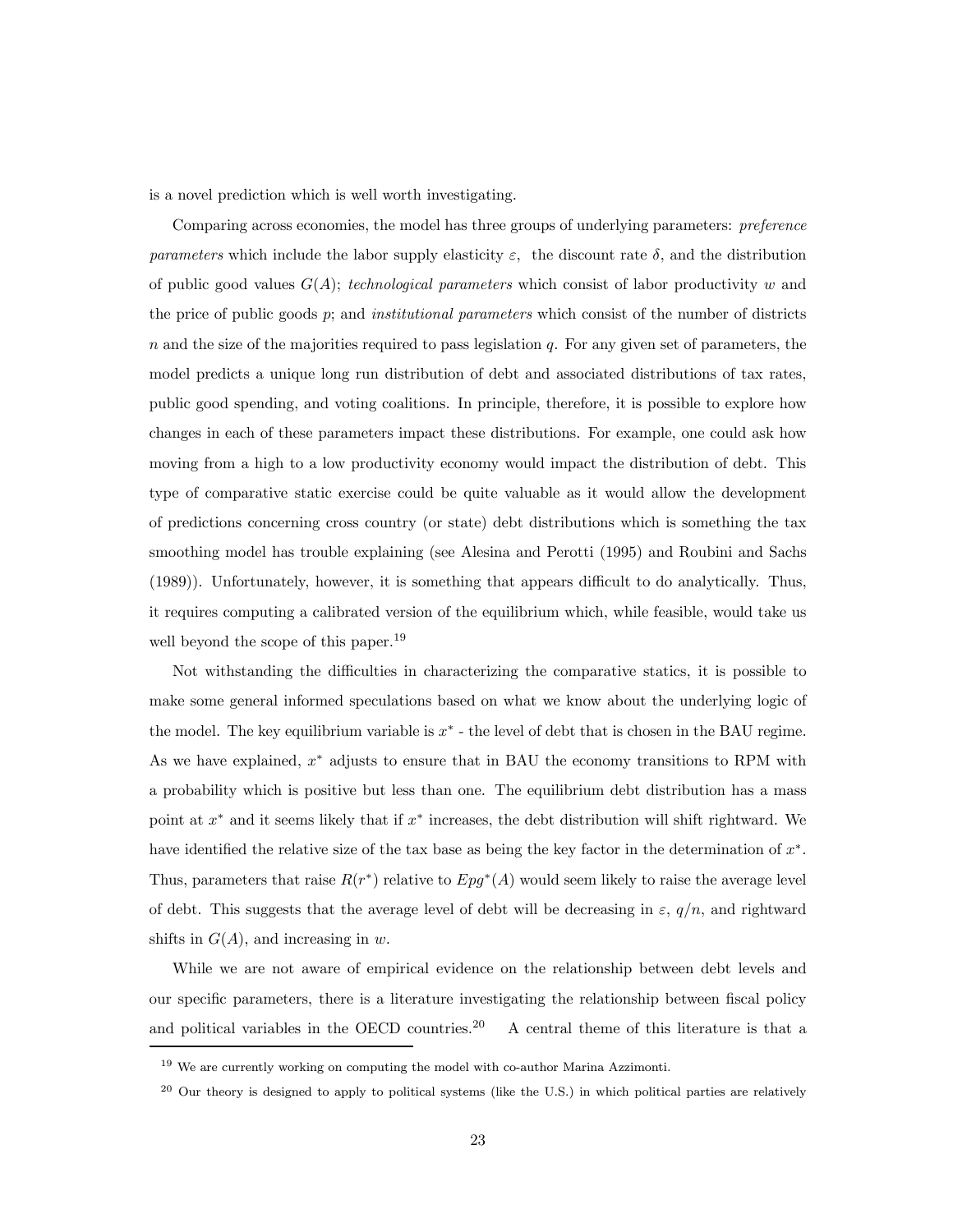"fragmented" policy-making process leads to present-biased fiscal outcomes. Influenced by the "common pool" view of fiscal policy (see section 8 below for discussion), Perotti and Kontopoulos (2002) define fragmentation "as the degree to which individual fiscal policy-makers internalize the costs of one dollar of aggregate expenditure". Using a number of empirical measures of this variable, they have shown that it is positively correlated with higher deficits.<sup>21</sup> In our model, as we argued in section 4.1, fiscal policy is effectively chosen collectively in each period by a coalition of q randomly chosen representatives. Thus, the sole "fiscal policy-maker" is the group of  $q$ representatives and this group internalizes  $q/n$  of the cost of any dollar of spending. Accordingly, a prediction that average debt levels are increasing in  $q/n$  would appear consonant with this literature.

## 7 An application of the theory

To illustrate the potential usefulness of the theory for policy analysis, we briefly explore its implications for the desirability of balanced budget requirements. There has been considerable debate in academic and policy circles concerning this issue.<sup>22</sup> Many of the U.S. states have some form of balanced budget requirement and there is evidence that they do have an effect.<sup>23</sup> Proponents argue that they dampen politicians' ability to borrow to spend inappropriately. Opponents point out that they restrict the state's ability to adjust to revenue and spending shocks without having to raise taxes. Both positions seem reasonable, but to provide sharper policy guidance it is necessary to understand the features of the environment that determine when the benefits outweigh the potential costs.<sup>24</sup>

We consider a fiscal restraint that requires the legislature to ensure that tax revenues equal

weak and legislators care a great deal about bringing resources back to their districts. Since the strength of parties and the importance of pork barrel spending in motivating legislators seems to vary significantly across the OECD countries, the U.S. states may be the most natural place to look to test the cross economy implications of the theory. That said, in the spirit of Alesina and Tabellini (1990), it is possible to interpret the *n* legislators as distinct political parties and the pork-barrel spending as transfers to party constituents. The coalition of q legislators choosing policy in each period could then be interpreted as that election cycle's governing coalition.

<sup>21</sup> See also Roubini and Sachs (1989) and Volkerink and de Haan (2001) for related findings.

<sup>22</sup> For relevant discussion see Bohn and Inman (1996), Brennan and Buchanan (1980), Niskanen (1992), Poterba (1994), (1995), Poterba and von Hagen (1999) and Primo (2007).

 $^{23}$  For example, Poterba (1994) shows that states with restraints were quicker to reduce spending and/or raise taxes in response to negative revenue shocks than those without.

 $^{24}$  There appears to be surprisingly little welfare analysis of fiscal restraints beyond the original work of Brennan and Buchanan (1980). Besley and Smart (2007) provide a general treatment of restraints in the context of a two period political agency model. Bassetto and Sargent (2006) study the welfare case for separating capital and ordinary government budgets and allowing the government to issue debt only to finance capital items.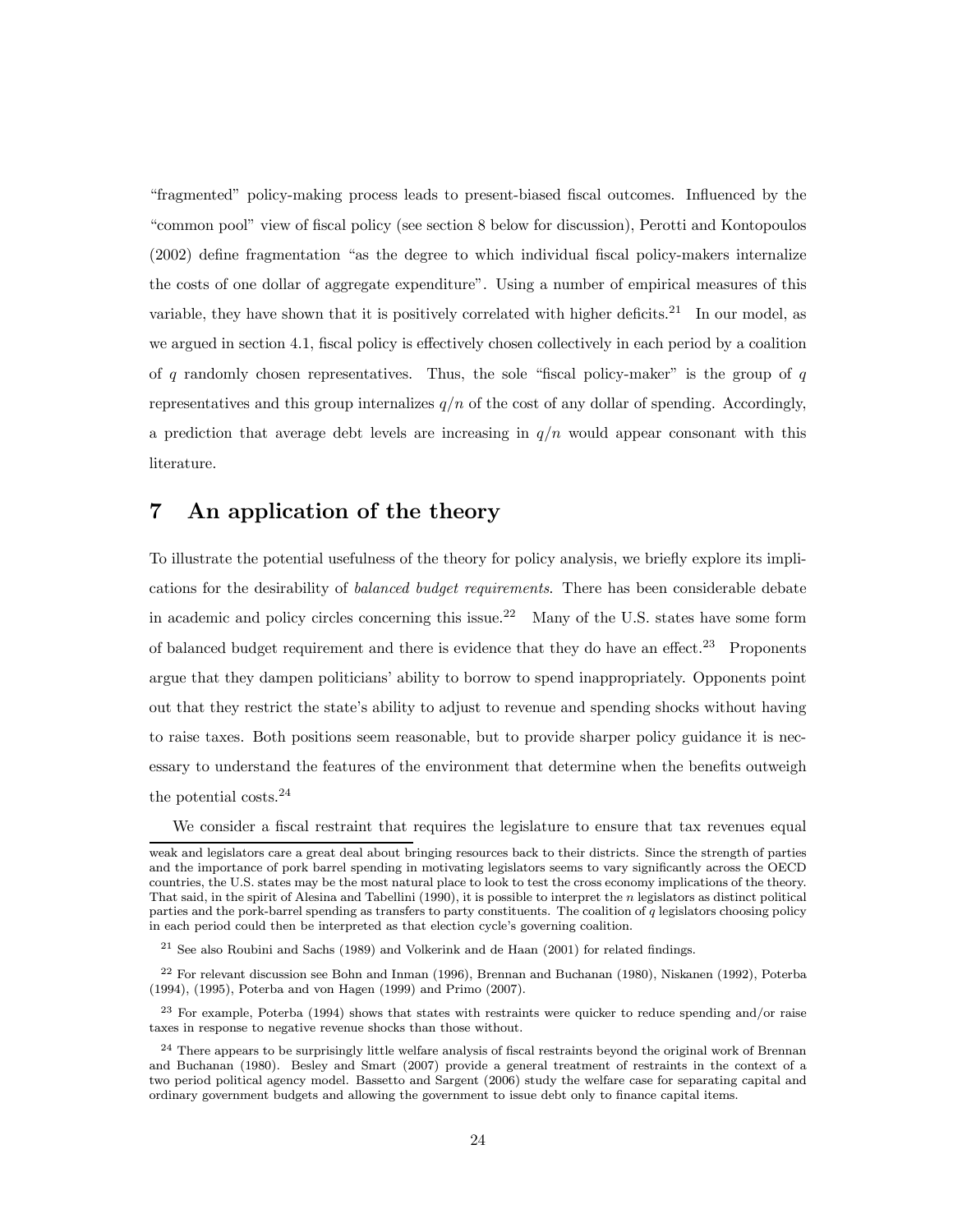public spending in every period. We assume that in the first period the government begins with no debt (i.e.,  $b_0 = 0$ ), so that spending is just on public goods and transfers. We seek to understand when citizens' welfare will be enhanced by the constraint that public spending be financed solely by tax revenues.

Let  $(r_c(A), g_c(A))$  denote the equilibrium tax rate and public good level when the value of the public good is A under the balanced budget requirement. Then, following the logic of Lemma 1, we have that

$$
(r_c(A), g_c(A)) = \begin{cases} \arg \max \{ u(w(1-r), g; A) + \frac{B(r, g, 0; 0)}{n} : B(r, g, 0; 0) \ge 0 \} & \text{if } A \ge A^*(0, 0) \\ & (r^*, g^*(A)) & \text{if } A < A^*(0, 0) \end{cases}
$$
(25)

Thus, if  $A < A^*(0, 0)$ , the legislature is in the BAU regime and districts receive pork, while if  $A \geq A^*(0,0)$ , the legislature is in the RPM regime. The solution is stationary because government cannot issue debt or acquire bonds. If  $v_c(A)$  denotes citizen expected utility under the balanced budget requirement given that the current value of the public good is A, then

$$
v_c(A) = u(w(1 - r_c(A)), g_c(A); A) + \frac{B(r_c(A), g_c(A), 0; 0)}{n} + \delta Ev_c(A').
$$
 (26)

Expected citizen welfare under the constraint is  $Ev<sub>c</sub>(A)$  and equation (26) implies that

$$
Ev_c(A) = \int_A^{\overline{A}} [u(w(1 - r_c(A)), g_c(A); A) + \frac{B(r_c(A), g_c(A), 0; 0)}{n}] dG(A) / (1 - \delta). \tag{27}
$$

As in section 4, let  $\{r(b, A), g(b, A), x(b, A)\}\$  denote the tax rate, public good and public debt policies that are implemented in the unconstrained equilibrium and let  $v(b, A)$  denote the legislator's value function. Starting from a situation in which the government has no debt, citizen expected utility in the unconstrained equilibrium is  $Ev(0, A)$ . Thus, a balanced budget requirement will be desirable if and only if  $Ev<sub>c</sub>(A) > Ev(0, A)$ .

Our first result is that when the revenues raised by the tax rate  $r^*$  are never sufficient to cover the cost of the optimal level of public goods, a balanced budget requirement is not desirable.

## **Proposition 5.** If  $R(r^*) \leq pg^*(\underline{A})$ , a balanced budget requirement is not desirable.

To see this, recall from section 4.3 that the condition of the proposition implies that  $x^*$  must be non-positive, so that in the BAU regime, the winning proposals involve the purchase of bonds. These bond holdings allow the legislature to lower taxes and provide higher levels of public goods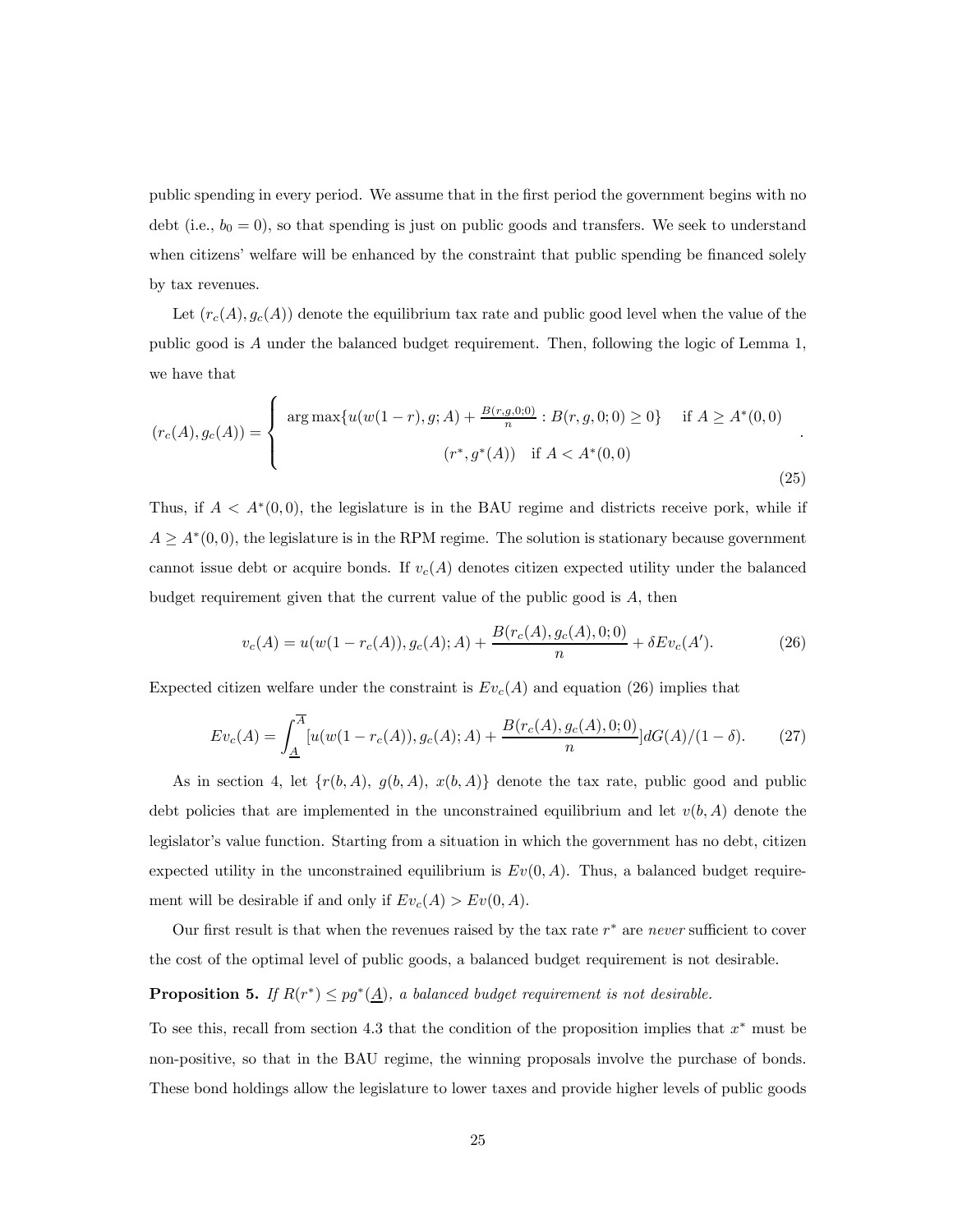in the long run. Moreover, the legislature only issues debt in the RPM regime which means that borrowing will be used only when it will raise aggregate utility. Such borrowing must therefore be socially beneficial.

An interesting feature of this case, is that under a balanced budget requirement, the legislature never engages in pork barrel spending. (This follows from the fact that the condition implies that  $A^*(0,0) \leq \underline{A}$ . By contrast, in the unconstrained equilibrium, the legislature does provide pork in the BAU regime. Thus, the balanced budget requirement is undesirable despite eliminating transfers. This underscores the lesson that there is nothing necessarily undesirable about transfers - indeed, in the planner's solution the government redistributes excess revenues from its interest earnings back to the citizens in each period.

Our second result is the mirror image of the first: when the revenues raised by the tax rate  $r^*$ are always sufficient to cover the cost of the optimal level of public goods when the tax rate is  $r^*$ , a balanced budget requirement is desirable.

## **Proposition 6.** If  $R(r^*) \geq pg^*(\overline{A})$ , a balanced budget requirement is desirable.

To see this, note that with a balanced budget restraint, the equilibrium will involve the tax rate  $r^*$  and the public good level  $g^*(A)$  in every period. Without the restraint, the equilibrium will involve the legislature immediately borrowing x<sup>∗</sup> and using the revenues to finance extra pork. The amount  $x^*$  must be sufficiently large that in future periods there is positive probability that the tax rate will exceed r<sup>∗</sup> and the public good level will be less than  $g^*(A)$ . There is no offsetting benefit, and hence eliminating the government's ability to borrow, increases citizen welfare.

If  $R(r^*)$  is between  $pg^*(\underline{A})$  and  $pg^*(\overline{A})$  but  $x^*$  is nonpositive, then the argument underlying Proposition 4 remains and imposing a balanced budget requirement will be harmful. However, if  $x^*$  is positive the picture is murkier because there are offsetting effects from imposing the requirement. On the one hand, the government does not need to service the debt and hence long run taxes and public good levels must be lower on average with the requirement. On the other, the government's ability to smooth tax rates and public good levels by varying the debt level is lost.

Intuitively, it seems natural to suppose that the larger the size of the tax base as measured by  $R(r<sup>*</sup>)$  the more likely is a balanced budget requirement to be desirable. After all, the larger the tax base, the less the need to borrow to meet desired public good spending and the greater the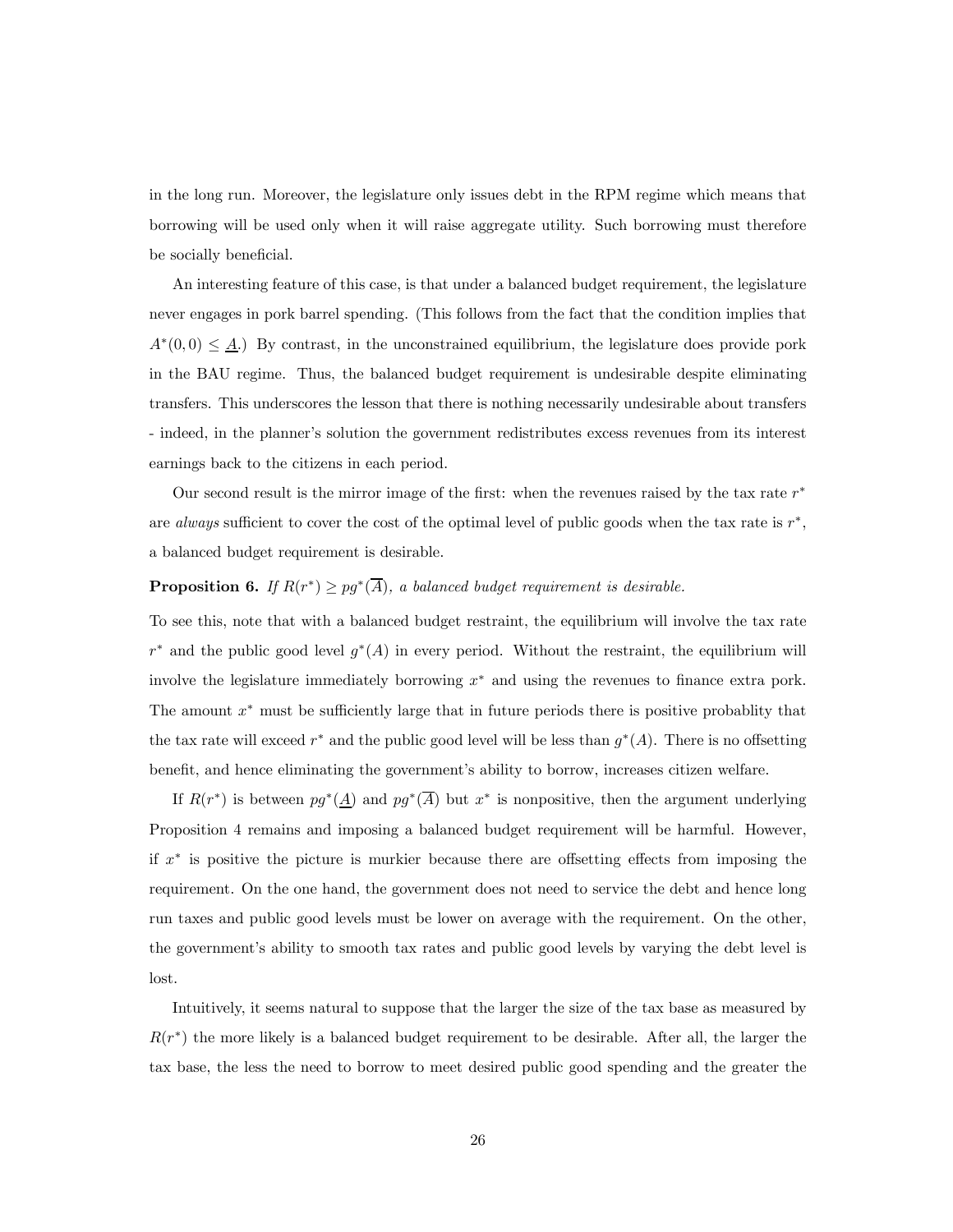debt level that will need to be financed when there is no restraint. This idea can be investigated formally by noting that the size of  $R(r^*)$  is determined by the magnitude of the private sector wage w. From (4), we see that  $R(r^*)$  equals  $pg^*(A)$  if and only if  $w = [pg^*(A)/nr^* \varepsilon^{\varepsilon}(1-r^*)^{\varepsilon}]^{\frac{1}{1+\varepsilon}}$ . Thus, as we increase w between  $[pg^*(\underline{A})/nr^*\varepsilon^{\varepsilon}(1-r^*)^{\varepsilon}]^{\frac{1}{1+\varepsilon}}$  and  $[pg^*(\overline{A})/nr^*\varepsilon^{\varepsilon}(1-r^*)^{\varepsilon}]^{\frac{1}{1+\varepsilon}}$ , we move the size of the tax base through the interval  $(pg<sup>*</sup>(\underline{A}), pg<sup>*</sup>(\overline{A}))$ . Our conjecture is that there must exist a critical wage  $w^*$  greater than  $[pg^*(\underline{A})/nr^*\varepsilon^{\varepsilon}(1-r^*)^{\varepsilon}]^{\frac{1}{1+\varepsilon}}$  but less than  $[pg^*(\overline{A})/nr^*\varepsilon^{\varepsilon}(1-r^*)^{\varepsilon}]^{\frac{1}{1+\varepsilon}}$ such that a balanced budget requirement is desirable if and only w exceeds  $w^*$ . Unfortunately, however, the argument that this is indeed the case has so far proven elusive.

To summarize: the theory suggests the key determinant of the desirability of a balanced budget requirement is the size of the tax base relative to the economy's desired public good spending. When this size is large, a balanced budget requirement is a good idea and when it is small, the opposite conclusion holds. The relative size of the tax base will be reflected in the magnitude of the debt level that is chosen in the BAU regime. Thus, the theory supports the common sense conclusion that economies with large and perpetual deficits should introduce balanced budget requirements.

## 8 Related political economy literature

This paper is related to two established branches of the political economy literature.<sup>25</sup> The first concerns the implications of pork-barrel spending for the efficiency of legislative policy-making. In a well-known paper, Weingast, Shepsle and Johnsen (1981) argue that pork-barrel spending will lead to a government that is too large. They do not model the process of passing legislation, assuming instead that legislative policy-making is governed by a "norm of universalism". Under this norm, each legislator unilaterally decides on the level of spending he would like on projects in his own district and the aggregate level of taxation is determined by the need to balance the budget. Policy-making then becomes a pure common pool problem.

More recently, the bargaining approach of Baron and Ferejohn (1989) has emerged as the standard way to model legislative decision making and a number of papers have employed it to study the efficiency implications of pork-barrel spending.<sup>26</sup> In a one period model, Baron

<sup>&</sup>lt;sup>25</sup> For excellent reviews of this literature see Drazen (2000) and Persson and Tabellini (2000).

<sup>&</sup>lt;sup>26</sup> The main criticism of the common pool perspective is that it does not model the voting process. For game theoretic approaches that are alternatives to Baron-Ferejohn, see Chari and Cole (1995) and Morelli (1999). For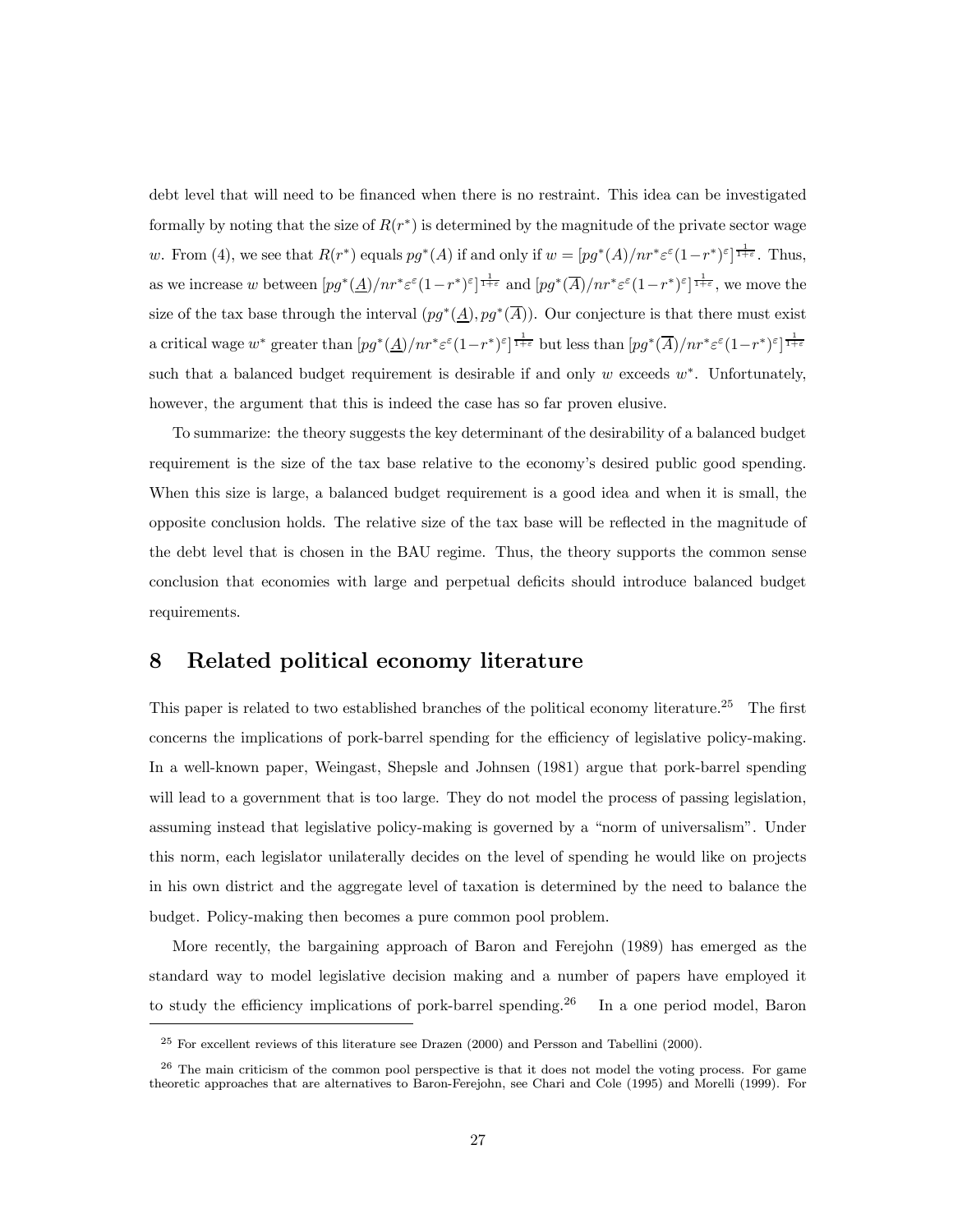(1991) shows that legislators may propose projects whose aggregate benefits are less than their costs, when these benefits can be targeted to particular districts.<sup>27</sup> This is because the decisive coalition does not fully internalize the costs of financing projects. In a similar static framework, Volden and Wiseman (2007) study the allocation of a fixed budget between public goods and pork barrel spending and show that public goods will be under-provided in some circumstances. In the context of a finite horizon dynamic model, LeBlanc, Snyder and Tripathi (2000) argue that legislatures will under-invest in public capital. In their model, in each period a legislature allocates a fixed amount of revenue between targeted transfers and a public investment that serves to increase the amount of revenue available in the next period.<sup>28</sup>

The second related branch of political economy literature is that discussing public debt. This literature offers two main explanations for why governments may run deficits even when there is no social role for so doing. Following Weingast, Shepsle and Johnsen (1981), the first explanation is based on viewing the accumulation of public debt as a dynamic common pool problem (see, for example, Inman (1990) and von Hagen and Harden (1995)). A formal model of this type is developed by Velasco (2000). While there is no economic role for debt in his model, he demonstrates the existence of an equilibrium in which deficits and debt accumulation continue unabated until the government's debt ceiling is reached. Chari and Cole (1993) present a related two period model, where legislators facing a common pool problem that drives spending too high try to restrain second period spending by issuing excessive levels of debt in the first period.

The second explanation is based on political instability. The basic idea is that when politicians choose current policy, they realize that with some probability they will not be choosing policy in the future. This may induce too much borrowing because the costs in terms of future spending cuts are not fully internalized. This idea was introduced independently by Alesina and Tabellini (1990) and Persson and Svensson (1989). Alesina and Tabellini consider a model in which in each period, two political parties hold office with exogenous probability. There are two goods that

experimental studies of the Baron and Ferejohn model, see Frechette, Kagel and Morelli (2005) who study the classic static divide-the-dollar version, and Battaglini and Palfrey (2007) who study a dynamic version.

<sup>27</sup> Related models are elaborated by Austen-Smith and Banks (2005) and Persson and Tabellini (2000).

<sup>28</sup> As noted in the introduction, our earlier paper (Battaglini and Coate (2007)) also explores how pork barrel spending distorts investment in public capital goods. Our model differs from LeBlanc et al in that it is an infinite horizon model in which the government can levy taxes as well as allocate public revenues and public investment yields benefits for more than one period. We find conditions under which the equilibrium size of government is too large and the level of public goods too low but also show that there are conditions under which legislative decisions are efficient and/or government is too small.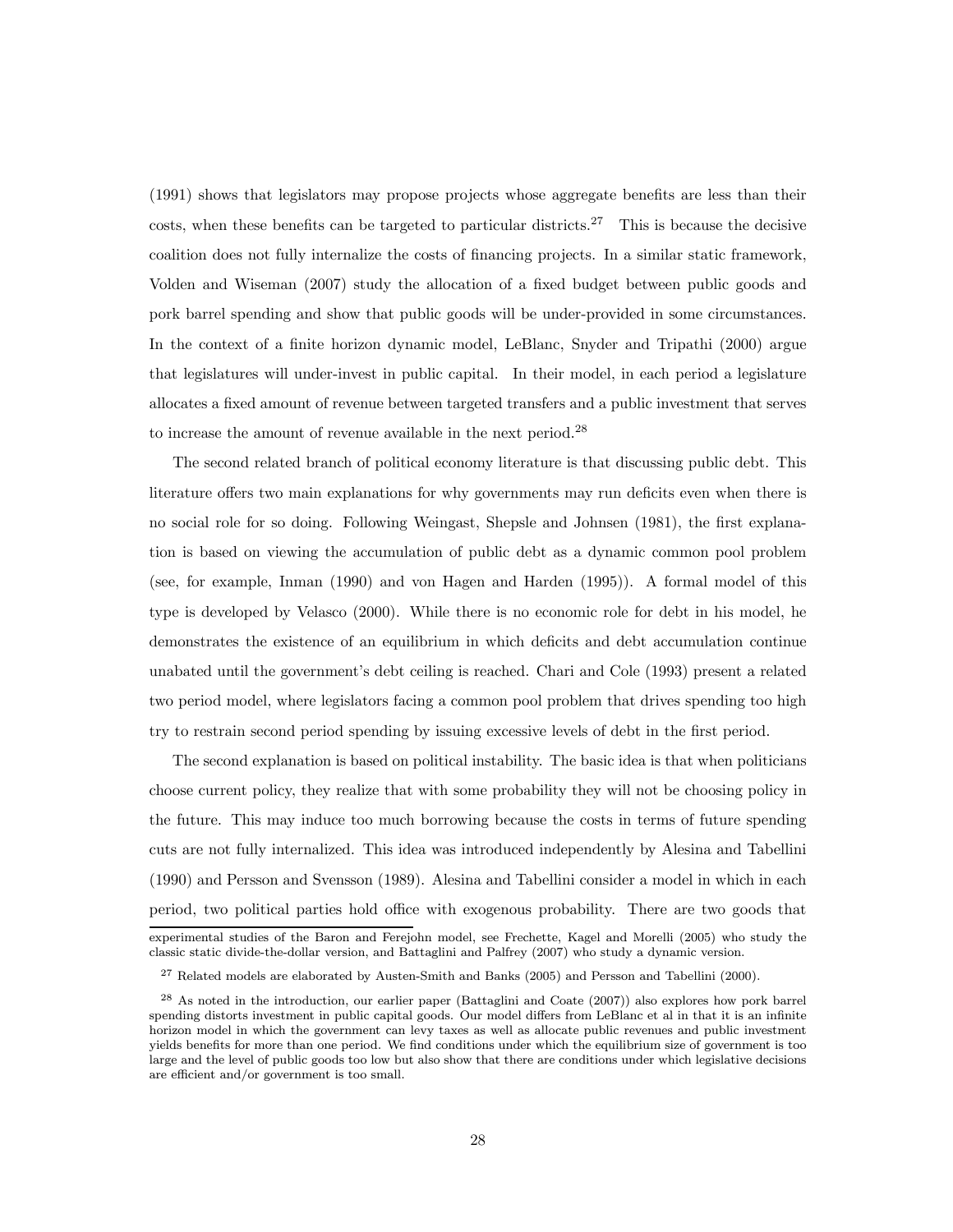may be publicly-provided, but each party's constituency values only one. The government may finance public provision with debt and/or distortionary taxation. In each period, the winning party chooses taxes, debt and how much to spend on the good its constituency cares about. Alesina and Tabellini present conditions under which the steady state debt level is positive even though the optimal debt level is zero. Persson and Svensson consider a two period model featuring two political parties who differ in their preferences on the level of spending. Spending is financed by debt and distortionary taxes. They show that the party who prefers less spending may run a deficit in the first period to constrain the spending choices of the second period government.<sup>29</sup>

While both these arguments require policy-motivated political parties, Lizzeri (1999) shows that the same logic works even in a world with Downsian parties. He considers a two period economy in which elections are held at the beginning of each period. Parties can make binding promises before the elections as to how they will redistribute the available resources across voters and over time. Rational voters reward myopic behavior, however, favoring a party promising to distribute all resources today, because resources left for the future may be spent on others by the opposing party if the first period incumbent is not re-elected. Lizzeri refers to the force generating the present bias as "redistributive uncertainty".

It is evident that the arguments underlying the political distortions in our model are similar to those made in these two branches of the political economy literature. The static distortions in taxes and public goods parallel those that emerge in other legislative bargaining models with pork barrel spending and the logic of the dynamic distortion is similar to that underlying the various models of political instability. As noted in the introduction, what is novel about our analysis is that we incorporate these types of forces into a tax smoothing model in which there is a social role for debt.<sup>30</sup> Our analysis thus provides insights into how economic and political considerations interact to determine the dynamic pattern of fiscal policy. Rather than seeing political economy models as alternatives to the tax smoothing model, our work shows how the two approaches can be profitably integrated to reduce the shortcomings of each approach individually taken.

The objective of incorporating political decision making into a tax smoothing model is also

<sup>&</sup>lt;sup>29</sup> An incumbent government may also want to choose debt issue strategically for another reason; namely, to influence its likelihood of re-election. This argument is developed by Aghion and Bolton (1990).

<sup>30</sup> Corsetti and Roubini (1997) introduce a motive for tax smoothing into a two period version of the Alesina and Tabellini (1990) model. They show in numerical simulations that the effect of this motive on the first period deficit is largely independent of the political incentives to run deficits as measured by the probability that the first period incumbent is re-elected.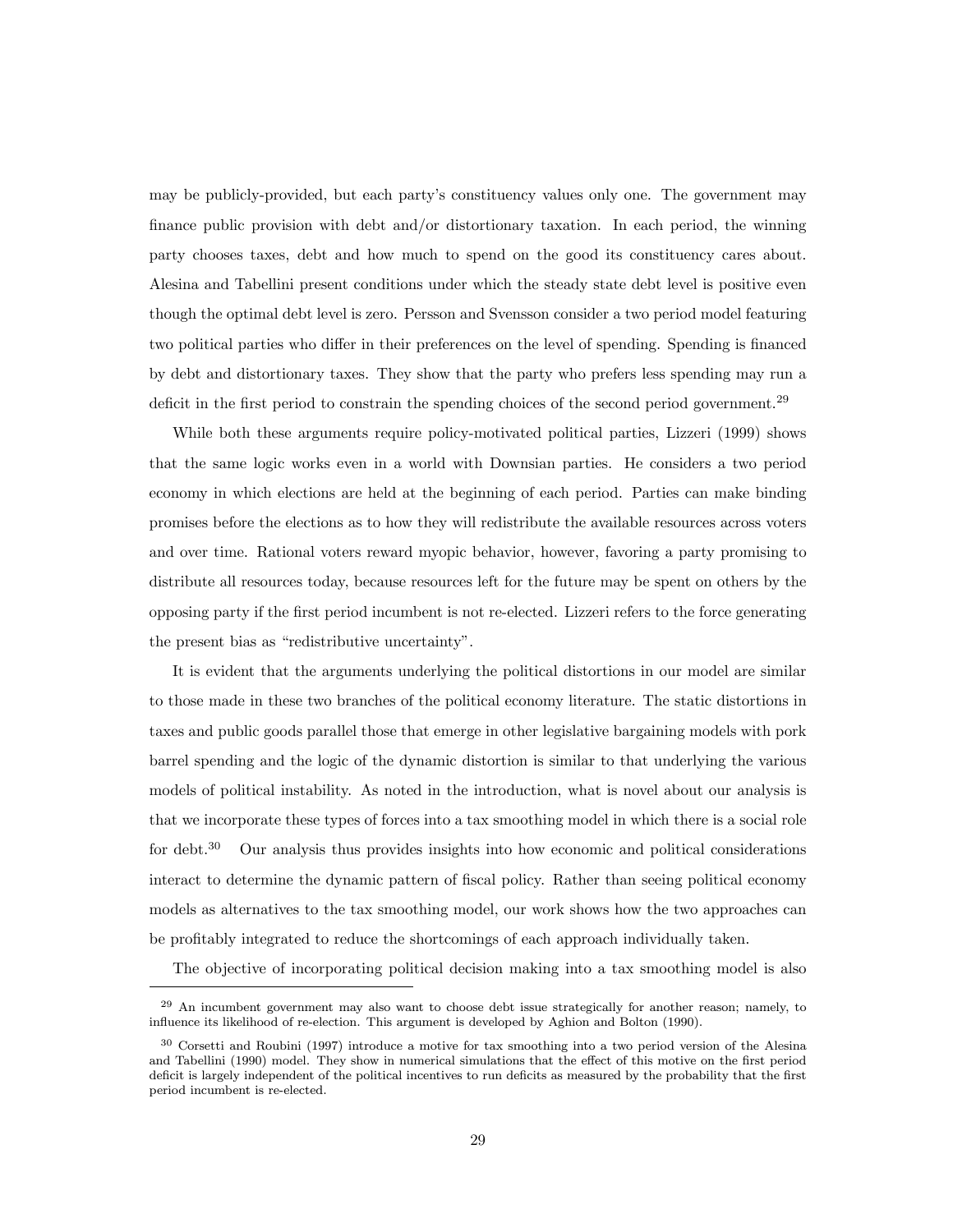shared by the recent work of Yared (2007). However, he analyzes the complete market version of the tax smoothing model due to Lucas and Stokey (1983) in which state contingent debt is available. He also adopts a more stylized model of the political process than us, assuming that citizens choose the income tax rate but that a self-interested, infinitely-lived ruler chooses borrowing and allocates the budget between public goods, his own consumption, and debt repayment. He looks at non Markov equilibria, in which citizens punish the ruler by levying no taxes if he "abuses" his executive power and the ruler punishes the citizens by underfunding public goods if they provide too little revenue. To solve the problem of multiple subgame perfect equilibria, he assumes that players can coordinate on equilibria on the Pareto frontier and the bulk of his analysis focuses on the equilibrium which maximizes the citizens' welfare - the "efficient sustainable equilibrium". In the spirit of our Proposition 4, he shows that it is possible to represent this equilibrium as the solution of a particular constrained planner's problem.<sup>31</sup> His main finding is that efficient sustainable taxes and debt respond more persistently to shocks than do taxes and debt in Lucas and Stokey's planning problem. Thus, political constraints may explain why an economy with complete markets may behave as observed in the empirical literature (and predicted by Barro's incomplete markets tax smoothing model).

## 9 Conclusion

This paper has presented a dynamic theory of public spending, taxation and debt. The theory brings together ideas from the optimal taxation and political economy literatures. From the former, the theory adopts the basic framework underlying the tax smoothing approach to fiscal policy. From the latter, the theory incorporates pork barrel spending and employs the legislative bargaining approach to modelling policy-making. The result is a tractable dynamic general equilibrium model that yields a rich set of predictions concerning the dynamics of fiscal policy and permits a rigorous analysis of the normative properties of equilibrium policies.

There are numerous ways the theory might usefully be extended. A particularly interesting extension would be to introduce cyclical fluctuations in tax revenues due to the business cycle.

<sup>&</sup>lt;sup>31</sup> Yared's work draws on Acemoglu, Golosov and Tsyvinski (2006a) who characterize efficient sustainable equilibria in a dynamic economy with a self-interested ruler. However, their model is a dynamic Mirrlees model rather than a tax smoothing model. Like Yared, they demonstrate that it is possible to represent the efficient sustainable equilibrium as the solution to a planner's problem with constraints. Acemoglu, Golosov and Tysvinski (2006b) present a similar result for a simpler economic model with a richer political process in which political power fluctuates between distinct social groups.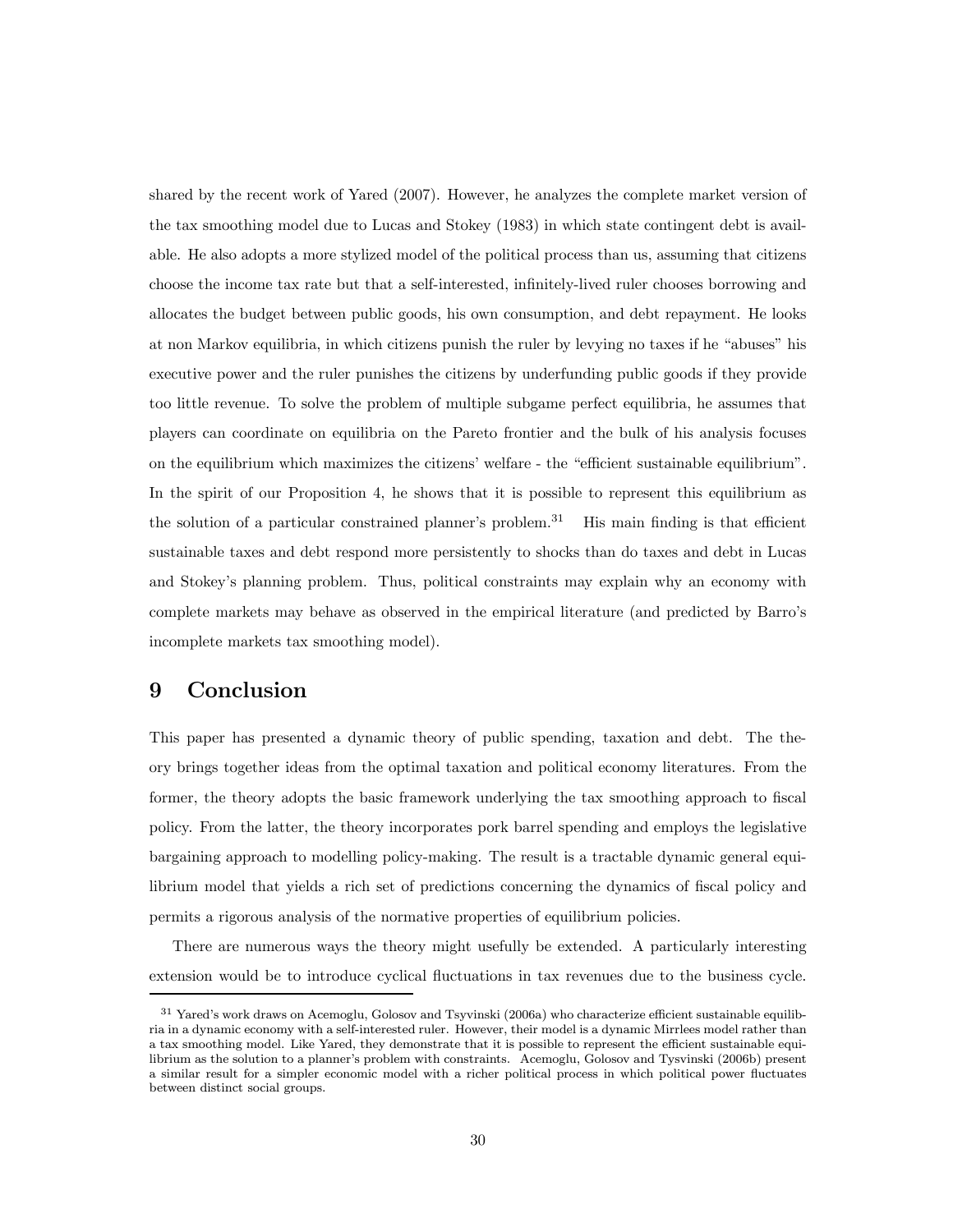This could be achieved by specifying a stochastic process (with persistence) for the private sector wage. Such a model would deliver predictions concerning the cyclical behavior of fiscal policy. While the tax smoothing paradigm suggests that deficits might be observed in recessions and surpluses in booms, observed fiscal policy is often procyclical (Alesina and Tabellini (2005)). It would be interesting to know what the type of theory developed here predicts.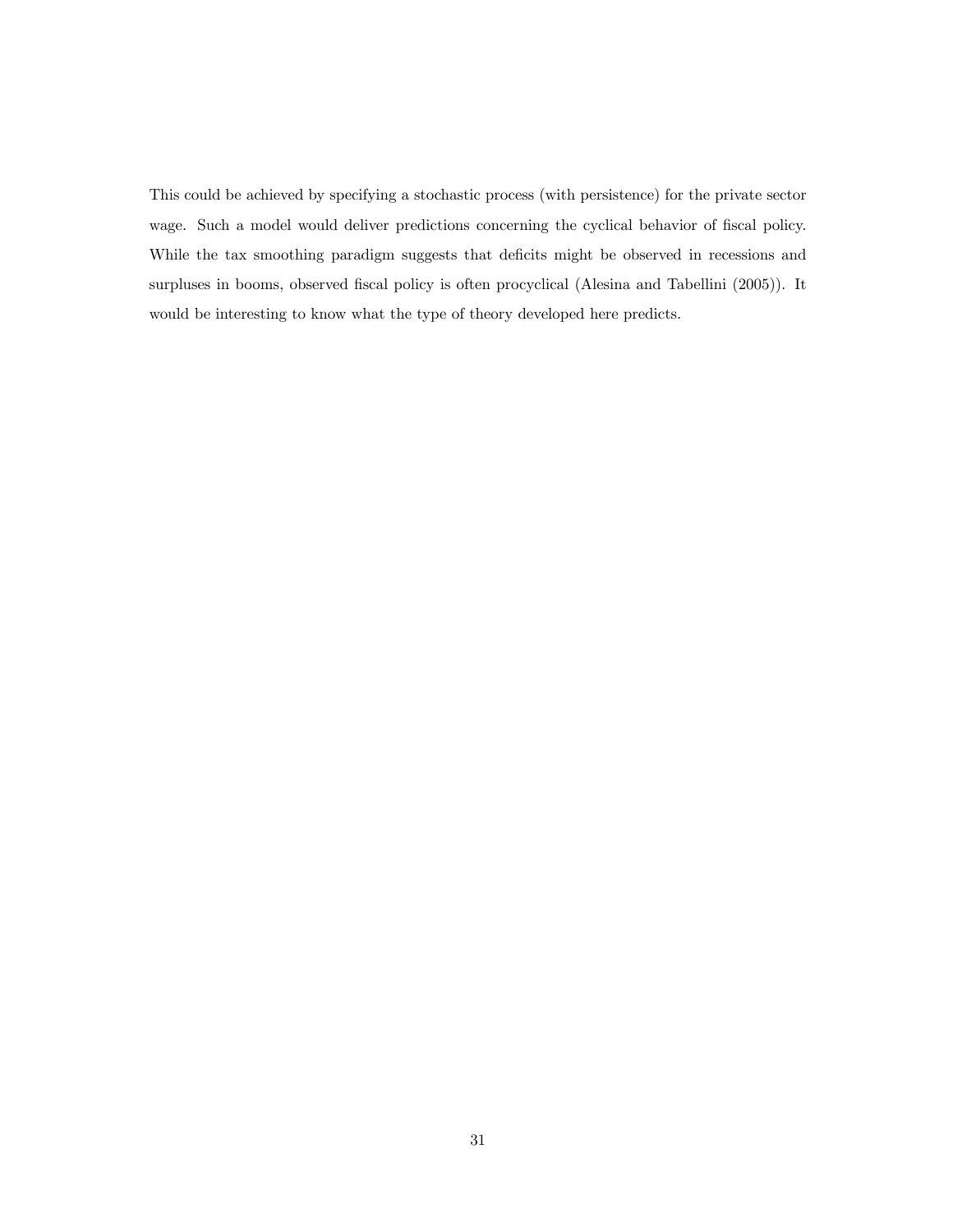## References

Acemoglu, D., Golosov, M. and A. Tsyvinski, (2006a), "Markets versus Governments: Political Economy of Mechanisms," NBER Working Paper #12224.

Acemoglu, D., Golosov, M. and A. Tsyvinski, (2006b), "Political Economy and the Structure of Taxation," mimeo, MIT.

Aghion, P. and P. Bolton, (1990), "Government Debt and the Risk of Default: A Politico-Economic Model of the Strategic Role of Debt," in R. Dornbusch and M. Dragi, eds., Public Debt Management: Theory and History, Cambridge: Cambridge University Press.

Aiyagari, R., A. Marcet, T. Sargent and J. Seppala, (2002), "Optimal Taxation without State-Contingent Debt," Journal of Political Economy, 110, 1220-1254.

Alesina, A. and R. Perotti, (1995), "The Political Economy of Budget Deficits," IMF Staff Papers, 1-31.

Alesina, A. and G. Tabellini, (1990), "A Positive Theory of Fiscal Deficits and Government Debt," Review of Economic Studies, 57, 403-414.

Alesina, A. and G. Tabellini, (2005), "Why is Fiscal Policy often Procyclical?" NBER Working Paper #11600.

Angeletos, George-Marios, (2002), "Fiscal Policy with Noncontingent Debt and the Optimal Maturity Structure," Quarterly Journal of Economics, 117, 1105-1131.

Austen-Smith, D. and J. Banks, (2005), Positive Political Theory II: Strategy and Structure, Ann Arbor, MI: University of Michigan Press.

Baron, D., (1991), "Majoritarian Incentives, Pork Barrel Programs, and Procedural Control," American Journal of Political Science, 35, 57-90.

Baron D. and J. Ferejohn, (1989), "Bargaining in Legislatures," American Political Science Review, 83, 1181-1206.

Baron, D. and E. Kalai, (1992), "The Simplest Equilibrium of a Majority-Rule Division Game," Journal of Economic Theory, 61, 290-301.

Barro, R., (1979), "On the Determination of the Public Debt," Journal of Political Economy, 87, 940-971.

Barro, R., (1986), "U.S. Deficits since World War I," Scandinavian Journal of Economics, 88(1), 195-222.

Barro, R., (1987), "Government Spending, Interest Rates, Prices, and Budget Deficits in the United Kingdom, 1701-1918," Journal of Monetary Economics, 20, 221-247.

Bassetto, M. and T. Sargent, (2006), "Politics and Efficiency of Separating Capital and Ordinary Government Budgets," Quarterly Journal of Economics, 121(4), 1167-1210.

Battaglini, M. and S. Coate, (2007), "Inefficiency in Legislative Policy-Making: A Dynamic Analysis," American Economic Review, in press.

Battaglini, M. and T. Palfrey, (2007), "Dynamic Committee Bargaining with Endogenous Status Quo," mimeo, Princeton.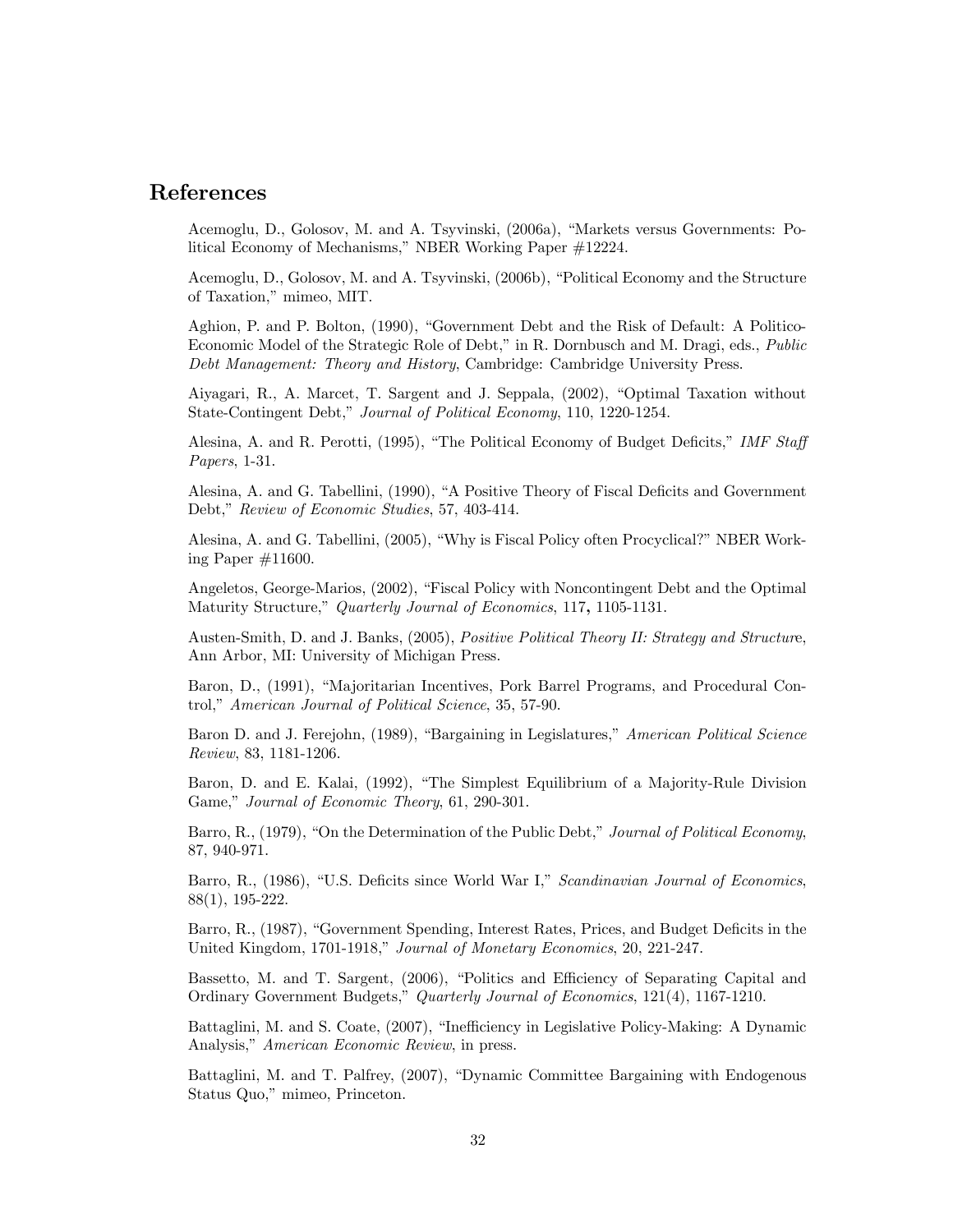Besley, T. and S. Coate, (1998), "Sources of Inefficiency in a Representative Democracy: A Dynamic Analysis," American Economic Review, 88(1), 139-156.

Besley, T. and M. Smart, (2007), "Fiscal Restraints and Voter Welfare," Journal of Public Economics, in press.

Bohn, H., (1998), "The Behavior of U.S. Public Debt and Deficits," *Quarterly Journal of* Economics, 113(3), 949-963.

Bohn, H. and R. Inman, (1996), "Balanced Budget Rules and Public Deficits: Evidence from the U.S. States," Carnegie-Rochester Conference Series on Public Policy, 45, 13-76.

Brennan, G. and J. Buchanan, (1980), The Power to Tax: Analytical Foundations of a Fiscal Constitution, Cambridge: Cambridge University Press.

Chari, V. and H. Cole, (1993), "Why are Representative Democracies Fiscally Irresponsible?" Federal Reserve Bank of Minneapolis Research Department Staff Report #163.

Chari, V. and H. Cole, (1995), "A Contribution to the Theory of Pork Barrel Spending," Federal Reserve Bank of Minneapolis Research Department.

Corsetti, G. and N. Roubini, (1997) "Politically Motivated Fiscal Deficits: Policy Issues in Closed and Open Economies," Economics and Politics, 9(1), 27-54.

Drazen, A., (2000), *Political Economy in Macroeconomics*, Princeton: Princeton University Press.

Frechette G., J. Kagel and M. Morelli, (2005), "Behavioral Identification in Coalitional Bargaining: An Experimental Analysis of Demand Bargaining and Alternative Offers," Econometrica, 73, 1893-1937.

Inman, R., (1990), "Public Debts and Fiscal Politics: How to Decide?" American Economic Review, 80(2), 81-85.

Kalai, E. and W. Stanford, (1988), "Finite Rationality and Strategic Complexity in Repeated Games," Econometrica, 56, 397-410.

Leblanc, W., J. Snyder and M. Tripathi, (2000), "Majority-Rule Bargaining and the Under Provision of Public Investment Goods," Journal of Public Economics, 75, 21-47.

Lizzeri, A., (1999), "Budget Deficits and Redistributive Politics," Review of Economic Studies,  $66(4)$ , 909-928.

Lucas, R. and N. Stokey, (1983), "Optimal Fiscal and Monetary Policy in an Economy without Capital," *Journal of Monetary Economics*, 12, 55-93.

Morelli, M., (1999), "Demand Competition and Policy Compromise in Legislative Bargaining," American Political Science Review, 93, 809-820.

Niskanen, W., (1992), "The Case for a New Fiscal Constitution," Journal of Economic Perspectives, 6(2), 13-24.

Perotti, R. and Y. Kontopoulos,  $(2002)$ , "Fragmented Fiscal Policy," Journal of Public Economics, 86, 191-222.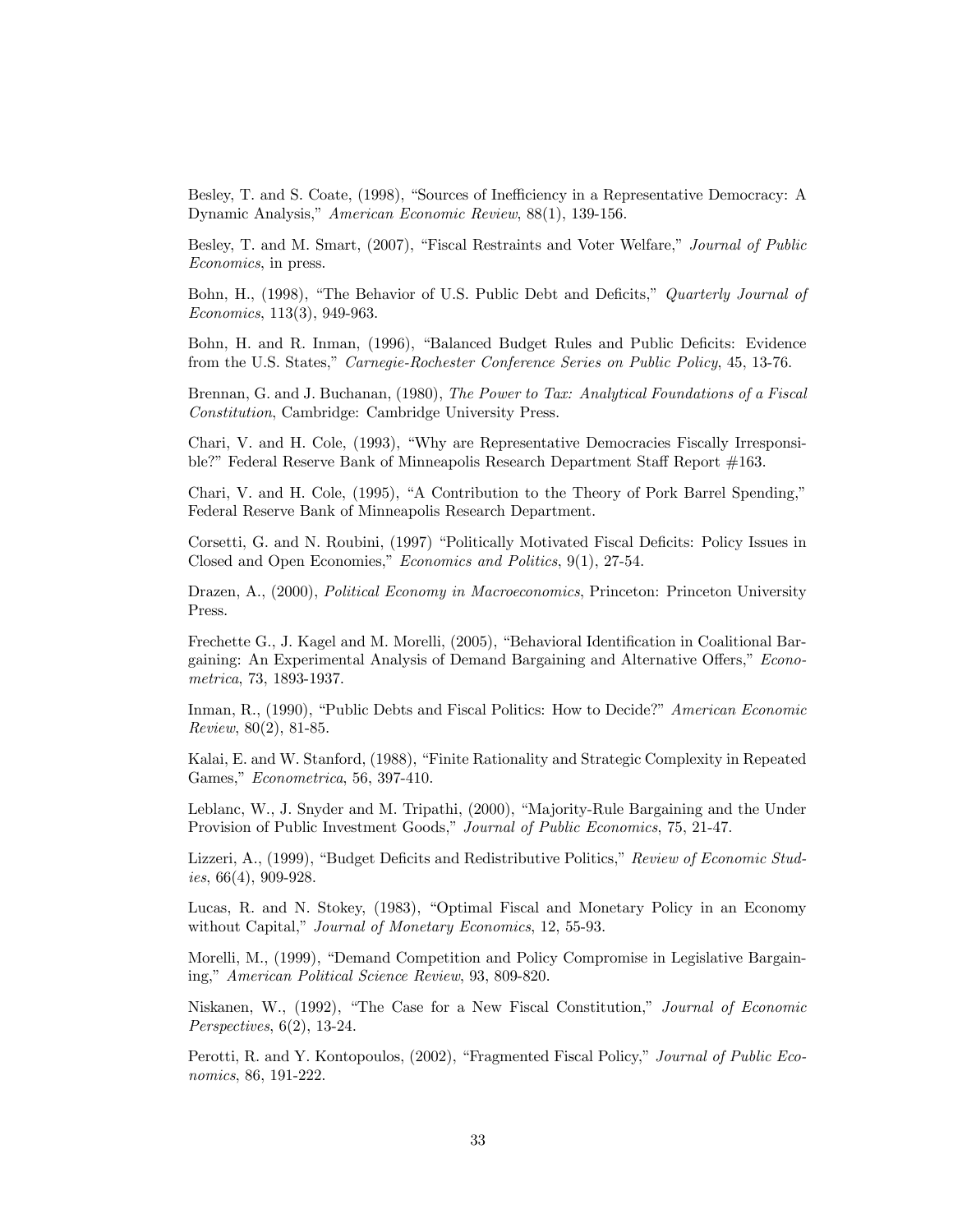Persson, T. and L. Svensson, (1989), "Why a Stubborn Conservative would Run a Deficit: Policy with Time-Inconsistent Preferences," Quarterly Journal of Economics, 104, 325-345.

Persson, T. and G. Tabellini, (2000), *Political Economics: Explaining Economic Policy*, Cambridge, MA: MIT Press.

Poterba, J., (1994), " State Responses to Fiscal Crises: The Effects of Budgetary Institutions and Politics," Journal of Political Economy, 102, 799-821.

Poterba, J., (1995), "Balanced Budget Rules and Fiscal Policy: Evidence from the States," National Tax Journal, 48(3), 329-336.

Poterba, J. and J. von Hagen, eds., (1999), Fiscal Rules and Fiscal Performance, Chicago: University of Chicago Press.

Primo, D., (2007), Rules and Restraint: Government Spending and the Design of Institutions, Chicago: University of Chicago Press.

Rockafellar, R. T., (1970), Convex Analysis, Princeton, NJ: Princeton University Press.

Roubini, N. and J. Sachs, (1989), "Political and Economic Determinants of Budget Deficits in the Industrial Democracies," European Economic Review, 33, 903-938.

Shin, Y., (2006), "Ramsey meets Bewley: Optimal Government Financing with Incomplete Markets," mimeo, University of Wisconsin.

Stokey, N., R. Lucas and E. Prescott, (1989), Recursive Methods in Economic Dynamics, Cambridge, MA: Harvard University Press.

Velasco, A., (2000), "Debts and Deficits with Fragmented Fiscal Policymaking," Journal of Public Economics, 76, 105-125.

Volden, C. and A. Wiseman, (2007), "Bargaining in Legislatures over Particularistic and Collective Goods," American Political Science Review, in press.

Volkerink, B. and J. de Haan (2001), "Fragmented Government Effects on Fiscal Policy: New Evidence," Public Choice, 109, 221-242.

von Hagen, J. and I. Harden, (1995), "Budget Processes and Commitment to Fiscal Discipline," European Economic Review, 39, 771-779.

Weingast, B, K. Shepsle and C. Johnsen, (1981), "The Political Economy of Benefits and Costs: A Neoclassical Approach to Distributive Politics," Journal of Political Economy, 89, 642-664.

Yared, P.,  $(2007)$ , "Politicians, Taxes, and Debt," mimeo, MIT.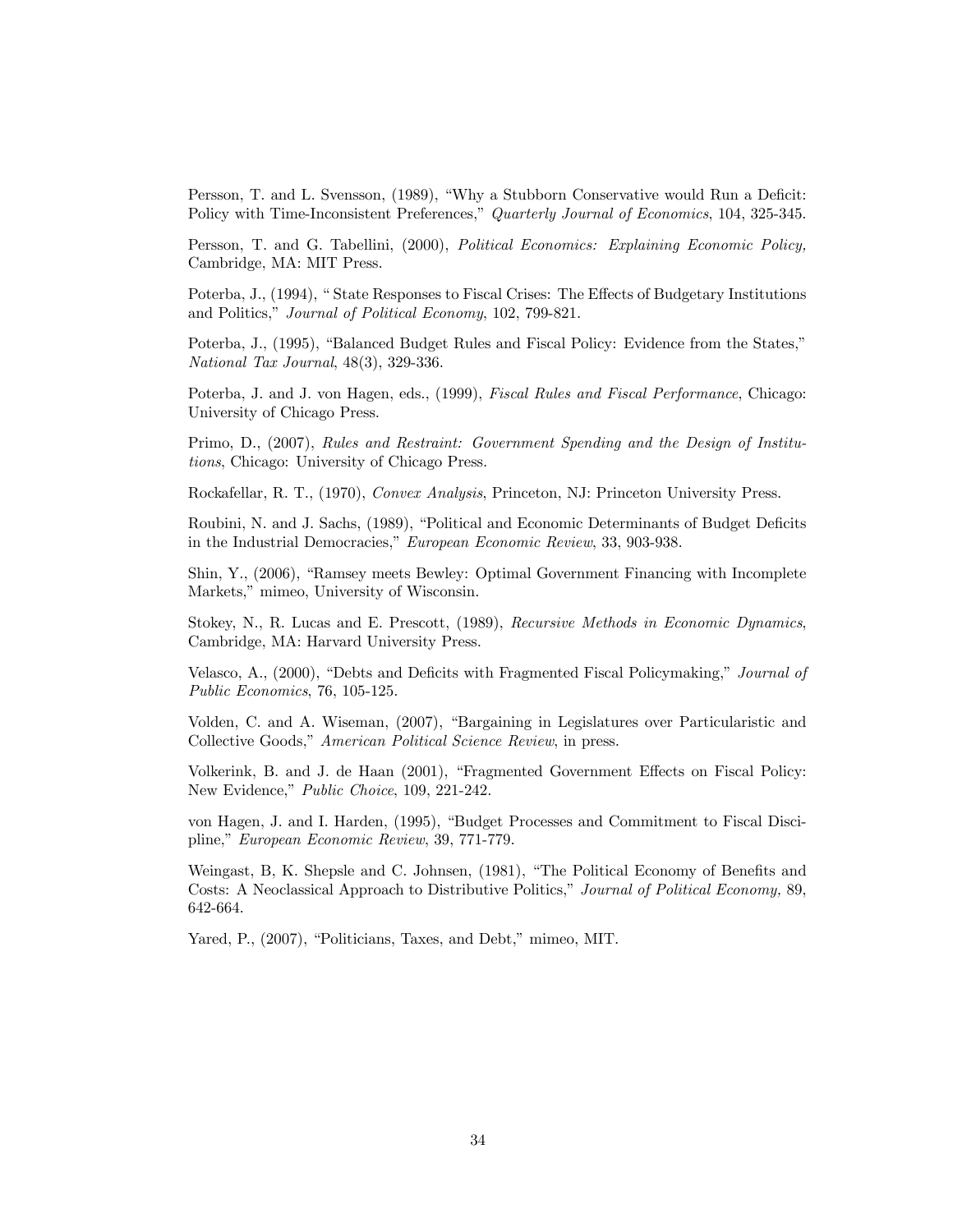## 10 Appendix

### 10.1 Proof of Proposition 1

From the analysis in the text we know that if  $A \leq A^o(b, \underline{x})$  the planner would select a tax rate of 0, a public good level of  $g_S(A)$ , a debt level of <u>x</u>, and transfer  $B(0, g_S(A), \underline{x}; b)$  to the citizens. Since  $A^o(\underline{x}, \underline{x}) = \overline{A}$ , it follows that once the planner has selected the debt level  $\underline{x}$  the economy enters a deterministic steady state in which the debt level is  $\underline{x}$ , the tax rate is 0, the public good level is  $g_S(A)$ , and citizens receive  $\rho(-\underline{x})-pg_S(A)$  in transfers. Thus, it only remains to show that whatever the initial debt level, the planner will eventually select the debt level  $\underline{x}$  with probability one. We will establish this following the proof of Proposition 4 below.

### 10.2 Definition of political equilibrium

As background for the analysis to follow, we need to provide a more precise definition of political equilibrium. An equilibrium is described by a collection of proposal functions:  $\{r_{\tau}(b, A), g_{\tau}(b, A)\}$  $x_{\tau}(b, A), s_{\tau}(b, A)\}_{\tau=1}^T$ . Here  $r_{\tau}(b, A)$  is the income tax rate that is proposed at round  $\tau$  when the state is  $(b, A)$ ;  $g_{\tau}(b, A)$  is the level of the public good;  $x_{\tau}(b, A)$  is the new level of public debt, and  $s_{\tau}(b, A)$  is a transfer the proposer offers to the districts of  $q-1$  randomly selected representatives.<sup>32</sup>

Any remaining surplus revenues are used to finance a transfer for the proposer's own district. Following the notation used in Section 4, we will sometimes drop the subscript and refer to the first round policy proposal as  $\{r(b, A), g(b, A), x(b, A), s(b, A)\}.$ 

The collection of proposal functions  $\{r_{\tau}(b, A), g_{\tau}(b, A), x_{\tau}(b, A), s_{\tau}(b, A)\}_{\tau=1}^T$  is an *equilibrium* if at each proposal round  $\tau$  and all states  $(b, A)$ , the prescribed proposal maximizes the proposer's payoff subject to the incentive constraint of getting the required number of affirmative votes and the appropriate feasibility constraints. To state this formally, let  $v_\tau(b, A)$  denote the legislators' value function at round  $\tau$  which describes the expected future payoff of a legislator at the beginning of a period in which the state is  $(b, A)$ . Again, following the notation of Section 4, we refer to the value function at round 1 as  $v(b, A)$ . Then, for each proposal round  $\tau$  and all states  $(b, A)$ , the

<sup>&</sup>lt;sup>32</sup> It should be clear that there is no loss of generality in assuming that the proposer only offers transfers to  $q-1$ representatives.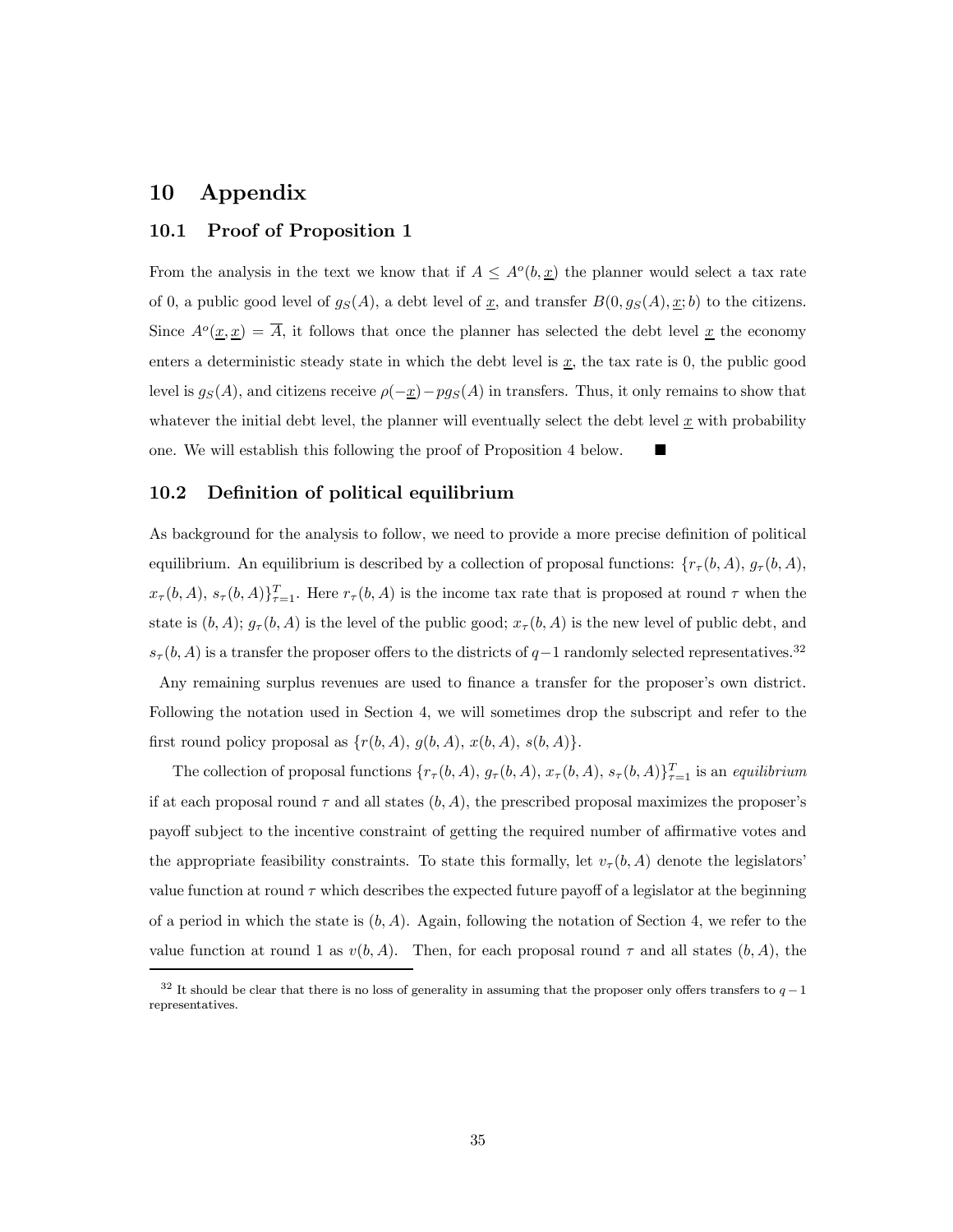proposal  $(r_{\tau}(b, A), g_{\tau}(b, A), x_{\tau}(b, A), s_{\tau}(b, A))$  must solve the problem

$$
\max_{(r,g,x,s)} u(w(1-r), g; A) + B(r, g, x; b) - (q-1) s + \delta Ev(x, A')
$$
  
s.t.  $u(w(1-r), g; A) + s + \delta Ev(x, A') \ge v_{\tau+1}(b, A),$   
 $B(r, g, x; b) \ge (q-1)s, s \ge 0 \& x \in [\underline{x}, \overline{x}].$ 

The first constraint is the incentive constraint and the remainder are feasibility constraints. The formulation reflects the assumption that on the equilibrium path, the proposal made in the first proposal round is accepted.

As noted in the text, the legislators' round one value function is defined recursively by (17). To understand this recall that a legislator is chosen to propose in round one with probability  $1/n$ . If chosen to propose, he obtains a payoff in that period of

$$
u(w(1-r(b,A)), g(b,A); A) + B(r(b,A), g(b,A), x(b,A); b) - (q-1)s(b,A).
$$

If he is not chosen to propose, but is included in the minimum winning coalition, he obtains  $u(w(1$  $r(b, A), g(b, A); A) + s(b, A)$  and if he is not included he obtains just  $u(w(1 - r(b, A)), g(b, A); A)$ . The probability that he will be included in the minimum winning coalition, conditional on not being chosen to propose, is  $(q-1)/(n-1)$ . Taking expectations, the pork barrel transfers  $s(b, A)$ cancel and the period payoff is as described in (17).

Once we have the round one value function, the other value functions can be readily derived. For all proposal rounds  $\tau = 1, ..., T - 1$  the expected future payoff of a legislator if the round  $\tau$ proposal is rejected is

$$
v_{\tau+1}(b,A) = u(w(1 - r_{\tau+1}(b,A)), g_{\tau+1}(b,A); A) + \frac{B(r_{\tau+1}(b,A), g_{\tau+1}(b,A), x_{\tau+1}(b,A); b)}{n}
$$

$$
+ \delta Ev(x_{\tau+1}(b,A), A').
$$

This reflects the assumption that the round  $\tau + 1$  proposal will be accepted. Recall that if the round  $T$  proposal is rejected, the assumption is that a legislator is appointed to choose a default tax rate, public goods level, level of debt and a uniform transfer. Thus,

$$
v_{T+1}(b, A) = \max_{(r, g, x)} \left\{ u(w(1-r), g; A) + \frac{B(r, g, x; b)}{n} + \delta Ev(x, A') : B(r, g, x; b) \ge 0 \& x \in [\underline{x}, \overline{x}] \right\}.
$$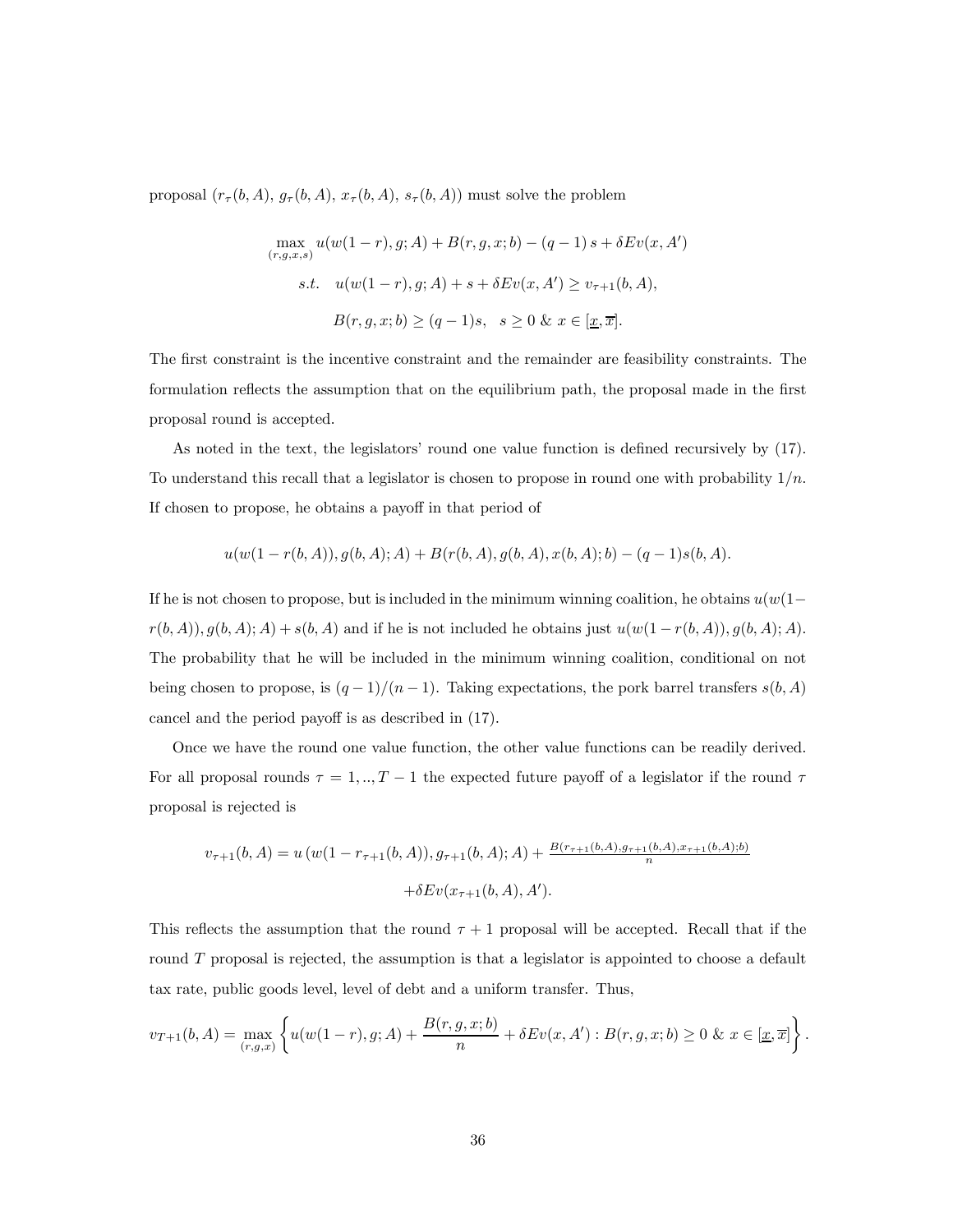#### 10.3 Proof of Lemma 1

We begin by establishing the claim made in the text that, given that utility is transferable, the proposer is effectively making decisions to maximize the collective utility of q legislators under the assumption that they get to divide any surplus revenues among their districts.

**Lemma A.1:** Let  $\{r_{\tau}(b, A), g_{\tau}(b, A), x_{\tau}(b, A), s_{\tau}(b, A)\}_{\tau=1}^T$  be an equilibrium with associated value function  $v(b, A)$ . Then, for all states  $(b, A)$ , the tax rate-public good-public debt triple  $(r_\tau(b, A),$  $g_{\tau}(b, A), x_{\tau}(b, A)$ ) proposed in any round  $\tau$  solves the problem

$$
\max_{(r,g,x)} u(w(1-r), g; A) + \frac{B(r,g,x;b)}{q} + \delta Ev(x, A')
$$
  
s.t.  $B(r, g, x; b) \ge 0$  &  $x \in [\underline{x}, \overline{x}].$ 

Moreover, the transfer to coalition members is given by

$$
s_{\tau}(b, A) = v_{\tau+1}(b, A) - u(w(1 - r_{\tau}(b, A), g_{\tau}(b, A); A) - \delta Ev(x_{\tau}(b, A), A').
$$

**Proof:** We begin with proposal round T. Let  $(b, A)$  be given. Multiplying the objective function through by q, we need to show that if  $(r_T, s_T, g_T, x_T)$  solves the round T proposer's problem when the state is  $(b, A), (r_T, g_T, x_T)$  solves the problem

$$
\max_{(r,g,x)} q[u(w(1-r),g;A) + \delta Ev(x,A')] + B(r,g,x;b)
$$
  
s.t. 
$$
B(r,g,x;b) \ge 0 \& x \in [\underline{x},\overline{x}]
$$
 (A.1)

and  $s_T = v_{T+1}(b, A) - u(w(1 - r_T), g_T; A) - \delta Ev(x_T, A')$ . Recall that the round T proposer's problem is:

$$
\max_{(r,g,x,s)} u(w(1-r), g; A) + B(r, g, x; b) - (q-1) s + \delta Ev(x, A)
$$
  
s.t.  $u(w(1-r), g; A) + s + \delta Ev(x, A) \ge v_{T+1}(b, A),$   
 $B(r, g, x; b) \ge (q-1)s, s \ge 0 \& x \in [\underline{x}, \overline{x}].$ 

It is easy to see that  $s_T = v_{T+1}(b, A) - \delta Ev(x_T, A') - u(w(1 - r_T), g_T; A)$ , for if this were not the case it would follow from the definition of  $v_{T+1}(b, A)$  that  $s_T > 0$  and we could create a preferred proposal by just reducing  $s<sub>T</sub>$ . It follows that we can write the proposer's payoff as

$$
q [u(w(1 - r_T), g_T; A) + \delta Ev(x_T, A')] + B(r_T, g_T, x_T; b).
$$

Now suppose that  $(r_T, g_T, x_T)$  does not solve problem  $(A.1)$ . Let  $(r', g', x')$  solve problem  $(A.1)$  and  $s' = v_{T+1}(b, A) - u(w(1 - r'), g'; A) - \delta Ev(x', A')$ . Then, the proposer's payoff under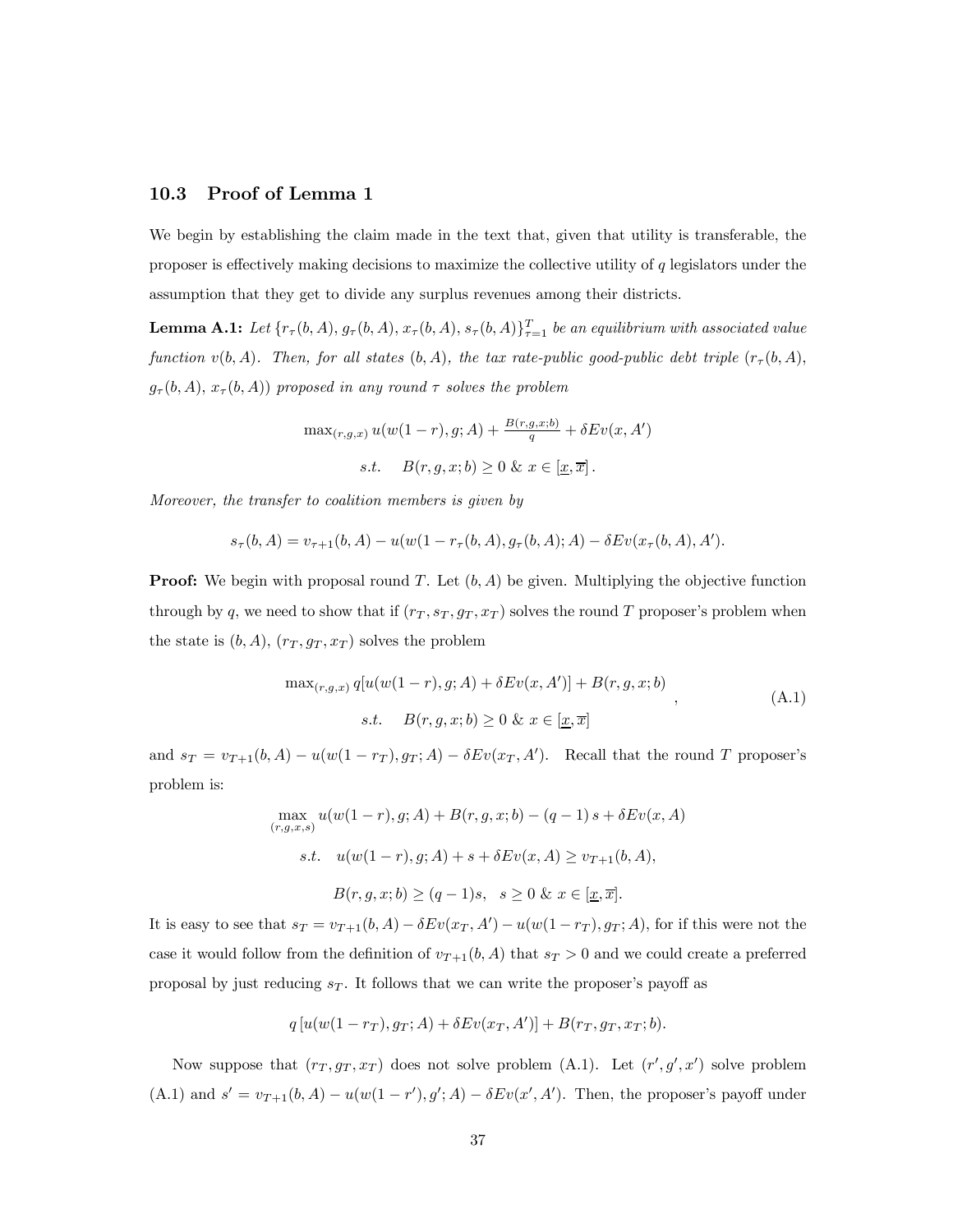the proposal  $(r', g', x', s')$  is  $q [u(w(1 - r'), g'; A) + \delta Ev(x', A')] + B(r', g', x'; b)$ . By construction, the incentive constraint is satisfied and, by definition of  $v_{T+1}(b, A)$ ,  $s' \geq 0$ . Moreover,  $x' \in [\underline{x}, \overline{x}]$ . Finally, note that

$$
B(r', g', x'; b) - (q - 1)s' = (q - 1)[u(w(1 - r'), g'; A) + \delta Ev(x', A')] + B(r', g', x'; b)-(q - 1)v_{T+1}(b, A) \ge 0
$$

where the last inequality follows from the fact that  $(r', g', x')$  solves problem (A.1) and the definition of  $v_{T+1}(b, A)$ . It follows that  $(r', g', x', s')$  is feasible for the proposer's problem and yields a higher payoff than  $(r_T, g_T, x_T, s_T)$  - a contradiction.

Now consider the round  $T-1$  proposer's problem

$$
\max_{(r,g,x,s)} u(w(1-r), g; A) + B(r, g, x; b) - (q-1) s + \delta Ev(x, A')
$$
  
s.t.  $u(w(1-r), g; A) + s + \delta Ev(x, A') \ge v_T(b, A),$   

$$
B(r, g, x; b) \ge (q-1)s, \quad s \ge 0 \& x \in [\underline{x}, \overline{x}].
$$
 (A.2)

From what we know about the round  $T$  proposer's problem,

$$
v_T(b, A) = u(w(1 - r_T), g_T; A) + \frac{B(r_T, g_T, x_T; b)}{n} + \delta Ev(x_T, A'),
$$

where  $(r_T, g_T, x_T)$  solves problem (A.1).

We need to show that if  $(r_{T-1}, s_{T-1}, g_{T-1}, x_{T-1})$  is the solution to the round  $T-1$  proposer's problem,  $(r_{T-1}, g_{T-1}, x_{T-1})$  solves problem (A.1) and

$$
s_{T-1} = v_T(b, A) - u(w(1 - r_{T-1}), g_{T-1}; A) - \delta Ev(x_{T-1}, A').
$$

The result would follow from our earlier argument if we could show that

$$
s_{T-1} = v_T(b, A) - u(w(1 - r_{T-1}), g_{T-1}; A) - \delta Ev(x_{T-1}, A'),
$$

so suppose that  $s_{T-1} > v_T(b, A) - u(w(1 - r_{T-1}), g_{T-1}; A) - \delta Ev(x_{T-1}, A')$ . Then it must be the case that  $s_{T-1} = 0$ , or we could obtain a preferred proposal by simply reducing  $s_{T-1}$ . It follows that

$$
v_T(b, A) < u(w(1 - r_{T-1}), g_{T-1}; A) + \delta Ev(x_{T-1}, A'). \tag{A.3}
$$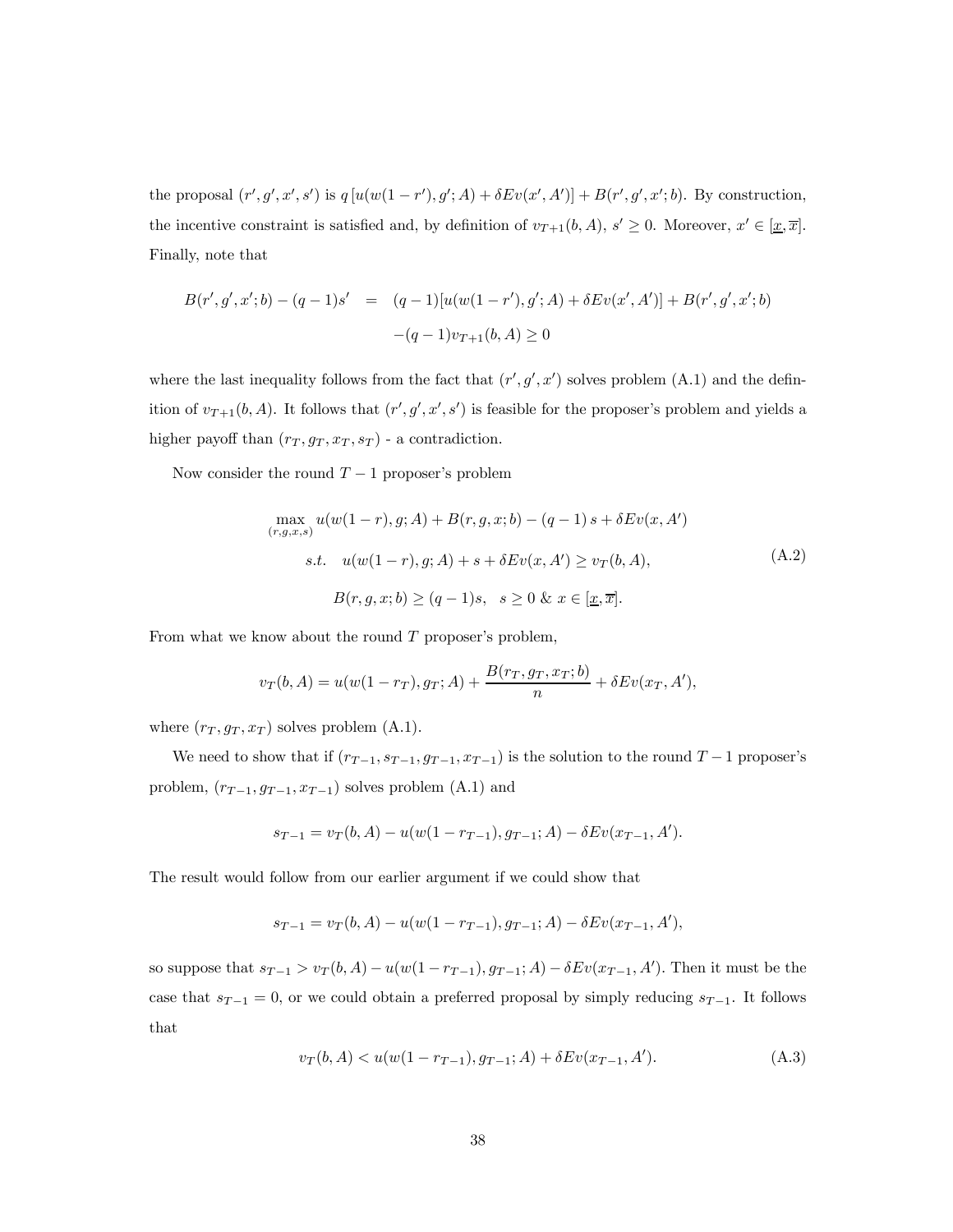This implies that  $(r_{T-1}, g_{T-1}, x_{T-1})$  solves

$$
\max_{(r,g,x)} u(w(1-r), g; A) + B(r, g, x; b) + \delta Ev(x, A)
$$
  
s.t.  $B(r, g, x; b) \ge 0 \& x \in [\underline{x}, \overline{x}].$ 

Now consider the proposal  $(r_T, g_T, x_T, \frac{B(r_T, g_T, x_T; b)}{n})$ . Clearly, this proposal satisfies all the constraints of the proposer's problem. The payoff to the proposer under this policy is

$$
q[u(w(1-r_T), g_T; A) + \delta Ev(x_T, A')] + B(r_T, g_T, x_T; b) - (q-1)v_T(b, A).
$$

From (A.3), this payoff is strictly larger than

$$
q[u(w(1-r_T), g_T; A) + \delta Ev(x_T, A)] + B(r_T, x_T, g_T; b)
$$

$$
-(q-1)[u(w(1-r_{T-1}), g_{T-1}; A) + \delta Ev(x_{T-1}, A)].
$$

The payoff to the proposer under the optimal policy  $(r_{T-1}, g_{T-1}, x_{T-1})$  is

$$
u(w(1-r_{T-1}), g_{T-1}; A) + B(r_{T-1}, x_{T-1}, g_{T-1}; b) + \delta Ev(x_{T-1}, A).
$$

Thus, it must be the case that

$$
u(w(1 - r_{T-1}), g_{T-1}; A) + B(r_{T-1}, x_{T-1}, g_{T-1}; b) + \delta Ev(x_{T-1}, A')
$$
  
> 
$$
q[u(w(1 - r_T), g_T; A) + \delta Ev(x_T, A')] + B(r_T, x_T, g_T; b)
$$

$$
-(q-1)[u(w(1 - r_{T-1}), g_{T-1}; A) + \delta Ev(x_{T-1}, A')],
$$

implying that

$$
q[u(w(1-r_{T-1}), g_{T-1}; A) + \delta Ev(x_{T-1}, A')] + B(r_{T-1}, x_{T-1}, g_{T-1}; b)
$$
  
> 
$$
q[u(w(1-r_T), g_T; A) + \delta Ev(x_T, A')] + B(r_T, x_T, g_T; b).
$$

This contradicts the fact that  $(r_T, g_T, x_T)$  solves problem (A.1).

Application of the same logic to proposal rounds  $\tau = T - 2, ..., 1$  implies the lemma. Using this result, we can prove:

**Lemma A.2:** Let  $\{r_{\tau}(b, A), g_{\tau}(b, A), x_{\tau}(b, A), s_{\tau}(b, A)\}_{\tau=1}^T$  be an equilibrium with associated value function  $v(b, A)$ . Then, there exists some debt level  $x^*$  such that for any proposal round  $\tau$  if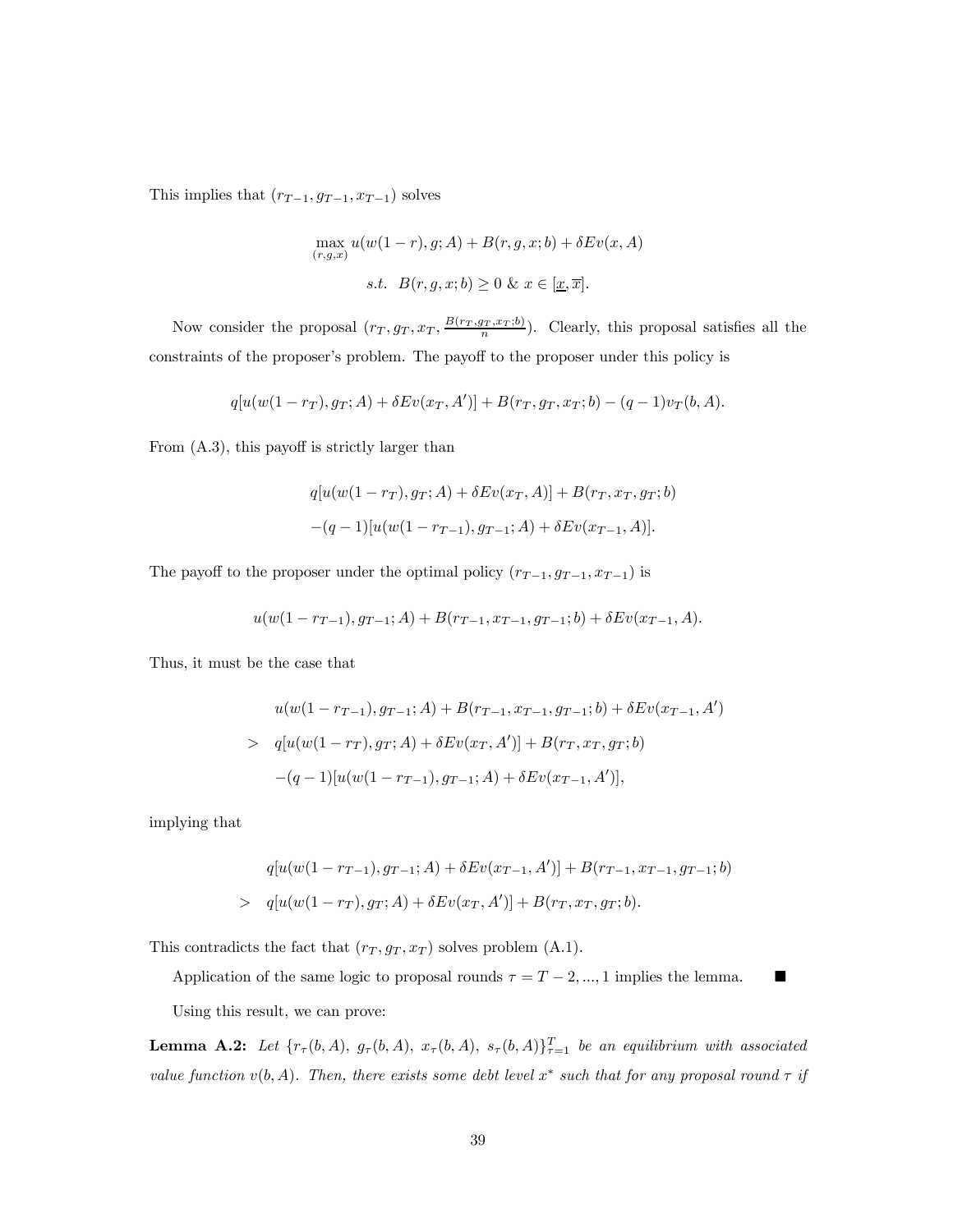$$
A \ge A^*(b, x^*)
$$
  

$$
(r_{\tau}(b, A), g_{\tau}(b, A), x_{\tau}(b, A)) = \arg \max \left\{ u(w(1-r), g; A) + \frac{B(r, g, x; b)}{n} + \delta Ev(x; A') \atop B(r, g, x; b) \ge 0 \& x \in [\underline{x}, \overline{x}] \right\}
$$

and  $s_{\tau}(b, A) = 0$ , while if  $A < A^*(b, x^*)$ 

$$
(r_{\tau}(b, A), g_{\tau}(b, A), x_{\tau}(b, A)) = (r^*, g^*(A), x^*)
$$

and

 $\blacksquare$ 

$$
s_{\tau}(b, A) = \begin{cases} \frac{B(r^*, g^*(A), x^*; b)}{n} & \text{if } \tau = 1, \dots, T - 1 \\ v_{T+1}(b, A) - u(w(1 - r^*, g^*(A); A) - \delta Ev(x^*, A') & \text{if } \tau = T \end{cases}
$$

.

.

Proof: The argument in Section 4.1 of the paper together with Lemma A.1 implies that for any proposal round  $\tau$  if  $A\geq A^*(b,x^*)$ 

$$
(r_{\tau}(b,A), g_{\tau}(b,A), x_{\tau}(b,A)) = \arg \max \left\{ u(w(1-r), g; A) + \frac{B(r, g, x; b)}{n} + \delta Ev(x, A') \atop B(r, g, x; b) \ge 0 \& x \in [\underline{x}, \overline{x}] \right\},
$$

while if  $A < A^*(b, x^*)$ 

$$
(r_{\tau}(b, A), g_{\tau}(b, A), x_{\tau}(b, A)) = (r^*, g^*(A), x^*).
$$

Turning to the equilibrium transfers, it is clear that, since there are no surplus revenues when  $A \geq A^*(b, x^*)$ , transfers are zero. If  $A \lt A^*(b, x^*)$  it follows that for all proposal rounds  $\tau =$  $1,...,T-1$  we have that

$$
v_{\tau+1}(b, A) = u(w(1 - r^*), g^*(A); A) + \frac{B(r^*, g^*(A), x^*; b)}{n} + \delta Ev(x^*, A').
$$

Thus, Lemma A.1 implies that the transfers to coalition members are given by:

$$
s_{\tau}(b, A) = \begin{cases} B(r^*, g^*(A), x^*; b)/n & \tau = 1, ..., T - 1 \\ v_{T+1}(b, A) - u(w(1 - r^*, g^*(A); A) - \delta Ev(x^*, A') & \tau = T \end{cases}
$$

Lemma 1 now follows immediately from Lemma A.2.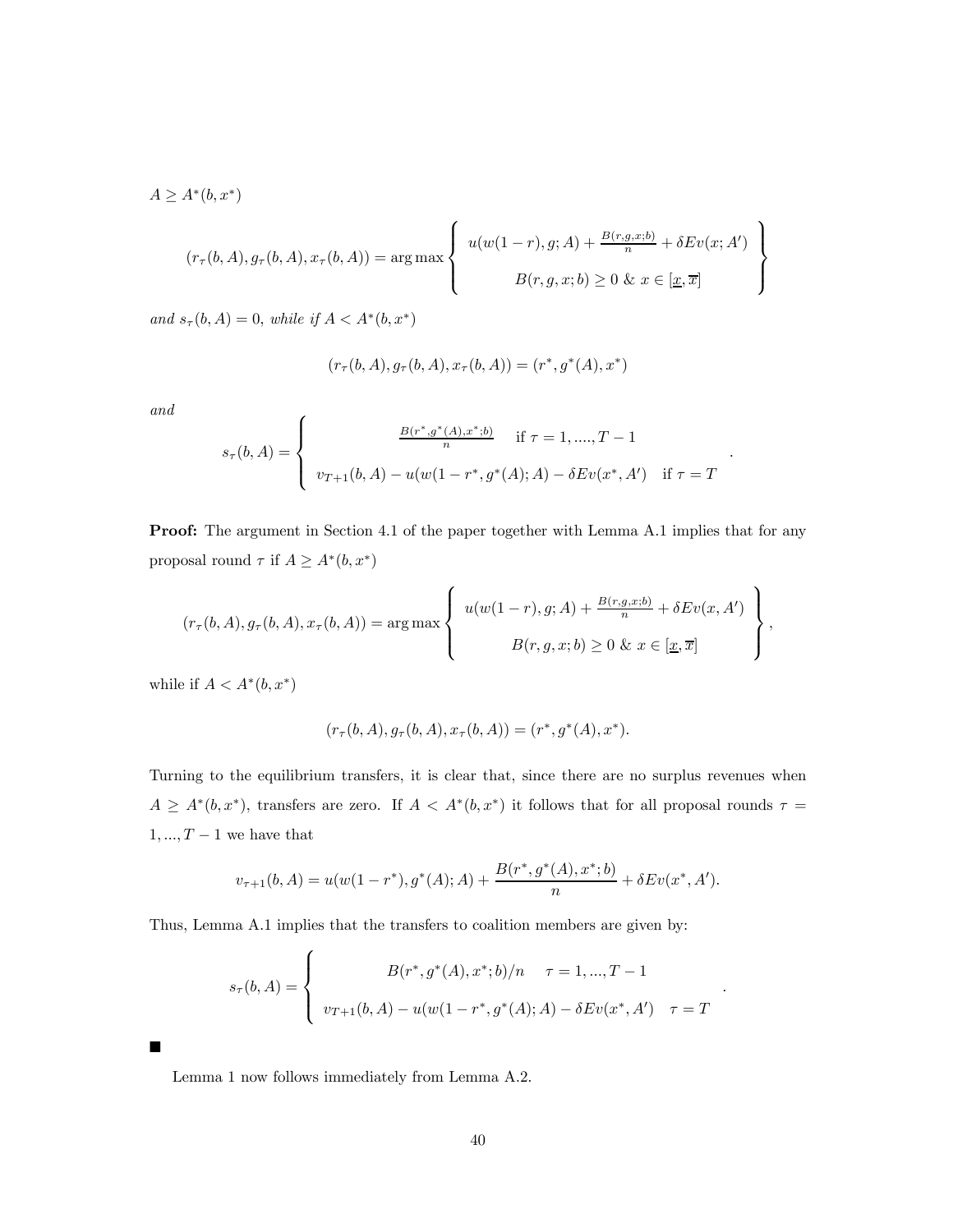### 10.4 Properties of the equilibrium policy functions

In this section we establish some properties of the equilibrium (and optimal) policy functions that are mentioned in the text and that will be used in the following proofs.

We first show that when  $A \geq A^*(b, x^*)$ , the tax rate, public debt level and the level of the public good depend positively on the value of the public good  $(A)$ , the tax rate and level of public debt depend positively on the current level of debt (b) and the level of the public good depends negatively on b. From Lemma A.2 we know that when  $A \geq A^*(b, x^*)$ , the equilibrium tax rate-public good-public debt triple  $(r_\tau(b, A), g_\tau(b, A), x_\tau(b, A))$  solve

$$
\max_{(r,g,x)} u(w(1-r), g; A) + \frac{B(r,g,x;b)}{n} + \delta Ev(x, A')
$$
  
s.t.  $B(r, g, x; b) \ge 0 \& x \in [\underline{x}, \overline{x}]$ 

.

Moreover, from the discussion in the text,  $(r_{\tau}(b, A), g_{\tau}(b, A), x_{\tau}(b, A))$  is implicitly defined by equations (10), (11) and (12) in Section 3.1 (with the appropriate equilibrium value function).

**Lemma A.3:** Let  $b \in [\underline{x}, \overline{x}]$  and let  $A_0, A_1 \in [\underline{A}, \overline{A}]$  be such that  $A^*(b, x^*) < A_0 < A_1$ . Then, it is the case that  $g_{\tau}(b, A_0) < g_{\tau}(b, A_1)$  and  $r_{\tau}(b, A_0) < r_{\tau}(b, A_1)$ . Moreover, it is also the case that  $x_{\tau}(b, A_0) \le x_{\tau}(b, A_1)$  with strict inequality if  $x_{\tau}(b, A_0) < \overline{x}$ .

**Proof of Lemma A.3:** We begin by showing that  $g_{\tau}(b, A_0) < g_{\tau}(b, A_1)$ . Let  $\varphi(A'; b, A)$  be the value of the objective function for the problem when the state is  $A<sup>'</sup>$  and the policies are those that are optimal given state  $(b, A)$ ; that is,

$$
\varphi(A';b,A) = u(w(1 - r_{\tau}(b,A), g_{\tau}(b,A);A') + \frac{B(r_{\tau}(b,A), g_{\tau}(b,A), x_{\tau}(b,A);b)}{n} + \delta Ev(x_{\tau}(b,A), A').
$$

Then, we have that  $\varphi(A_0; b, A_0) > \varphi(A_0; b, A_1)$  and  $\varphi(A_1; b, A_1) > \varphi(A_1; b, A_0)$  (the strict inequality follows from the fact that the problem has a unique solution).

Moreover, using the definition of the indirect utility function  $u(w(1-r), g; A)$  (see equation (3) in Section 2) and letting  $\Delta A = A_1 - A_0$ , we can write  $\varphi(A_0; b, A_0) = \varphi(A_1; b, A_0) - \Delta A g_\tau(b, A_0)$ and  $\varphi(A_0; b, A_1) = \varphi(A_1; b, A_1) - \Delta Ag_{\tau}(b, A_1)$ . Since  $\varphi(A_0; b, A_0) > \varphi(A_0; b, A_1)$ , this means that  $\varphi(A_1; b, A_0) - \Delta A g_{\tau}(b, A_0) > \varphi(A_1; b, A_1) - \Delta A g_{\tau}(b, A_1)$ , and hence

$$
\Delta A[g_{\tau}(b, A_0) - g_{\tau}(b, A_1)] < \varphi(A_1; b, A_0) - \varphi(A_1; b, A_1) < 0.
$$

Since  $\Delta A > 0$ , this implies that  $g_{\tau}(b, A_0) < g_{\tau}(b, A_1)$  as required.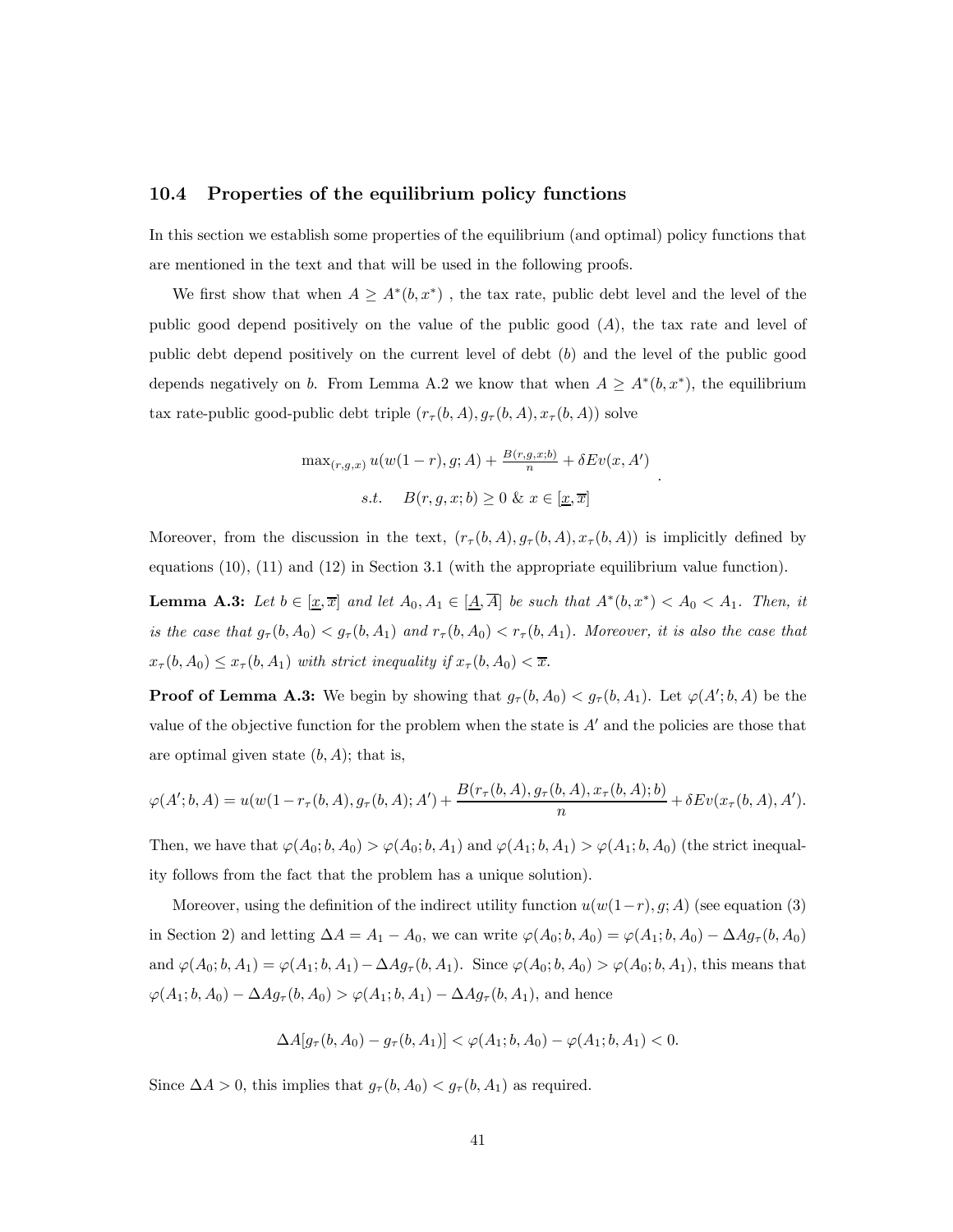We next show that  $r_{\tau}(b, A_0) < r_{\tau}(b, A_1)$ . Suppose to the contrary that  $r_{\tau}(b, A_0) \ge r_{\tau}(b, A_1)$ . Then the first order condition for x (i.e., (11)) and the concavity of  $Ev(\cdot, A)$  imply that  $x_7(b, A_0) \ge$  $x_{\tau}(b, A_1)$ . But then it follows that

$$
B(r_{\tau}(b, A_0), g_{\tau}(b, A_0), x_{\tau}(b, A_0); b) > B(r_{\tau}(b, A_1), g_{\tau}(b, A_1), x_{\tau}(b, A_1); b) = 0
$$

which is a contradiction.

Finally, we show that  $x_{\tau}(b, A_0) \le x_{\tau}(b, A_1)$  with strict inequality if  $x_{\tau}(b, A_0) < \overline{x}$ . This follows immediately from the first order condition for x and the concavity of v given that  $r_{\tau}(b, A_0)$  $r_\tau(b, A_1)$ .

**Lemma A.4:** Let  $b_0, b_1 \in [\underline{x}, \overline{x}]$  be such that  $b_0 < b_1$  and let  $A \in [\underline{A}, \overline{A}]$  be such that  $A^*(b_0, x^*) < A$ . Then, it is the case that  $r_{\tau}(b_0, A) < r_{\tau}(b_1, A)$  and  $g_{\tau}(b_0, A) > g_{\tau}(b_1, A)$ . Moreover, it is also the case that  $x_{\tau}(b_0, A) \le x_{\tau}(b_1, A)$  with strict inequality if  $x_{\tau}(b_0, A) < \overline{x}$ .

**Proof of Lemma A.4:** We first show that  $r_{\tau}(b_0, A) < r_{\tau}(b_1, A)$ . Suppose to the contrary that  $r_{\tau}(b_0, A) \geq r_{\tau}(b_1, A)$ . Then the first order conditions for g and x (i.e., (10) and (11)) and the concavity of  $Ev(\cdot, A)$  imply that  $g_{\tau}(b_0, A) \leq g_{\tau}(b_1, A)$  and  $x_{\tau}(b_0, A) \geq x_{\tau}(b_1, A)$ . But then it follows that

$$
B(r_{\tau}(b_0, A), g_{\tau}(b_0, A), x_{\tau}(b_0, A); b_0) > B(r_{\tau}(b_1, A), g_{\tau}(b_1, A), x_{\tau}(b_1, A); b_1) = 0
$$

which is a contradiction.

The fact that  $g_{\tau}(b_0, A) > g_{\tau}(b_1, A)$  follows immediately from the first order condition for g and the fact that  $r_{\tau}(b_0, A) < r_{\tau}(b_1, A)$ . In addition, the fact that  $x_{\tau}(b_0, A) \leq x_{\tau}(b_1, A)$  with strict inequality if  $x_\tau(b_0, A) < \overline{x}$  follows immediately from the first order condition for x (i.e., (11)), the concavity of  $Ev(\cdot, A)$  and the fact that  $r_{\tau}(b_0, A) < r_{\tau}(b_1, A)$ .

### 10.5 Proof of Proposition 2

We begin by proving the existence of an equilibrium. The proof is divided into seven steps.

**Step 1:** Let F denote the set of all real valued functions  $v(\cdot, \cdot)$  defined over the compact set  $[\underline{x}, \overline{x}] \times [\underline{A}, \overline{A}]$ . Let  $F^*$  be the subset of these functions that are continuous and concave in x for all A. For any  $z \in \left[\frac{R(r^*) - pg^*(A)}{\rho}, \overline{x}\right]$  and  $v \in F^*$  consider the maximization problem

$$
\max_{(r,g,x)} u(w(1-r), g; A) + \frac{B(r,g,x;b)}{n} + \delta Ev(x, A')
$$
  
s.t.  $B(r, g, x; b) \ge 0, r \ge r^*, g \le g^*(A) \& x \in [z, \overline{x}]$ 

.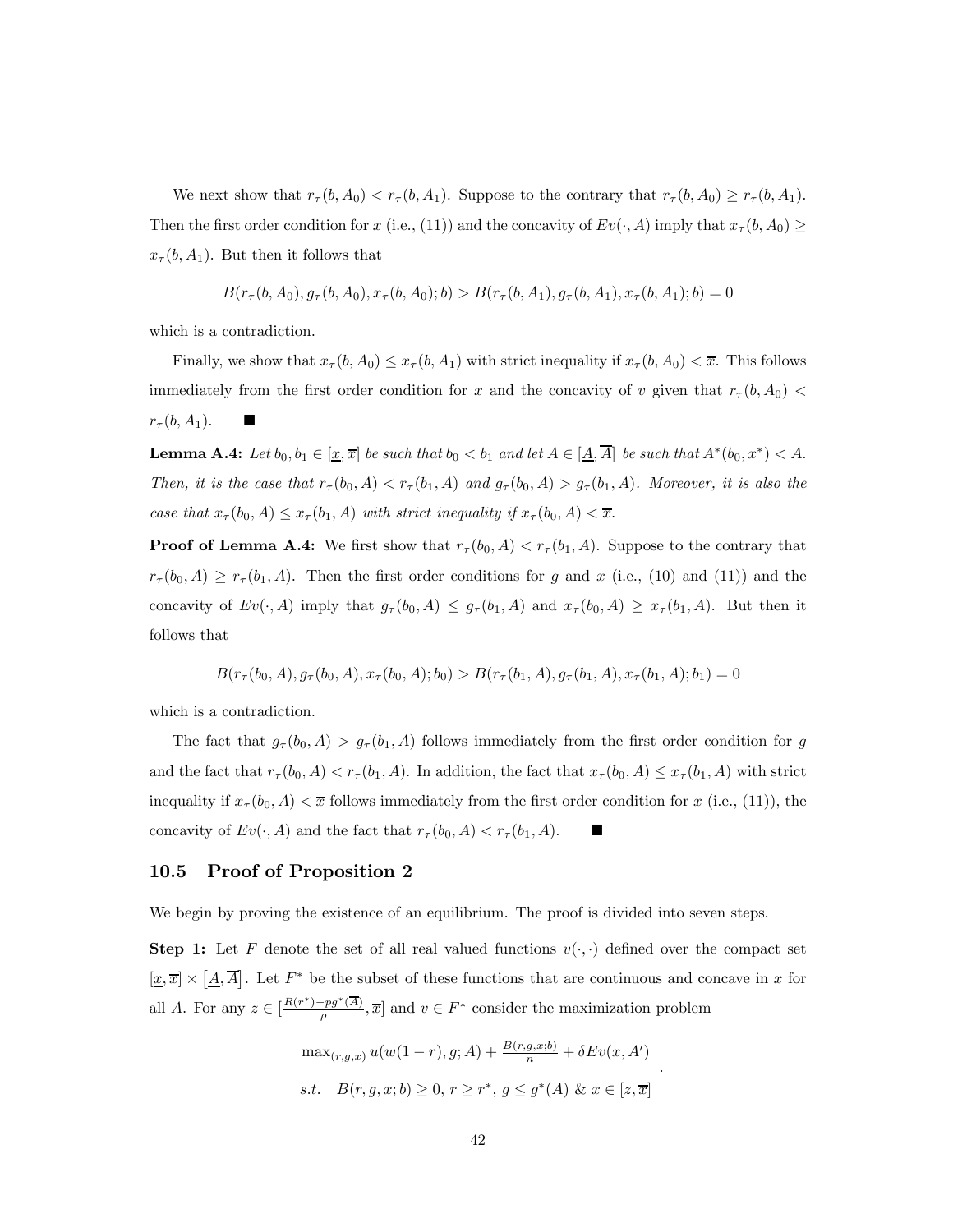For all  $\mu > 0$ , let

$$
X_z^{\mu}(v) = \arg\max_x \{ \frac{x}{\mu} + \delta Ev(x, A') : x \in [z, \overline{x}] \}
$$

and let  $x_z^{\mu}(v)$  be the largest element of the compact set  $X_z^{\mu}(v)$ . Notice that  $x_z^{\mu}(v)$  is non-increasing in  $\mu$ .

Suppose that  $(r, g, x)$  is a solution to the maximization problem. It is straightforward to show that (i) if  $A \leq A^*(b, x_z^n(v))$  then  $(r, g) = (r^*, g^*(A))$  and  $x \in X_z^n(v) \cap \{x : B(r^*, g^*(A), x; b) \geq 0\};$ (ii) if  $A \in (A^*(b, x_i^n(v)), A^*(b, x_i^q(v))]$  then  $(r, g) = (r^*, g^*(A))$  and  $B(r^*, g^*(A), x; b) = 0$ ; and (iii) if  $A > A^*(b, x^q_z(v))$   $(r, g, x)$  is uniquely defined and the budget constraint is binding. Moreover,  $r>r^*$  and  $g < g^*(A)$ . Note that in all cases the tax rate and public good level are uniquely defined.

**Step 2:** For any  $z \in \left[\frac{R(r^*) - pg^*(A)}{\rho}, \overline{x}\right]$ , define the operator  $T_z : F^* \to F$  as follows:

$$
T_z(v)(b, A) = \max_{(r, g, x)} \left\{ u(w(1-r), g; A) + \frac{B(r, g, x; b)}{n} + \delta Ev(x, A') \atop B(r, g, x; b) \ge 0, r \ge r^*, g \le g^*(A) \& x \in [z, \overline{x}] \right\}.
$$

It can be verified that  $T_z(v) \in F^*$  and that  $T_z$  is a contraction. Thus, there exists a unique fixed point  $v_z(b, A)$  which is continuous and concave in b for all A. This fixed point satisfies the functional equation

$$
v_z(b, A) = \max_{(r, g, x)} \left\{ u(w(1 - r), g; A) + \frac{B(r, g, x; b)}{n} + \delta Ev_z(x, A') \atop B(r, g, x; b) \ge 0, r \ge r^*, g \le g^*(A) \& x \in [z, \overline{x}] \right\}.
$$

Let  $(b, A)$  be given and let  $(r, g, x)$  denote an optimal policy. By Step 1, we have that (i) if  $A \leq A^*(b, x_z^n(v_z))$  then  $(r, g) = (r^*, g^*(A))$  and  $x \in X_z^n(v_z) \cap \{x : B(r^*, g^*(A), x; b) \geq 0\};$  (ii) if  $A \in (A^*(b, x_z^n(v_z)), A^*(b, x_z^q(v_z))]$  then  $(r, g) = (r^*, g^*(A))$  and  $B(r^*, g^*(A), x; b) = 0$ ; and (iii) if  $A > A<sup>*</sup>(b, x<sub>z</sub><sup>q</sup>(v<sub>z</sub>)) (r, g, x)$  is uniquely defined and the budget constraint is binding. Moreover,  $r>r^*$  and  $g < g^*(A)$ . Again, in all cases the tax rate and public good level is uniquely defined. Let these be given by  $(r_z(b, A), g_z(b, A))$  - these are also continuous functions on the state space. **Step 3:** For any  $z \in \left[\frac{R(r^*) - pg^*(A)}{\rho}, \overline{x}\right]$ , the expected value function  $Ev_z(\cdot, A)$  is strictly concave on the set  $\{b \in [\underline{x}, \overline{x}] : A^*(b, x^q_z(v_z)) < \overline{A}\}.$ 

**Proof:** It suffices to show that for any  $v \in F^*$ , the function  $ET_z(v)(\cdot, A)$  is strictly concave on the set  $\{b \in [\underline{x}, \overline{x}] : A^*(b, x^q_z(v)) < \overline{A}\}$ . Since  $T_z(v) \in F^*$ , we know already that the function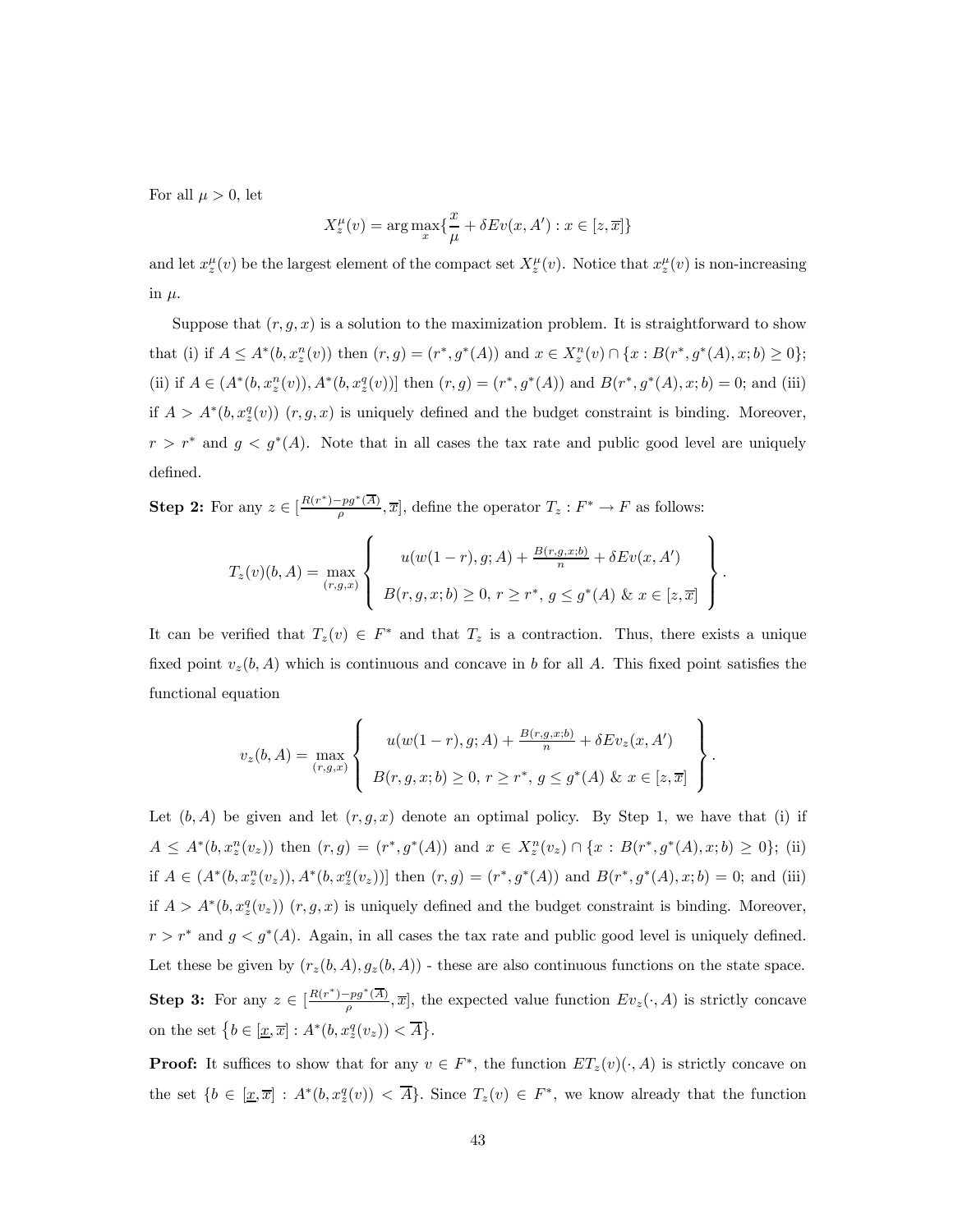$T_z(v)(\cdot, A)$  is concave for all A. We now show that for all A, the function  $T_z(v)(\cdot, A)$  is strictly concave on  $\{b \in [\underline{x}, \overline{x}] : A^*(b, x^q_z(v)) < A\}$ . In this case, the budget constraint is strictly binding and  $g_z(b, A) < g^*(A), r_z(b, A) > r^*$ . We can therefore write:

$$
T_z(v)(b, A) = \max_{(r, g, x)} \left\{ u(w(1 - r), g; A) + \frac{B(r, g, x; b)}{n} + \delta Ev(x, A') \right\}
$$
  

$$
B(r, g, x; b) \ge 0 \& x \in [z, \overline{x}]
$$

Take two points  $b_1$  and  $b_2$  in the set  $\{b \in [\underline{x}, \overline{x}] : A^*(b, x^q_z(v)) < \overline{A}\}\$ and assume that  $b_1 < b_2$ . Let  $\lambda$ be a point in the interval [0, 1]. Define  $(r_i, g_i, x_i)$  to be the optimal policies associated with  $(b_i, A)$ for  $i = 1, 2$  (as noted above these are unique). Let  $b_{\lambda} = \lambda b_1 + (1 - \lambda) b_2$ ,  $r_{\lambda} = \lambda r_1 + (1 - \lambda) r_2$ ,  $g_{\lambda} = \lambda g_1 + (1 - \lambda) g_2$  and  $x_{\lambda} = \lambda x_1 + (1 - \lambda) x_2$ . Since  $v(x, A') + x/n$  is weakly concave in x,  $u(w(1-r), g; A) + [R(r) - pg]/n$  is strictly concave in  $(r, g)$ , and  $(r_1, g_1, x_1) \neq (r_2, g_2, x_2)$ , we have that:

$$
\lambda T_z(v)(b_1, A) + (1 - \lambda)T_z(v)(b_2, A) = \lambda \left[ u(w(1 - r_1), g_1; A) + (1 - \lambda) \left[ u(w(1 - r_2), g_2; A) + (1 - \lambda) \left[ u(w(1 - r_2), g_2; A) + \frac{B(r_2, g_2, x_2; b_2)}{n} + \delta Ev(x_2, A') \right] \right] \times u(w(1 - r_\lambda), g_\lambda; A) + \frac{B(r_\lambda, g_\lambda, x_\lambda; b_\lambda)}{n} + \delta Ev(x_\lambda, A')
$$

Since  $R(r)$  is concave in r, we have that  $B(r_{\lambda}, g_{\lambda}, x_{\lambda}; b_{\lambda}) > 0$  and, in addition,  $x_{\lambda} \in [z, \overline{x}]$ . Therefore:

$$
u(w(1 - r_{\lambda}), g_{\lambda}; A) + \frac{B(r_{\lambda}, g_{\lambda}, x_{\lambda}; b_{\lambda})}{n} + \delta Ev(x_{\lambda}, A')
$$
  
\n
$$
\leq \max_{(r, g, x)} \left\{ u(w(1 - r), g; A) + \frac{B(r, g, x; b_{\lambda})}{n} + \delta Ev(x, A') \atop B(r, g, x; b_{\lambda}) \geq 0 \& x \in [z, \overline{x}] \right\} = T_z(v)(b_{\lambda}, A).
$$

We conclude that  $\lambda T_z(v)(b_1, A) + (1 - \lambda)T_z(v)(b_2, A) < T_z(v)(b_\lambda, A)$  as required.

Now take any two points  $b_1$  and  $b_2$  in the set  $\{b \in [\underline{x}, \overline{x}] : A^*(b, x^q_z(v)) < \overline{A}\}\$ and assume that  $b_1 < b_2$ . Then, we have that

$$
\lambda ET_z(v)(b_1, A) + (1 - \lambda)ET_z(v)(b_2, A)
$$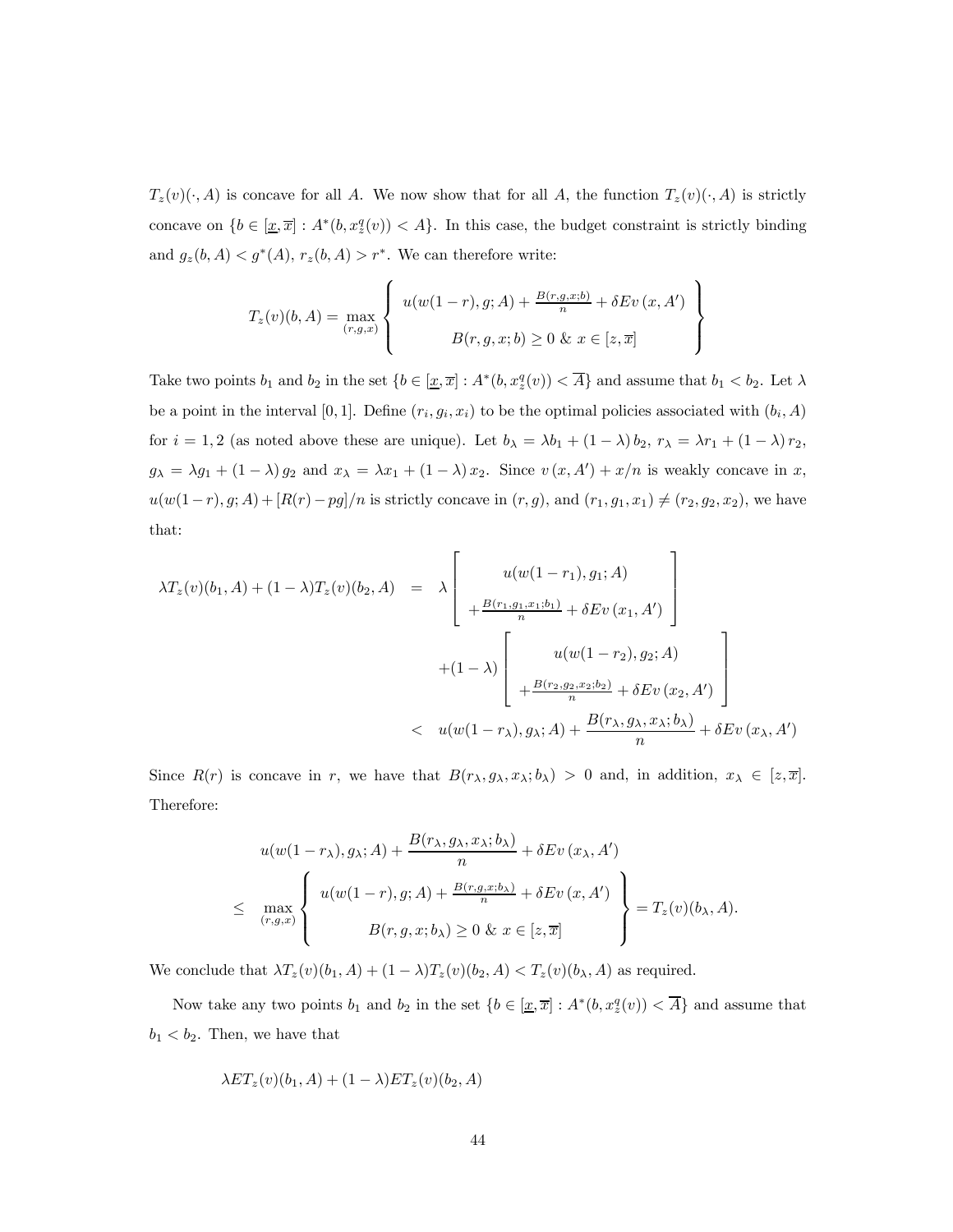$$
= \lambda \{ \int_{\underline{A}}^{A^*(b_1, x_z^q(v))} T_z(v)(b_1, A) dG(A) + \int_{A^*(b_1, x_z^q(v))}^{\overline{A}} T_z(v)(b_1, A) dG(A) \}
$$
  
+  $(1 - \lambda) \{ \int_{\underline{A}}^{A^*(b_2, x_z^q(v))} T_z(v)(b_2, A) dG(A) + \int_{A^*(b_2, x_z^q(v))}^{\overline{A}} T_z(v)(b_2, A) dG(A) \}$   
=  $\int_{\underline{A}}^{A^*(b_1, x_z^q(v))} [\lambda T_z(v)(b_1, A) + (1 - \lambda) T_z(v)(b_2, A)] dG(A)$   
+  $\int_{A^*(b_1, x_z^q(v))}^{\overline{A}} [\lambda T_z(v)(b_1, A) + (1 - \lambda) T_z(v)(b_2, A)] dG(A)$   
 $< \int_{\underline{A}}^{A^*(b_1, x_z^q(v))} T_z(v)(b_\lambda, A) dG(A) + \int_{A^*(b_1, x_z^q(v))}^{\overline{A}} T_z(v)(b_\lambda, A) dG(A) = ET_z(v)(b_\lambda, A)$ 

**Step 4:** For any  $z \in [\frac{R(r^*)-pg^*(A)}{\rho}, \overline{x}]$ , let

$$
M(z) = \arg \max \{ \frac{x}{q} + \delta Ev_z(x, A) : x \in [\frac{R(r^*) - pg^*(\overline{A})}{\rho}, \overline{x}]\}.
$$

Then there exists  $z^* \in \left[\frac{R(r^*) - ps^*(A)}{\rho}, \overline{x}\right]$  such that  $z^* \in M(z^*)$ .

**Proof:** The result follows from *Kakutani's Fixed Point Theorem* if  $M(z)$  is non-empty, upper hemi-continuous, and convex and compact-valued. We have:

**Claim:**  $M(z)$  is non-empty, upper hemi-continuous, and convex and compact-valued.

**Proof:** Let  $F_z$  denote the set of all bounded and continuous real valued functions  $\varphi(\cdot, \cdot, \cdot)$  defined over the compact set  $\left[\frac{R(r^*)-pg^*(A)}{\rho}, \overline{x}\right] \times \left[\underline{x}, \overline{x}\right] \times \left[\underline{A}, \overline{A}\right]$ . Define the operator:

$$
\Psi(\varphi)(z, b, A) = \max_{(r, g, x)} \left\{ \begin{array}{c} u(w(1-r), g; A) + \frac{B(r, g, x; b)}{n} + \delta E \varphi(z, x, A') \\ B(r, g, x; b) \ge 0, g \le g^*(A), r \ge r^* \& x \in [z, \overline{x}] \end{array} \right\}
$$

It is easy to verify that  $\Psi$  maps  $F_z$  into itself and is a contraction. Thus, it has a unique fixpoint  $\varphi^* = \Psi(\varphi^*)$  which belongs to  $F_z$ . Now note that for any  $z \in \left[\frac{R(r^*) - pg^*(A)}{\rho}, \overline{x}\right]$ ,  $v_z(b, A) =$  $\varphi^*(z, b, A)$ . To see this, note that for any given  $z, \varphi^*(z, b, A) \in F^*$ , so we can define  $T_z(\varphi^*(z, b, A))$ . The definition of  $\varphi^*$ , however, implies  $T_z(\varphi^*(z, b, A)) = \varphi^*(z, b, A)$ . Since  $T_z$  has a unique fixpoint, it must be that  $v_z(b, A) = \varphi^*(z, b, A)$ .

Given this, we conclude that  $v_z(b, A)$  is continuous in z and the Theorem of the Maximum then implies that  $M(z)$  is non-empty, upper hemi-continuous, and compact-valued. Convexity of  $M(z)$  follows from the fact that  $Ev_z(x, A)$  is weakly concave.

**Step 5:** Let  $z^*$  be such that  $z^* \in M(z^*)$ . Then,  $x_{z^*}^q(v_{z^*}) = z^*$ .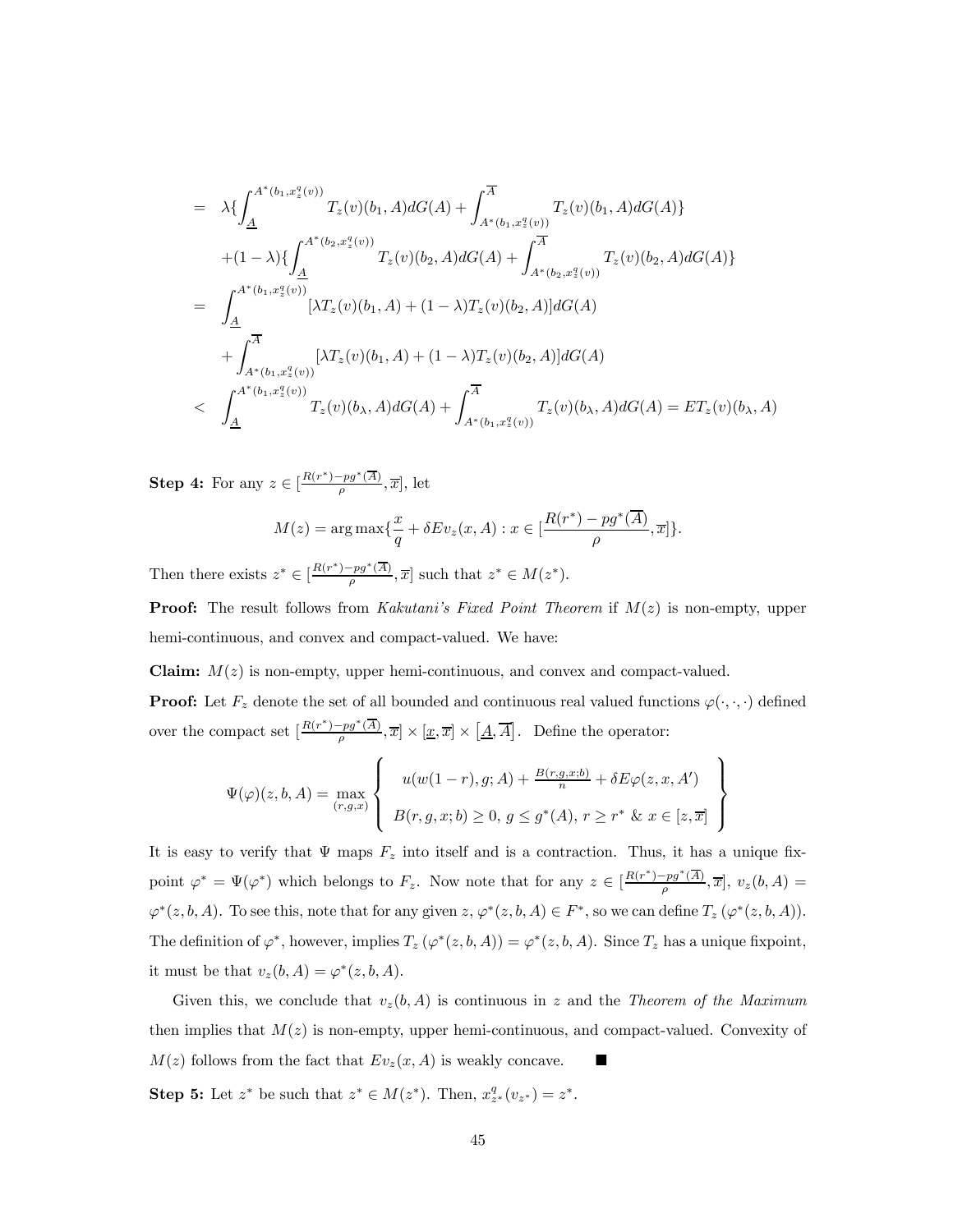**Proof:** By definition,  $x_{z^*}^q(v_{z^*})$  is the largest element in the set  $X_{z^*}^q(v_{z^*})$ . By construction,  $z^*$ belongs to the set

$$
M(z^*) = \arg \max \{ \frac{x}{q} + \delta Ev_{z^*}(x, A) : x \in [\frac{R(r^*) - pg^*(\overline{A})}{\rho}, \overline{x}] \}.
$$

Since  $z^*$  obviously satisfies the constraint that  $x \geq z^*$ , it must be the case that  $z^* \in X_{z^*}^q(v_{z^*})$ . If  $z^* \neq x_{z^*}^q(v_{z^*})$ , then it must be the case that  $z^* < x_{z^*}^q(v_{z^*})$  and that

$$
\frac{x_{z^*}^q(v_{z^*})}{q} + \delta Ev_{z^*}(x_{z^*}^q(v_{z^*}), A) = \frac{z^*}{q} + \delta Ev_{z^*}(z^*, A).
$$

This implies that the expected value function  $Ev_{z^*}(\cdot, A)$  is linear on the interval  $[z^*, x_{z^*}^q(v_{z^*})]$ . However, we know that

$$
x_{z^*}^q(v_{z^*}) > z^* \ge \frac{R(r^*) - pg^*(\overline{A})}{\rho}
$$

which implies that  $pg^*(\overline{A}) + \rho x_{z^*}^q(v_{z^*}) > R(r^*)$ , and hence that  $A^*(x_{z^*}^q(v_{z^*}), x_{z^*}^q(v_{z^*})) < \overline{A}$ . By continuity, therefore, there must exist an interval  $[x', x_{z^*}^q (v_{z^*})] \subset [z^*, x_{z^*}^q (v_{z^*})]$  such that for all x in this interval  $A^*(x, x_{z^*}^q(v_{z^*})) < \overline{A}$ . But by Step 3, the expected value function  $Ev_{z^*}(\cdot, A)$  is strictly concave on the interval  $[x', x_{z^*}^q(v_{z^*})]$  - a contradiction.

**Step 6:** Let  $z^*$  be such that  $z^* \in M(z^*)$ . Then, the function  $v_{z^*}(\cdot, A)$  is differentiable for all b such that  $A \neq A^*(b, z^*)$ . Moreover:

$$
\frac{\partial v_{z^*}(b, A)}{\partial x} = \begin{cases}\n-(\frac{1 - r_{z^*}(b, A)}{1 - r_{z^*}(b, A)(1 + \varepsilon)})(\frac{1 + \rho}{n}) & \text{if } A > A^*(b, z^*) \\
-(\frac{1 + \rho}{n}) & \text{if } A < A^*(b, z^*)\n\end{cases}
$$

.

**Proof:** Let  $A \in [\underline{A}, \overline{A}]$  and let  $x_o$  be given. By Step 5, we know that  $x_s^q(x_{z^*}) = z^*$  which immediately implies that  $x_{z^*}^n(v_{z^*}) = z^*$ . Suppose first that  $A < A^*(x_o, z^*)$ . Then, we have that in a neighborhood of  $x<sub>o</sub>$  that

$$
v_{z^*}(x, A) = u(w(1 - r^*), g^*(A); A) + \frac{B(r^*, g^*(A), z^*; x)}{n} + \delta Ev_{z^*}(z^*, A').
$$

Thus, it is immediate that the value function  $v_{z^*}(x, A)$  is differentiable at  $x_o$  and that

$$
\frac{\partial v_{z^*}(x_o, A)}{\partial x} = -(\frac{1+\rho}{n}).
$$

Now suppose that  $A > A^*(x_o, z^*)$ . Then, we know that the budget constraint is binding, and that the constraints  $r \geq r^*$  and  $g \leq g^*(A)$  are not binding. Thus, we have that in a neighborhood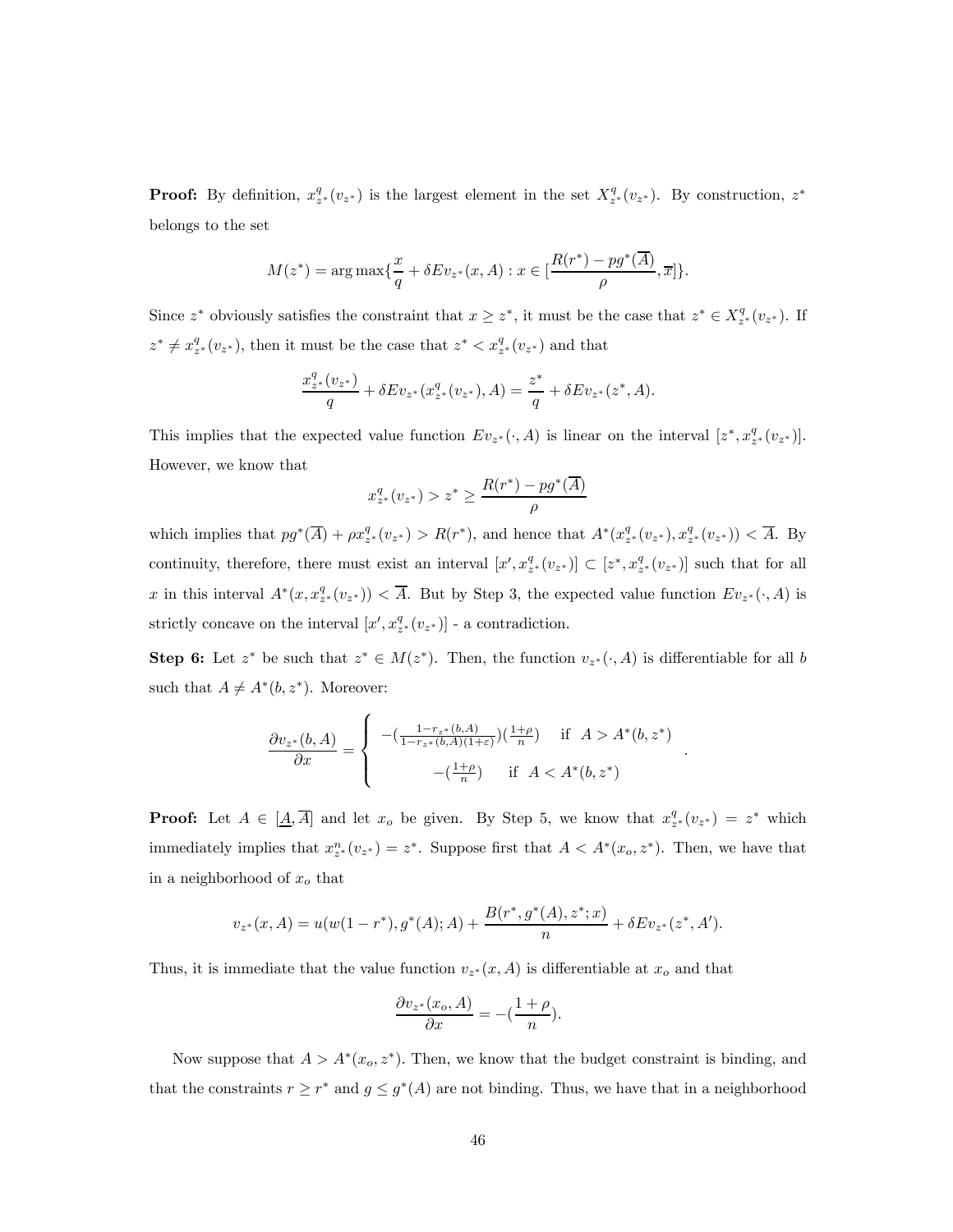of  $x_o$  that

$$
v_{z^*}(x, A) = \max_{(r, g, y)} \left\{ u(w(1-r), g; A) + \frac{B(r, g, y; x)}{n} + \delta Ev_{z^*}(y, A') \atop B(r, g, y; x) \ge 0 \& x \in [z^*, \overline{x}] \right\}.
$$

Define the function

$$
g(x) = \frac{R(r_{z^*}(x_o, A)) + x_{z^*}(x_o, A) - (1 + \rho)x}{p}
$$

and let

$$
\eta(x) = u(w(1 - r_{z^*}(x_o, A)), g(x); A) + \frac{B(r_{z^*}(x_o, A), g(x), x_{z^*}(x_o, A); x)}{n} + \delta Ev_{z^*}(x_{z^*}(x_o, A), A').
$$

Notice that  $(r_{z^*}(x_o, A), g(x), x_{z^*}(x_o, A))$  is a feasible policy when the initial debt level is x so that in a neighborhood of  $x_o$  we have that  $v_{z^*}(x, A) \geq \eta(x)$ . Moreover,  $\eta(x)$  is twice continuously differentiable with derivatives

$$
\eta'(x) = -\alpha A g(x)^{\alpha - 1} \left(\frac{1+\rho}{p}\right)
$$

$$
\eta''(x) = -(1-\alpha)\alpha A g(x)^{\alpha - 2} \left(\frac{1+\rho}{p}\right)^2 < 0
$$

The second derivative property implies that  $\eta(x)$  is strictly concave. It follows from Theorem 4.10 of Stokey and Lucas (1989) that  $v_{z^*}(x, A)$  is differentiable at  $x_o$  with derivative  $\frac{\partial v_{z^*}(x_o, A)}{\partial x}$  $\eta'(x_o) = -\alpha A g_{z^*}(x_o, A)^{\alpha-1}(\frac{1+\rho}{p})$ . To complete the proof note that  $(r_{z^*}(x_o, A), g_{z^*}(x_o, A))$  must solve the problem:

$$
\max_{(r,g)} \left\{ u(w(1-r), g; A) + \frac{B(r, g, x_{z^*}(x_o, A); x_o)}{n} \right\},
$$
  

$$
B(r, g, x_{z^*}(x_o, A); x_o) \ge 0
$$

which implies that  $\alpha n A g_z \cdot (x_o, A)^{\alpha - 1} = p \left[ \frac{1 - r_z \cdot (x_o, A)}{1 - r_z \cdot (x_o, A)(1 + \varepsilon)} \right]$ . Thus, we have that

$$
\frac{\partial v_{z^*}(x_o, A)}{\partial x} = -[\frac{1 - r_{z^*}(x_o, A)}{1 - r_{z^*}(x_o, A)(1 + \varepsilon)}](\frac{1 + \rho}{n}).
$$

Step 7: Let  $z^*$  be such that  $z^* \in M(z^*)$ . Then, the following constitutes an equilibrium. For each proposal round  $\tau$ 

$$
(r_{\tau}(b, A), g_{\tau}(b, A), x_{\tau}(b, A)) = (r_{z^*}(b, A), g_{z^*}(b, A), x_{z^*}(b, A));
$$

for proposal rounds  $\tau = 1, ..., T - 1$ 

$$
s_{\tau}(b, A) = B(r_{z^*}(b, A), g_{z^*}(b, A), x_{z^*}(b, A); b)/n;
$$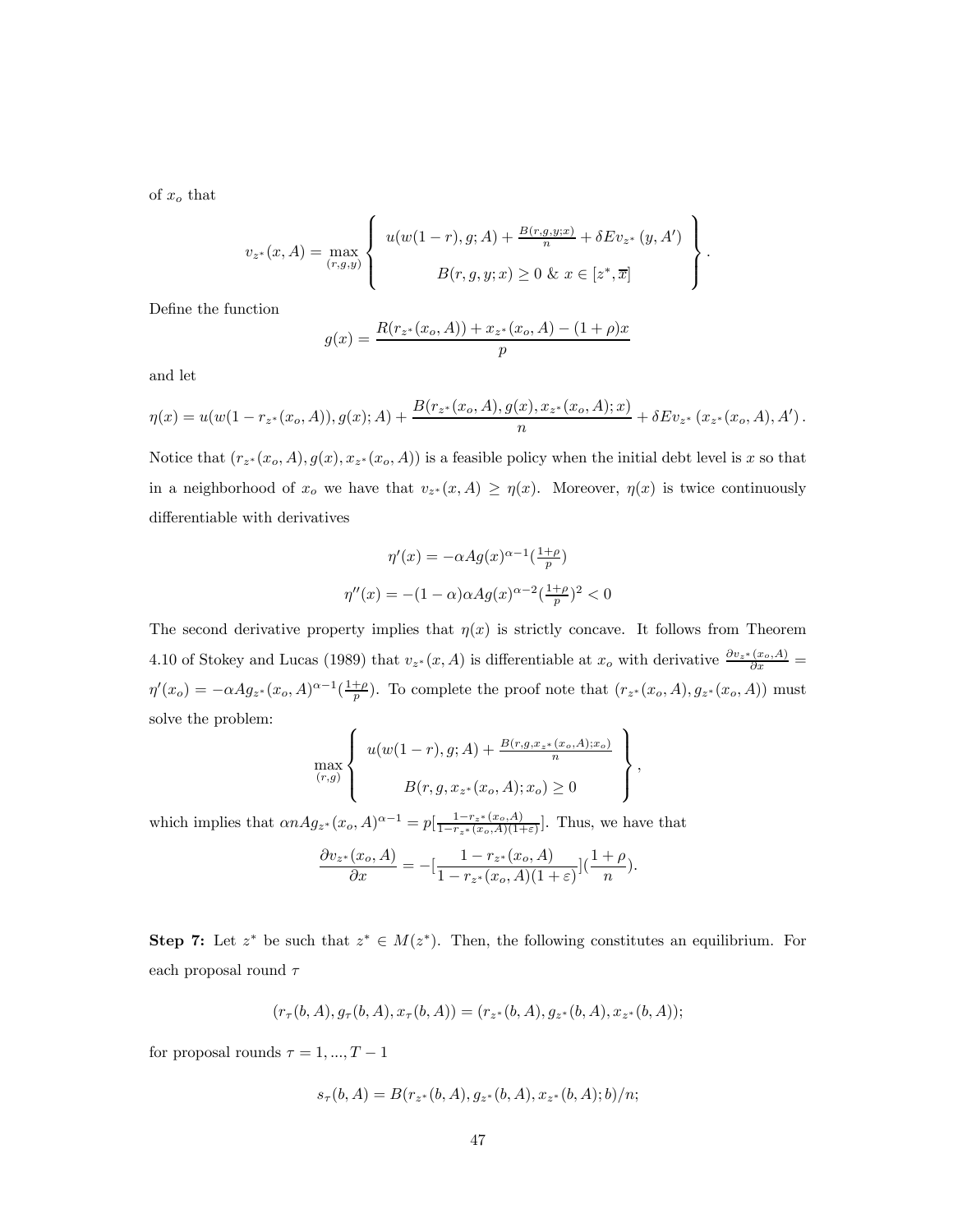and for proposal round  ${\cal T}$ 

$$
s_T(b;A) = v_{T+1}(b,A) - u(w(1 - r_{z^*}(b,A)), g_{z^*}(b,A);A) - \delta Ev_{z^*}(x_{z^*}(b,A),A');
$$

where

$$
v_{T+1}(b, A) = \max_{(r, g, x)} \left\{ u(w(1-r), g; A) + \frac{B(r, x, g; b)}{n} + \delta Ev_{z^*}(x, A') \atop \text{s.t. } B(r, x, g; b) \ge 0 \& x \in [\underline{x}, \overline{x}] \right\}
$$

.

**Proof:** Given these proposals, the legislators' round one value function is given by  $v_{z}*(b, A)$ . This follows from the fact that

$$
v(b, A) = u(w(1 - r_{z^*}(b, A)), g_{z^*}(b, A); A) + \frac{B(r_{z^*}(b, A), g_{z^*}(b, A), x_{z^*}(b, A); b)}{n}
$$

$$
+ \delta Ev_{z^*}(x_{z^*}(b, A), A') = v_{z^*}(b, A).
$$

Similarly, the round  $\tau = 2, ..., T$  legislators' value function  $v_{\tau}(b, A)$  is given by  $v_{z^*}(b, A)$ . It follows from Steps 3 and 4 that the value function  $v_{z*}(b, A)$  has the properties required for an equilibrium to be well-behaved. Thus, we need only show: (i) that for proposal rounds  $\tau = 1, ..., T - 1$  the proposal

$$
(r_{z^*}(b, A), g_{z^*}(b, A), x_{z^*}(b, A), \frac{B(r_{z^*}(b, A), g_{z^*}(b, A), x_{z^*}(b, A); b)}{n})
$$

solves the problem

$$
\max_{(r,g,x,s)} u(w(1-r), g; A) + B(r, g, x; b) - (q-1) s + \delta Ev_{z^*}(x; A')
$$
  
s.t.  $u(w(1-r), g; A) + s + \delta Ev_{z^*}(x; A') \ge v_{z^*}(b; A),$   
 $B(r, g, x; b) \ge (q-1)s, \quad s \ge 0 \& x \in [\underline{x}, \overline{x}],$ 

and (ii) that for proposal round  $T$  the proposal

$$
(r_{z^*}(b,A), g_{z^*}(b,A), x_{z^*}(b,A), v_{T+1}(b,A) - u(w(1-r_{z^*}(b,A)), g_{z^*}(b,A);A) - \delta Ev_{z^*}(x_{z^*}(b,A),A'))
$$

solves the problem

$$
\max_{(r,g,x,s)} u(w(1-r), g; A) + B(r, g, x; b) - (q-1) s + \delta Ev_{z^*}(x; A')
$$
  
s.t.  $u(w(1-r), g; A) + s + \delta Ev_{z^*}(x; A') \ge v_{T+1}(b, A),$   
 $B(r, g, x; b) \ge (q-1)s, s \ge 0 \& x \in [\underline{x}, \overline{x}],$ 

We show only (i) - the argument for (ii) being analogous.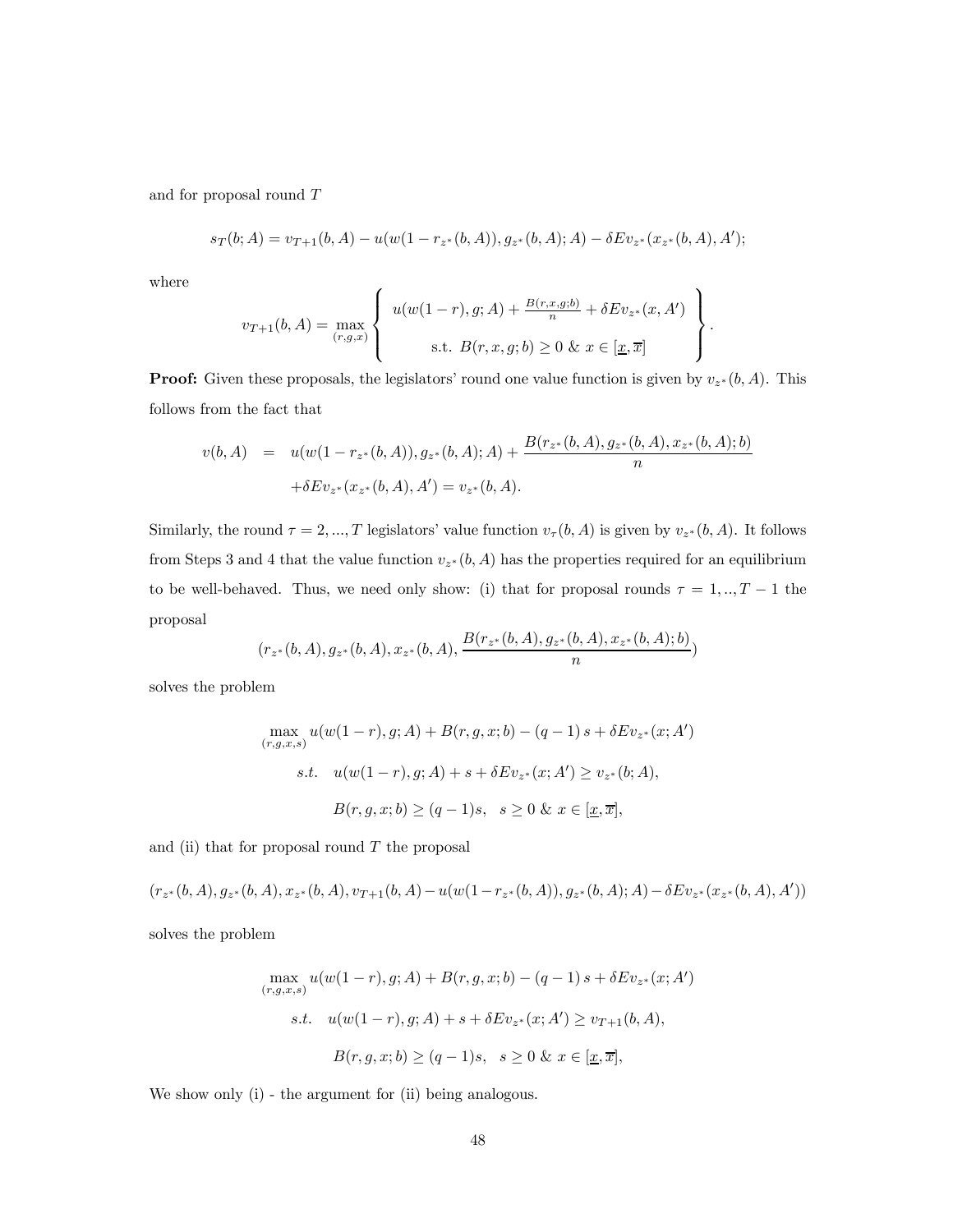Consider some proposal round  $\tau = 1, ..., T - 1$ . Let  $(b, A)$  be given. To simplify notation, let

$$
(\widehat{r}, \widehat{g}, \widehat{x}, \widehat{s}) = (r_{z^*}(b, A), g_{z^*}(b, A), x_{z^*}(b, A), \frac{B(r_{z^*}(b, A), g_{z^*}(b, A), x_{z^*}(b, A); b)}{n}).
$$

It is clear from the argument in the text that  $(\hat{r}, \hat{g}, \hat{x})$  solves the problem

$$
\max_{(r,g,x)} u(w(1-r),g;A) + \frac{B(r,g,x;b)}{q} + \delta Ev_{z^*}(x;A')
$$
  
s.t.  $B(r,g,x;b) \ge 0$  &  $x \in [\underline{x},\overline{x}],$ 

and that  $\widehat{s} = v_{z^*}(b, A) - u(w(1-\widehat{r}), \widehat{g}; A) - \delta Ev_{z^*}(\widehat{x}; A')$ . Suppose that  $(\widehat{r}, \widehat{g}, \widehat{x}, \widehat{s})$  does not solve the round  $\tau$  proposer's problem. Then there exist some  $(r', g', x', s')$  which achieves a higher value of the proposer's objective function. We know that  $s' \ge v_{z^*}(b; A) - u(w(1-r'), g'; A) - \delta Ev_{z^*}(x'; A').$ Thus, we have that the value of the proposer's objective function satisfies

$$
u(w(1-r'), g'; A) + B(r', g', x'; b) - (q-1) s' + \delta Ev_{z^*}(x'; A')
$$
  
\n
$$
\leq q[u(w(1-r'), g'; A) + \delta Ev_{z^*}(x'; A')] + B(r', g', x'; b).
$$

But since  $B(r', g', x'; b) \geq 0$ , we know that

$$
q[u(w(1 - r'), g'; A) + \delta Ev_{z^*}(x'; A')] + B(r', g', x'; b)
$$
  
\n
$$
\leq q[u(w(1 - \hat{r}), \hat{g}; A) + \delta Ev_{z^*}(\hat{x}; A')] + B(\hat{r}, \hat{g}, \hat{x}; b).
$$

But the right hand side of the inequality is the value of the proposer's objective function under the proposal  $(\hat{r}, \hat{g}, \hat{x}, \hat{s})$ . This therefore contradicts the assumption that  $(r', g', x', s')$  achieves a higher value for the proposer's problem.

We now turn to proving that the equilibrium is unique. Let  $\{r^0_\tau(b, A), g^0_\tau(b, A), x^0_\tau(b, A),$  $s_{\tau}^0(b, A) \}_{\tau=1}^T$  and  $\{r_{\tau}^1(b, A), g_{\tau}^1(b, A), x_{\tau}^1(b, A), s_{\tau}^1(b, A) \}_{\tau=1}^T$  be two equilibria with associated round one value functions  $v^0(b, A)$  and  $v^1(b, A)$ . Let  $x_0^*$  and  $x_1^*$  be the debt levels chosen in the BAU regimes of the two equilibria and suppose that  $x_0^* \leq x_1^*$ . We will demonstrate that it must be the case that  $x_0^* = x_1^*$ . To do this, we will show that the assumption that  $x_0^* < x_1^*$  results in a contradiction.

As in the proof of existence, define the operator  $T_z : F^* \to F$  as follows:

$$
T_z(v)(b, A) = \max_{(r, g, x)} \left\{ u(w(1 - r), g; A) + \frac{B(r, g, x; b)}{n} + \delta Ev(x, A') \atop B(r, g, x; b) \ge 0, g \le g^*(A), r \ge r^* \& x \in [z, \overline{x}] \right\}.
$$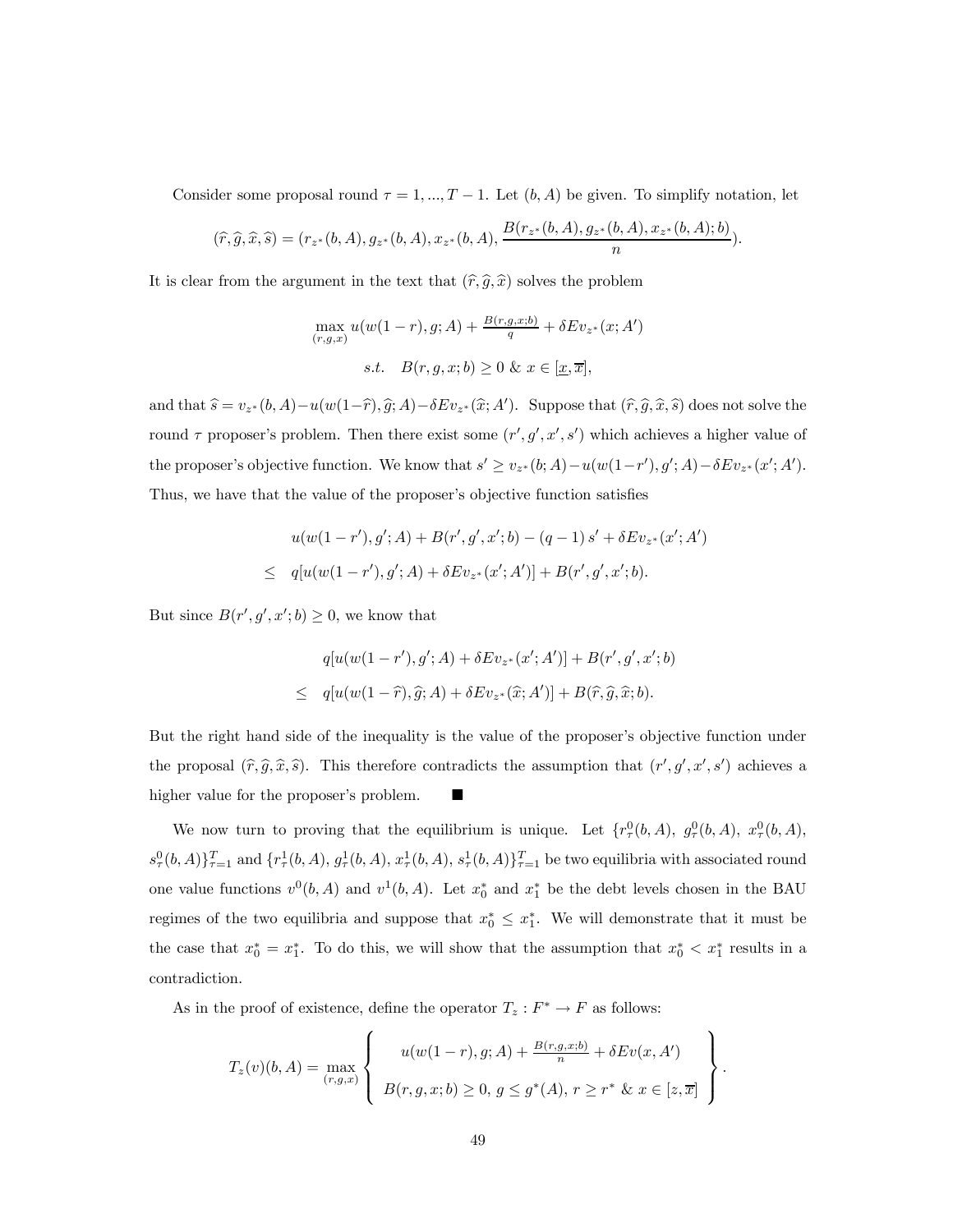We know that  $T_z(v) \in F^*$  and that  $T_z$  is a contraction. Moreover, for  $i \in \{0,1\}$ , we have that  $T_{x_i^*}(v^i) = v^i.$ 

Now let  $v \in F^*$  be such that for all b,  $v(\cdot, A)$  is differentiable at b for almost all A and for each  $i \in \{0,1\}$  consider the sequence of functions  $\langle v_k^i \rangle_{k=1}^{\infty}$  defined inductively as follows:  $v = T_{x_i^*}(v)$ , and  $v_{k+1}^i = T_{x_i^*}(v_k^i)$ . Notice that since  $T_{z_i}$  is a contraction,  $\langle v_k^i \rangle_{k=1}^{\infty}$  converges to  $v^i$ . We now establish the following result:

**Claim:** Let  $\rho' \in (0, \rho)$ . Then, for all k and for any  $x \in [x_1^*, \overline{x}]$  we have that

$$
-E\left(\frac{\partial v_k^1(x,A)}{\partial b}\right) > -E\left(\frac{\partial v_k^0(x - \frac{x_1^* - x_0^*}{1 + \rho'}, A)}{\partial b}\right).
$$

**Proof:** The proof proceeds via induction. Consider first the claim for  $k = 1$ . Recall from Step 1 of the existence part of the proof of Proposition 2 that if  $(r, g, x)$  is a solution to the problem

$$
\max u(w(1-r), g; A) + \frac{B(r, g, x; b)}{n} + \delta Ev(x, A')
$$
  
s.t.  $B(r, g, x; b) \ge 0, g \le g^*(A), r \ge r^*, x \in [z, \overline{x}]$ 

,

then: (i) if  $A \leq A^*(b, x_z^n(v))$  then  $(r, g) = (r^*, g^*(A))$  and  $x \in X_z^n(v) \cap \{x : B(r^*, g^*(A), x; b) \geq 0\};$ (ii) if  $A \in (A^*(b, x_z^n(v)), A^*(b, x_z^q(v))]$  then  $(r, g) = (r^*, g^*(A))$  and  $B(r^*, g^*(A), x; b) = 0$ ; and (iii) if  $A > A^*(b, x^q_{z}(v))$   $(r, g, x)$  is uniquely defined, the budget constraint is binding,  $r > r^*$  and  $g < g<sup>*</sup>(A)$ . Denote the solution in case (iii) as  $(r<sub>z</sub>(b, A; v), g<sub>z</sub>(b, A; v), x<sub>z</sub>(b, A; v))$ .

It follows from this that, if  $A \leq A^*(b, x_z^n(v))$ 

$$
T_z(v)(b, A) = u(w(1 - r^*), g^*(A); A) + \frac{B(r^*), g^*(A), x_z^n(v); b)}{n} + \delta Ev(x_z^n(v), A')
$$

and

$$
-\frac{\partial T_z(v)(b,A)}{\partial b} = \frac{1+\rho}{n}.
$$

If  $A \in (A^*(b, x_z^n(v)), A^*(b, x_z^q(v))]$ , then

$$
T_z(v)(b, A) = u(w(1 - r^*), g^*(A); A) + \delta Ev(pg^*(A) + (1 + \rho)b - R(r^*), A')
$$

and, since  $v$  is differentiable,

$$
-\frac{\partial T_z(v)(b,A)}{\partial b} = -\delta Ev'(pg^*(A) + (1+\rho)b - R(r^*), A')(1+\rho).
$$

Notice for future reference that in this range,  $x \in (x_z^n(v), x_z^n(v)]$  and hence

$$
-\delta Ev'(pg^*(A) + (1+\rho)b - R(r^*), A')(1+\rho) \in (\frac{1+\rho}{n}, \frac{1+\rho}{q}].
$$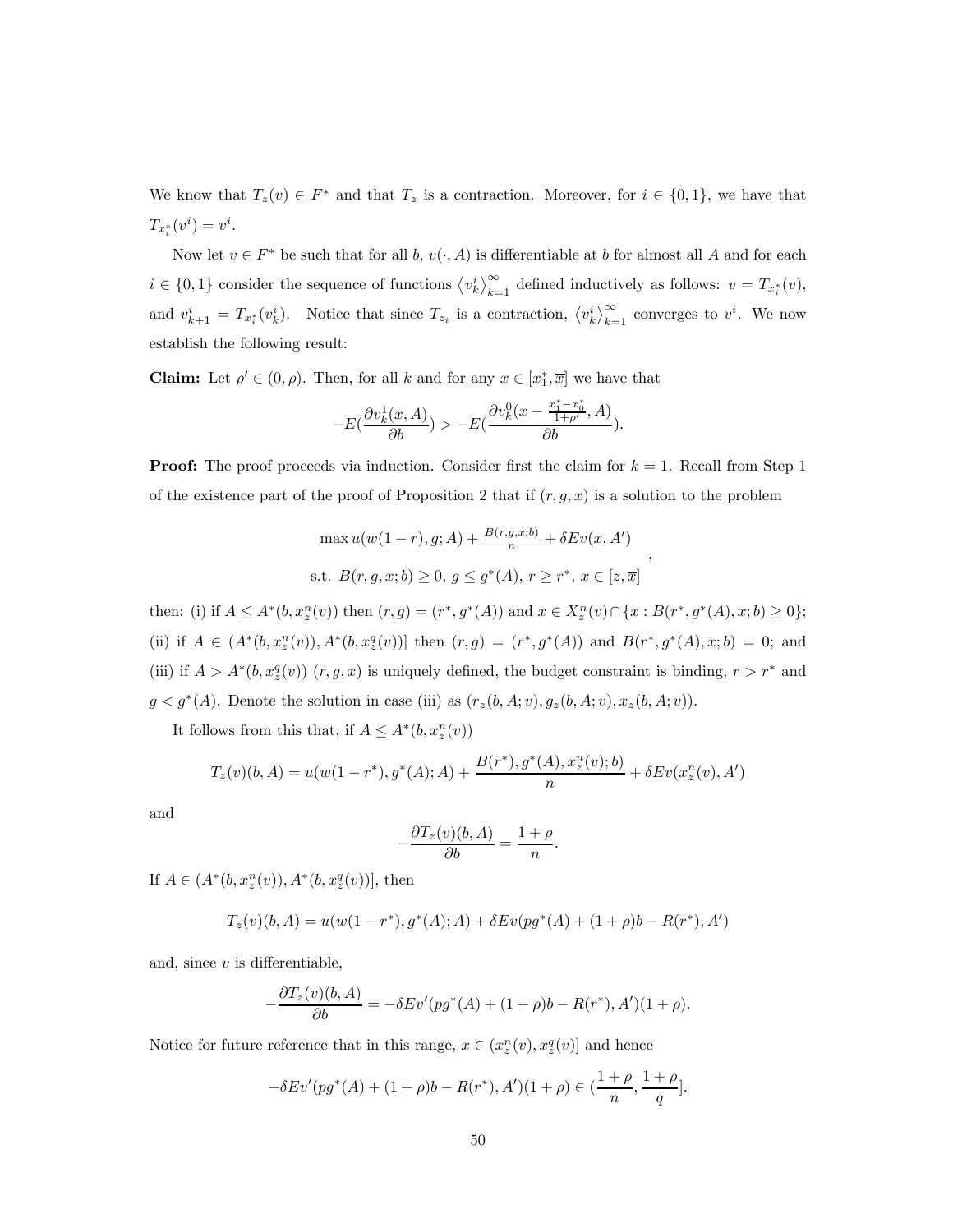If  $A > A^*(b, x^q_z(v))$  then

$$
T_z(v)(b, A) = \max_{(r, g, x)} \left\{ u(w(1 - r), g; A) + \frac{B(r, g, x; b)}{n} + \delta Ev(x, A') \atop B(r, g, x; b) \ge 0 \& x \in [z, \overline{x}] \right\}
$$
(A.4)

and

$$
-\frac{\partial T_z(v)(b,A)}{\partial b} = \frac{1 - r_z(b,A;v)}{n(1 - r_z(b,A;v)(1+\varepsilon))}(1+\rho).
$$

Since  $r_z(b, A; v) > r^*$ , in this range we have that

$$
-\frac{\partial T_z(v)(b,A)}{\partial b} > \frac{(1+\rho)}{q}.
$$

Combining all this and using the fact that  $T_z(v)(b, \cdot)$  is continuous, we have that:

$$
-n\delta E(\frac{\partial T_z(v)(b,A)}{\partial b}) = G(A^*(b, x_z^n(v)))
$$
  

$$
-n\int_{A^*(b, x_z^n(v))}^{A^*(b, x_z^n(v))} E[\frac{\partial v(pg^*(A) + (1+\rho)b - R(r^*), A')}{\partial b}] dG(A)
$$
  

$$
+ \int_{A^*(b, x_z^n(v))}^{A} [\frac{1 - r_z(b, A; v)}{1 - r_z(b, A; v)(1 + \varepsilon)}] dG(A).
$$

Applying this to the problem at hand, let  $x \in [x_1^*, \overline{x}]$  and  $f(x) = x - \frac{x_1^* - x_0^*}{1 + \rho'}$ . Then, to prove the claim for  $k = 1$ , we need to show that

$$
G(A^*(x, x_{x_1^*}^{n}(v))) - n \int_{A^*(x, x_{x_1^*}^{n}(v))}^{A^*(x, x_{x_1^*}^{n}(v))} E[\frac{\partial v(pg^*(A) + (1+\rho)x - R(r^*), A')}{\partial b}] dG(A)
$$
  
+ 
$$
\int_{A^*(x, x_{x_1^*}^{n}(v))}^{A^*(x, x_{x_1^*}^{n}(v))} [\frac{1-r_{x_1^*}(x, A; v)}{1-r_{x_1^*}(x, A; v)(1+\varepsilon)}] dG(A)
$$
  
> 
$$
G(A^*(f(x), x_{x_0^*}^{n}(v))) - n \int_{A^*(f(x), x_{x_0^*}^{n}(v))}^{A^*(f(x), x_{x_0^*}^{n}(v))} E[\frac{\partial v(pg^*(A) + (1+\rho)f(x) - R(r^*), A')}{\partial b}] dG(A)
$$
  
+ 
$$
\int_{A^*(f(x), x_{x_0^*}^{n}(v))}^{A^*(f(x), x_{x_0^*}^{n}(v))} [\frac{1-r_{x_0^*}(f(x), A; v)}{1-r_{x_0^*}(f(x), A; v)(1+\varepsilon)}] dG(A).
$$

It is straightforward to verify that the following four conditions are sufficient for this inequality to hold: (i)  $A^*(x, x_{x_1^*}^n(v)) < A^*(f(x), x_{x_0^*}^n(v))$ , (ii)  $A^*(x, x_{x_1^*}^q(v)) < A^*(f(x), x_{x_0^*}^q(v))$ , (iii) for all  $A \in (A^*(f(x), x_{x_0^*}^n(v)), A^*(x, x_{x_1^*}^q(v))]$ 

$$
-E\frac{\partial v(pg^*(A)+(1+\rho)x-R(r^*),A')}{\partial b}\geq -E\frac{\partial v(pg^*(A)+(1+\rho)f(x)-R(r^*),A')}{\partial b},
$$

and (iv) for all  $A \in (A^*(f(x), x_{x_0^*}^q(v)), \overline{A}]$ 

$$
\frac{1-r_{x_0^*}(f(x),A;v)}{1-r_{x_0^*}(f(x),A;v)(1+\varepsilon)} \leq \frac{1-r_{x_1^*}(x,A;v)}{1-r_{x_1^*}(x,A;v)(1+\varepsilon)}.
$$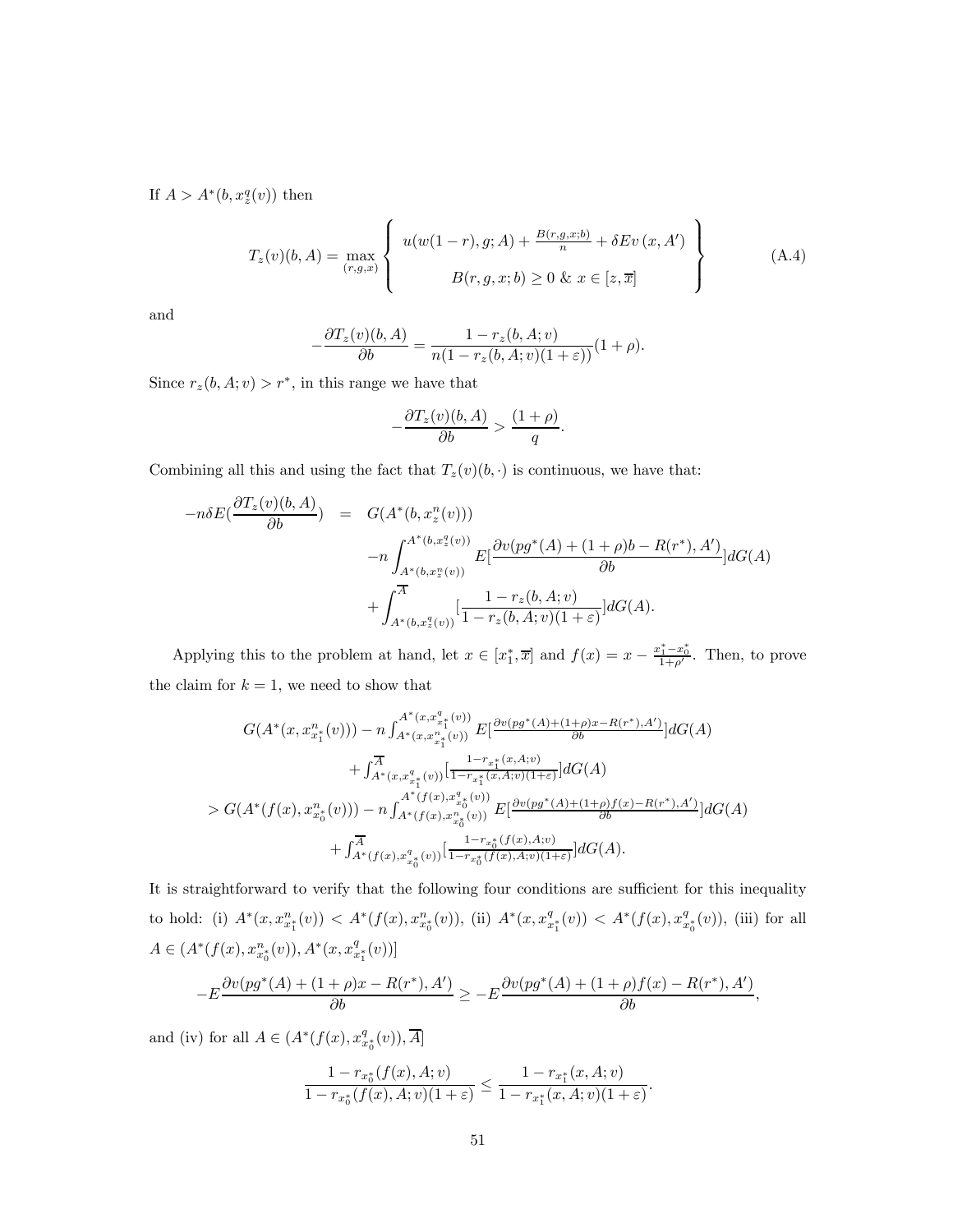We will now show that these four conditions are satisfied. We begin with condition (i). If it were not satisfied, then  $A^*(x, x_{x_1^*}^n(v)) \ge A^*(f(x), x_{x_0^*}^n(v))$  which is equivalent to  $x_{x_1^*}^n(v) - (1+\rho)x \ge$  $x_{x_0}^n(v) - (1+\rho)f(x)$ . Thus,

$$
x_{x_0^*}^n(v) \leq x_{x_1^*}^n(v) - (1+\rho)[x - f(x)]
$$
  
=  $x_{x_1^*}^n(v) - \frac{1+\rho}{1+\rho'}(x_1^* - x_0^*) < x_{x_1^*}^n(v) - (x_1^* - x_0^*)$ 

which implies that  $x_{x_1^*}^n(v) - x_{x_0^*}^n(v) > x_1^* - x_0^*$ . Given the definition of  $x_{x_1^*}^n(v)$ , this requires that  $x_{x_1}^n(v) > x_1^*$ . This in turn implies that

$$
-\delta E \frac{\partial v(x^n_{x_1^*}(v), A')}{\partial b} = \frac{1}{n}
$$

and hence that  $x_{x_0}^n(v) = x_{x_1}^n(v)$  - a contradiction.

Condition (ii) can be established in the same way and condition (iii) follows directly from the assumption that  $v(\cdot, A)$  is concave. This leaves condition (iv). From the first order conditions associated with problem  $(A.4)$  (see  $(10)$ ,  $(11)$  and  $(12)$ ), we have that

$$
\frac{1 - r_{x_1^*}(x, A; v)}{1 - r_{x_1^*}(x, A; v)(1 + \varepsilon)} \ge -\delta n E \frac{\partial v(x_{x_1^*}(x, A; v), A')}{\partial b} \quad (= \text{ if } x_{x_1^*}(x, A; v) < \overline{x})
$$

and that

$$
\frac{1 - r_{x_0^*}(f(x), A; v)}{1 - r_{x_0^*}(f(x), A; v)(1 + \varepsilon)} \ge -\delta n E \frac{\partial v(x_{x_0^*}(f(x), A; v), A')}{\partial b} \quad (= \text{if } x_{x_0^*}(f(x), A; v) < \overline{x}).
$$

Suppose that

$$
\frac{1 - r_{x_0^*}(f(x), A; v)}{1 - r_{x_0^*}(f(x), A; v)(1 + \varepsilon)} > \frac{1 - r_{x_1^*}(x, A; v)}{1 - r_{x_1^*}(x, A; v)(1 + \varepsilon)}
$$

Then this implies that  $r_{x_0^*}(f(x), A; v) > r_{x_1^*}(x, A; v), g_{x_0^*}(f(x), A; v) < g_{x_1^*}(x, A; v)$ , and  $x_{x_0^*}(f(x), A; v) \ge$  $x_{x_1^*}(x, A; v)$ . Thus, we have that

.

$$
pg_{x_0^*}(f(x), A; v) + (1 + \rho)f(x) = R(r_{x_0^*}(f(x), A; v)) + x_{x_0^*}(f(x), A; v)
$$
  
> 
$$
R(r_{x_1^*}(x, A; v)) + x_{x_1^*}(x, A; v) = pg_{x_1^*}(x, A; v) + (1 + \rho)x
$$

This means that  $(1+\rho)[x-f(x)] = \frac{1+\rho}{1+\rho'}(x_1^* - x_0^*) < 0$ , which is a contradiction.

Now assume the claim is true for  $1, \ldots, k$  and consider it for  $k + 1$ . We have that

$$
-n\delta E(\frac{\partial T_{x_i^*}(v_k^i)(b,A)}{\partial b}) = G(A^*(b,x_{x_i^*}^n(v_k^i)))
$$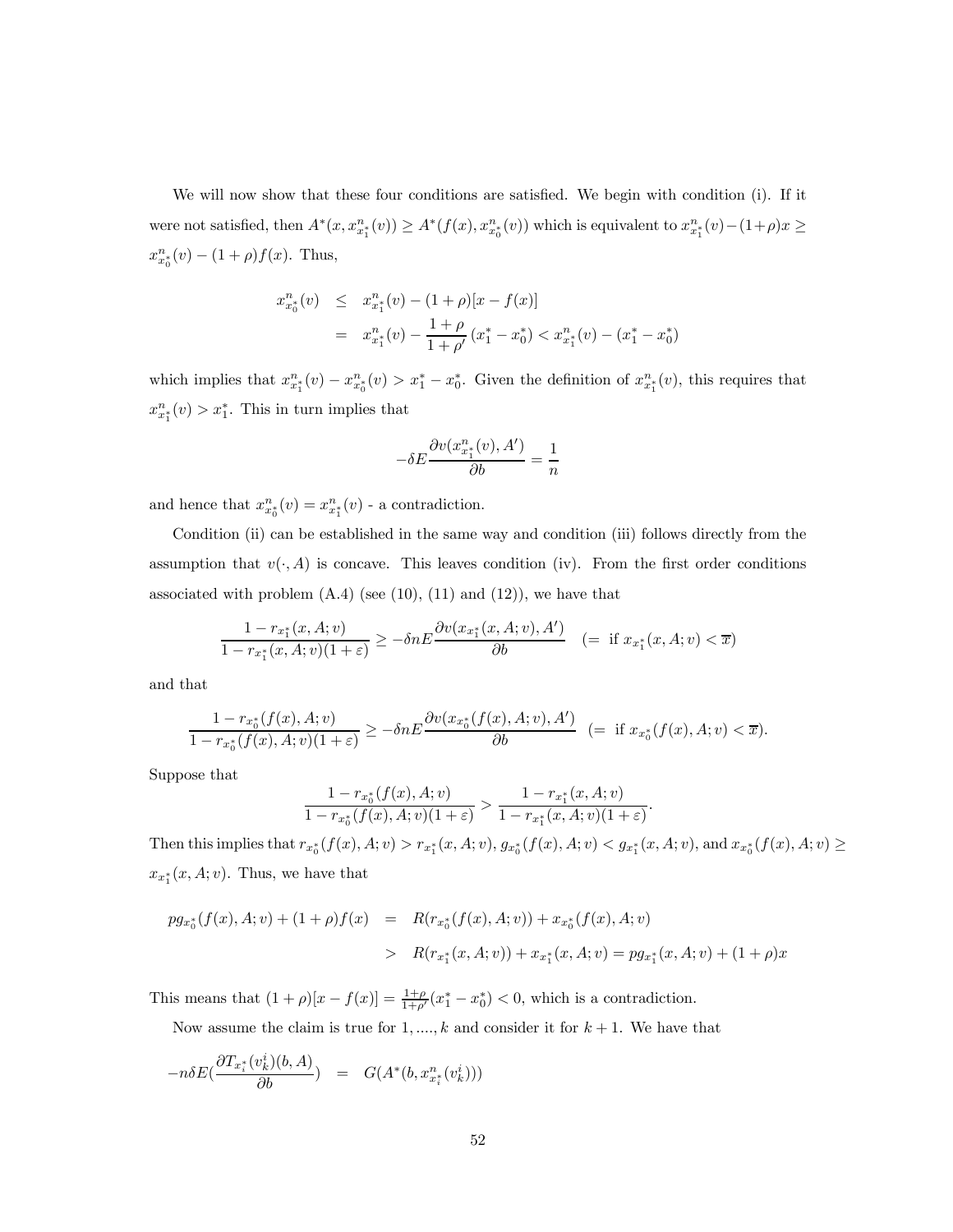$$
-n \int_{A^*(b,x_{x_i^*}^q(v_k^i))}^{A^*(b,x_{x_i^*}^q(v_k^i))} E[\frac{\partial v_k^i(pg^*(A) + (1+\rho)b - R(r^*), A')}{\partial b}] dG(A)
$$
  
+ 
$$
\int_{A^*(b,x_{x_i^*}^q(v_k^i))}^{A} \left[\frac{1 - r_{x_i^*}(b, A; v_k^i)}{1 - r_{x_i^*}(b, A; v_k^i)(1+\varepsilon)}\right] dG(A).
$$

Thus, we need to show that

$$
G(A^*(x, x_{x_1}^n(v_k^1))) - n \int_{A^*(x, x_{x_1}^n(v_k^1))}^{A^*(x, x_{x_1}^q(v_k^1))} E[\frac{\partial v_k^1(pg^*(A) + (1+\rho)x - R(r^*), A')}{\partial b}] dG(A)
$$
  
+ 
$$
\int_{A^*(x, x_{x_1}^q(v_k^1))}^{A^*(x, x_{x_1}^q(v_k^1))} \left[\frac{1 - r_{x_1^*(x, A; v_k^1)}}{1 - r_{x_1^*(x, A; v_k^1)(1+\varepsilon)}}\right] dG(A)
$$
  
> 
$$
G(A^*(f(x), x_{x_0^*}^n(v_k^0))) - n \int_{A^*(f(x), x_{x_0^*}^n(v_k^0))}^{A^*(f(x), x_{x_0^*}^q(v_k^0))} E[\frac{\partial v_k^0(pg^*(A) + (1+\rho)f(x) - R(r^*), A')}{\partial b}] dG(A)
$$
  
+ 
$$
\int_{A^*(f(x), x_{x_0^*}^q(v_k^0))}^{1 - r_{x_0^*}(f(x), A; v_k^0)} \left[\frac{1 - r_{x_0^*}(f(x), A; v_k^0)}{1 - r_{x_0^*}(f(x), A; v_k^0)(1+\varepsilon)}\right] dG(A)
$$

Following the same approach as above, for this inequality to hold, the following four conditions are sufficient: (i)  $A^*(x, x_{x_1^*}^n(v_k^1)) < A^*(f(x), x_{x_0^*}^n(v_k^0))$ , (ii)  $A^*(x, x_{x_1^*}^q(v_k^1)) < A^*(f(x), x_{x_0^*}^q(v_k^0))$ , (iii) for all  $A \in (A^*(f(x), x_{x_0^*}^n(v_k^0)), A^*(x, x_{x_1^*}^q(v_k^1))]$ 

$$
-E\frac{\partial v_k^1(pg^*(A) + (1+\rho)x - R(r^*), A')}{\partial b} \ge -E\frac{\partial v_k^0(pg^*(A) + (1+\rho)f(x) - R(r^*), A')}{\partial b},
$$

and (iv) for all  $A \in (A^*(f(x), x_{x_0}^q(v_k^0)), \overline{A}]$ 

$$
\frac{1 - r_{x_0^*}(f(x), A; v_k^0)}{1 - r_{x_0^*}(f(x), A; v_k^0)(1 + \varepsilon)} \le \frac{1 - r_{x_1^*}(x, A; v_k^1)}{1 - r_{x_1^*}(x, A; v_k^1)(1 + \varepsilon)}
$$

We will again show that these four conditions are satisfied. We begin with condition (i). If it were not satisfied, then it must be the case that  $A^*(x, x_{x_1^*}^n(v_k^1)) \ge A^*(f(x), x_{x_0^*}^n(v_k^0))$  which is equivalent to  $x_{x_1^*}^n(v_k^1) - (1+\rho)x \ge x_{x_0^*}^n(v_k^0) - (1+\rho)f(x)$ . This implies that

$$
x_{x_0^*}^n(v_k^0) \le x_{x_1^*}^n(v_k^1) - \frac{1+\rho}{1+\rho'}[x_1^*-x_0^*] < x_{x_1^*}^n(v_k^1) - [x_1^*-x_0^*].\tag{A.5}
$$

.

Thus, we know by the induction step that

$$
-\delta E \frac{\partial v^1_k(x^n_{x^*_1}(v^1_k),A')}{\partial b} > -\delta E \frac{\partial v^0_k(x^n_{x^*_0}(v^0_k),A')}{\partial b} \geq \frac{1}{n}.
$$

This implies that  $x_{x_1^*}^n(v_k^1) = x_1^*$  which in turn, together with (A.5), implies that  $x_{x_0^*}^n(v_k^0) < x_0^*$ which is a contradiction.

We can use similar logic to conclude that condition (ii) is satisfied. Condition (iii) follows immediately from the induction step since we have that

$$
pg^*(A) + (1+\rho)x - R(r^*) - [x_1^*-x_0^*] > pg^*(A) + (1+\rho)f(x) - R(r^*).
$$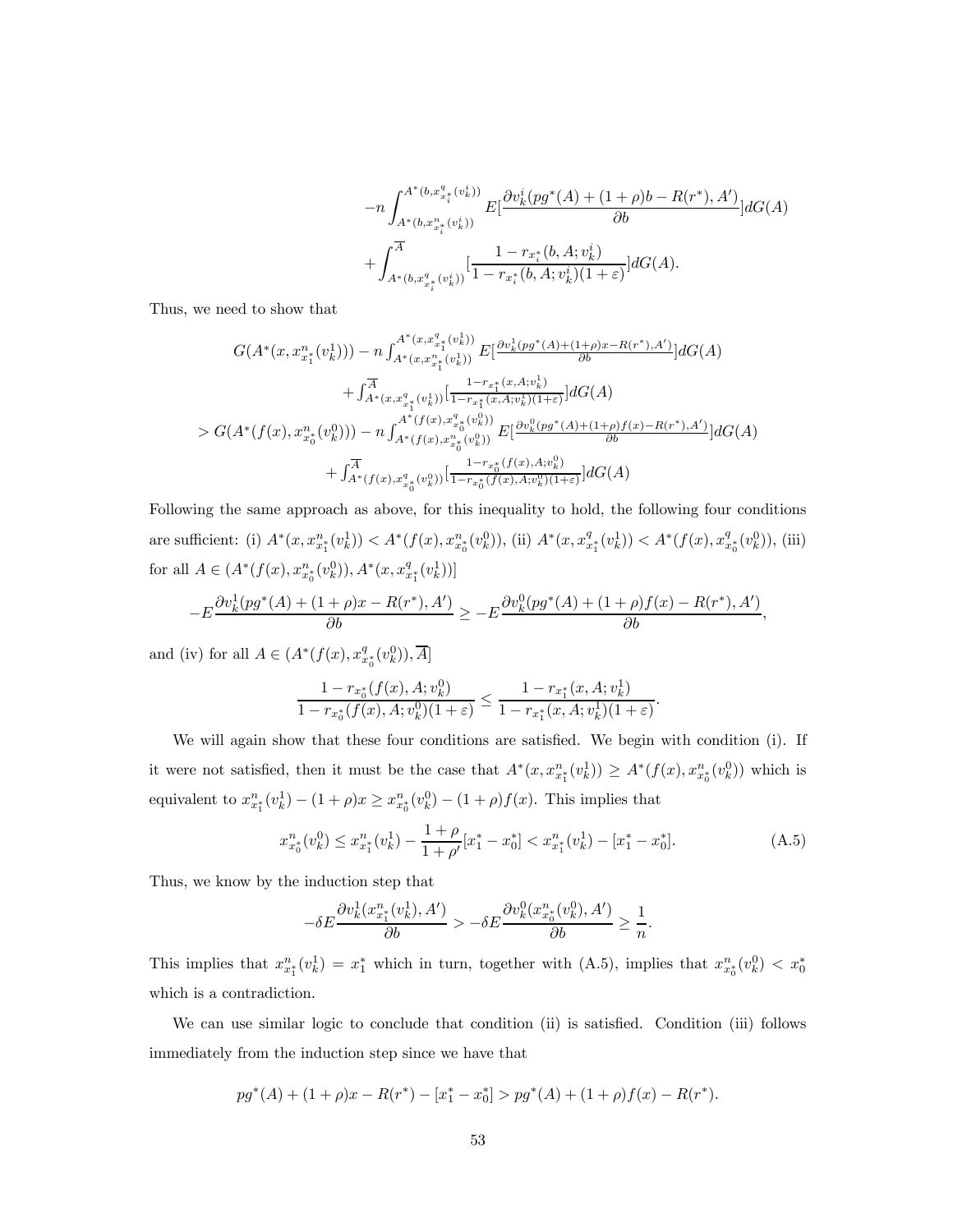This leaves condition (iv). Suppose to the contrary that for some A

$$
\frac{1 - r_{x_0^*}(f(x), A; v_k^0)}{1 - r_{x_0^*}(f(x), A; v_k^0)(1 + \varepsilon)} > \frac{1 - r_{x_1^*}(x, A; v_k^1)}{1 - r_{x_1^*}(x, A; v_k^1)(1 + \varepsilon)}
$$

Again, from the first order conditions associated with problem (A.4) we have that

$$
\frac{1 - r_{x_1^*}(x, A; v_k^1)}{1 - r_{x_1^*}(x, A; v_k^1)(1 + \varepsilon)} \ge -\delta n E \frac{\partial v_k^1(x_{x_1^*}(x, A; v_k^1), A')}{\partial b} \quad (= \text{if } x_{x_1^*}(x, A; v_k^1) < \overline{x})
$$

and that

$$
\frac{1 - r_{x_0^*}(f(x), A; v_k^0)}{1 - r_{x_0^*}(f(x), A; v_k^0)(1 + \varepsilon)} \ge -\delta n E \frac{\partial v_k^0(x_{x_0^*}(f(x), A; v_k^0), A')}{\partial b} \quad (= \text{ if } x_{x_0^*}(f(x), A; v_k^0) < \overline{x}).
$$

If  $x_{x_0^*}(f(x), A; v_k^0) < \overline{x}$  these first order conditions imply that

$$
-\delta n E \frac{\partial v_k^1(x_{x_1^*}(x, A; v_k^1), A')}{\partial b} < -\delta n E \frac{\partial v_k^0(x_{x_0^*}(f(x), A; v_k^0), A')}{\partial b}.
$$

We know by the induction step that for any  $x \ge x_1^*$ ,  $-\delta n E(\frac{\partial v_k^1(x,A)}{\partial x}) > -\delta n E(\frac{\partial v_k^0(f(x),A)}{\partial x})$ . Thus, it must be the case that

$$
x_{x_0^*}(f(x), A; v_k^0) > f(x_{x_1^*}(x, A; v_k^1)) = x_{x_1^*}(x, A; v_k^1) - \frac{x_1^* - x_0^*}{1 + \rho'}
$$

In addition, we know that  $r_{x_0^*}(f(x), A; v_k^0) > r_{x_1^*}(x, A; v_k^1)$  and that  $g_{x_0^*}(f(x), A; v_k^0) < g_{x_1^*}(x, A; v_k^1)$ . But this means that

$$
pg_{x_0^*}(f(x), A; v_k^0) + (1 + \rho)f(x) = x_{x_0^*}(f(x), A; v_k^0) + R(r_{x_0^*}(f(x), A; v_k^0))
$$
  
> 
$$
x_{x_1^*}(x, A; v_k^1) + R(r_{x_1^*}(x, A; v_k^1)) - \frac{x_1^* - x_0^*}{1 + \rho'}
$$
  
= 
$$
pg_{x_1^*}(x, A; v_k^1) + (1 + \rho)x - \frac{x_1^* - x_0^*}{1 + \rho'}.
$$

This in turn implies that  $(1+\rho)[x-f(x)] < \frac{x_1^*-x_0^*}{1+\rho'}$  which is a contradiction. If  $x_{x_0^*}(f(x), A; v_k^0) = \overline{x}$ , then it must be the case that  $x_{x_1^*}(x, A; v_k^1) \le x_{x_0^*}(f(x), A; v_k^0)$  and the same contradiction arises. ¥

To complete the uniqueness proof, observe that for  $i \in \{0,1\}$  the function  $E(v^i(\cdot, A))$  is concave and differentiable. In addition,  $\langle E(v_k^i(\cdot, A)) \rangle$  is a sequence of concave and differentiable functions such that for all x  $\lim_{k\to\infty} E(v_k^i(x, A)) = E(v^i(x, A))$ . Thus, by Theorem 25.7 of Rockafellar (1970), we know that  $\lim_{k\to\infty} \frac{dE(v_k^i(x,A))}{dx} = \frac{dE(v^i(x,A))}{dx}$ . It follows that for any  $x \in [x_1^*, \overline{x}]$ 

$$
-\delta E(\frac{\partial v^1(x,A)}{\partial b}) = \lim_{k \to \infty} -\delta E(\frac{\partial v_k^1(x,A)}{\partial b})
$$
  

$$
\geq \lim_{k \to \infty} -\delta E(\frac{\partial v_k^0(x - \frac{(x_1^* - x_0^*)}{1 + \rho'}, A)}{\partial b}) = -\delta E(\frac{\partial v^0(x - \frac{(x_1^* - x_0^*)}{1 + \rho'}, A)}{\partial b}).
$$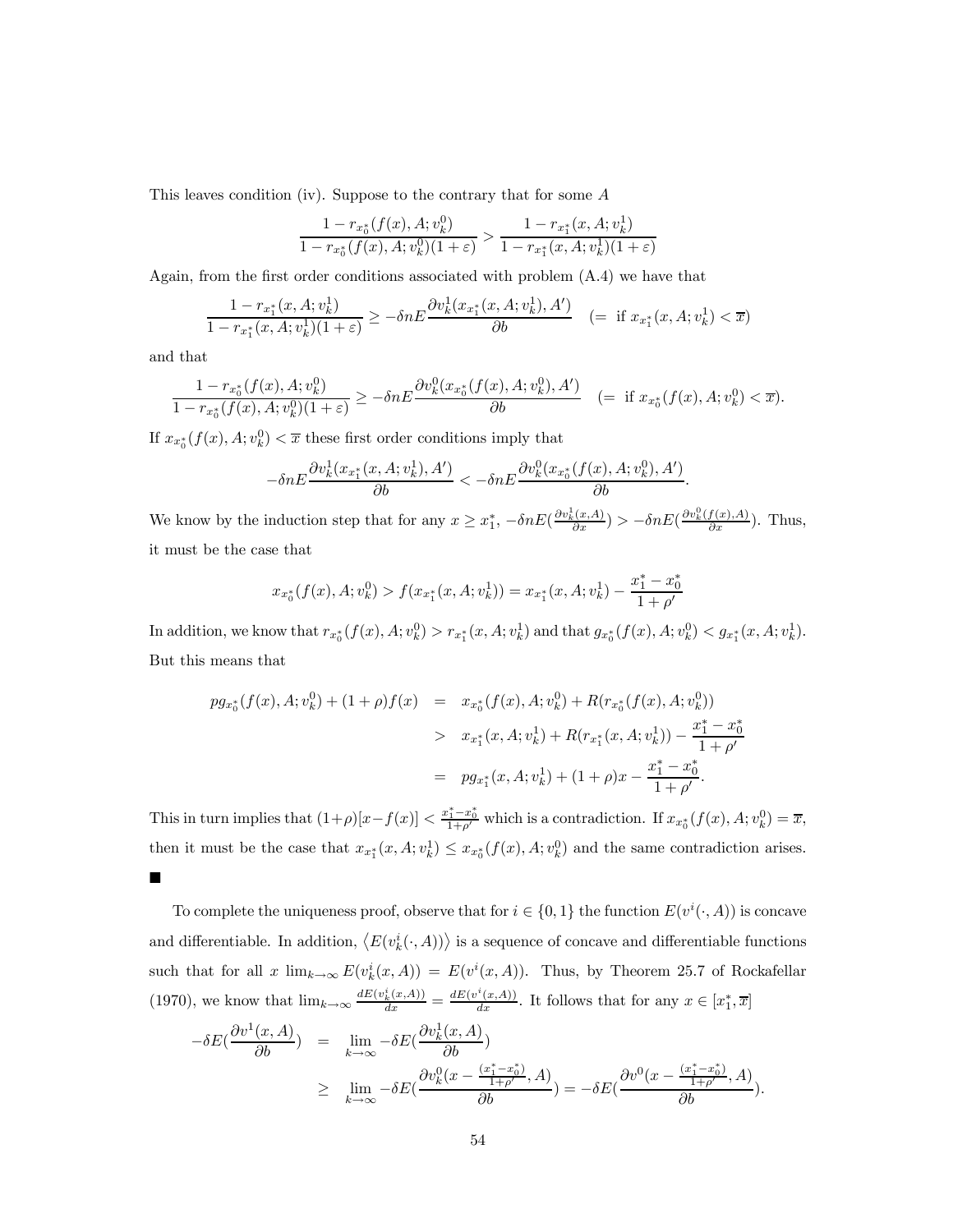From equation (21) in the text, we know that

$$
-\delta E(\frac{\partial v^1(x_1^*,A)}{\partial b}) = -\delta E(\frac{\partial v^0(x_0^*,A)}{\partial x}) = \frac{1}{q}.
$$

Thus, it follows that

$$
-\delta E\left(\frac{\partial v^0(x_1^* - \frac{(x_1^* - x_0^*)}{1 + \rho'}, A)}{\partial b}\right) \le -\delta E\left(\frac{\partial v^1(x_1^*, A)}{\partial b}\right) = -\delta E\left(\frac{\partial v^0(x_0^*, A)}{\partial b}\right).
$$

But this implies that  $x_1^* - \frac{x_1^* - x_0^*}{1 + \rho'} \leq x_0^*$ , which contradicts the fact that  $x_1^* > x_0^*$ .

It follows that  $x_0^* = x_1^*$ . This, in turn, implies that  $v^0 = v^1$  and hence that  $\{r^0_\tau(b, A), g^0_\tau(b, A),$  $x^0_\tau(b, A), s^0_\tau(b, A)\}_{\tau=1}^T$  equals  $\{r^1_\tau(b, A), g^1_\tau(b, A), x^1_\tau(b, A), s^1_\tau(b, A)\}_{\tau=1}^T$ .

## 10.6 Proof of Proposition 3

Given the discussion in the text, the only thing we need to show is that the equilibrium debt distribution converges to a unique invariant distribution. Let  $\psi_t(x)$  denote the distribution function of the current level of debt at the beginning of period t. The distribution function  $\psi_1(x)$  is exogenous and is determined by the economy's initial level of debt  $b_0$ . To describe the distribution of debt in periods  $t \geq 2$ , we must first describe the *transition function* implied by the equilibrium. First, define the function  $\widehat{A} : [\underline{x}, \overline{x}] \times (x^*, \overline{x}] \to [\underline{A}, \overline{A}]$  as follows:

$$
\widehat{A}(b,x) = \begin{cases}\n\frac{\underline{A}}{\overline{A}} & \text{if } x < x(b, \underline{A}) \\
\min\{A \in [\underline{A}, \overline{A}] : x(b, A) = x\} & \text{if } x \in [x(b, \underline{A}), x(b, \overline{A})] \\
\overline{A} & \text{if } x > x(b, \overline{A})\n\end{cases}
$$

Intuitively,  $\widehat{A}(b, x)$  is the smallest value of public goods under which the equilibrium debt level would be x given an initial level of debt  $b$ . Then, the transition function is given by

$$
H(b,x) = \begin{cases} G(\widehat{A}(b,x)) & \text{if } x \in (x^*, \overline{x}] \\ G(A^*(b,x^*)) & \text{if } x = x^* \end{cases}
$$

.

Intuitively,  $H(b, x)$  is the probability that in the next period the initial level of debt will be less than or equal to  $x \in [x^*, \overline{x}]$  if the current level of debt is b. Using this notation, the distribution of debt at the beginning of any period  $t \geq 2$  is defined inductively by

$$
\psi_t(x) = \int_b H(b, x) d\psi_{t-1}(b).
$$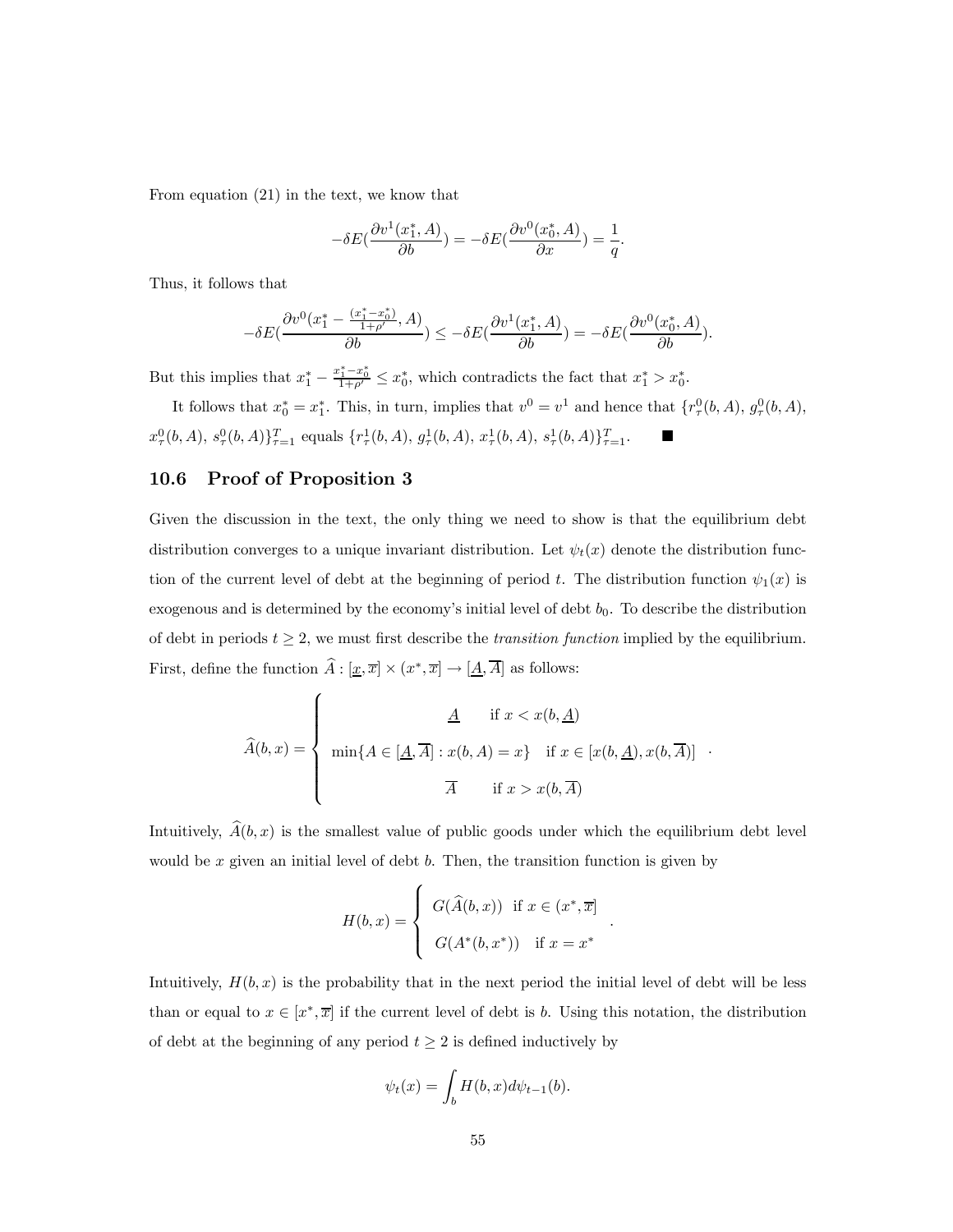The sequence of distributions  $\langle \psi_t(x) \rangle$  converges to the distribution  $\psi(x)$  if for all  $x \in [x^*, \overline{x}]$ , we have that  $\lim_{t\to\infty} \psi_t(x) = \psi(x).^{33}$  Moreover,  $\psi^*(x)$  is an *invariant distribution* if

$$
\psi^*(x) = \int_b H(b, x) d\psi^*(b).
$$

We can now establish that the sequence of debt distributions  $\langle \psi_t(x) \rangle$  converges to a unique invariant distribution  $\psi^*(x)$ .

It is easy to prove that the transition function  $H(b, x)$  has the Feller Property and that it is monotonic in b (see Ch. 12.4 in Stokey, Lucas and Prescott  $(1989)$  for definitions). By Theorem 12.12 in Stokey, Lucas and Prescott (1989), therefore, the result follows if the following "mixing condition" is satisfied:

Mixing Condition: There exists an  $\epsilon > 0$  and  $m \geq 1$ , such that  $H^m(\overline{x}, x^*) \geq \epsilon$  and  $1 - \epsilon$  $H^m(\underline{x}, x^*) \geq \epsilon$  where the function  $H^m(b, x)$  is defined inductively by  $H^1(b, x) = H(b, x)$  and  $H^m(b, x) = \int_z H(z, x)dH^{m-1}(b, z).$ 

Intuitively, this condition requires that if we start out with the highest level of debt  $\bar{x}$ , then we will end up at  $x^*$  with probability greater than  $\epsilon$  after m periods, while if we start out with the lowest level of debt  $\underline{x}$ , we will end up above  $x^*$  with probability greater than  $\epsilon$  in m periods. For any  $b \in [\underline{x}, \overline{x}]$  and  $A \in [\underline{A}, \overline{A}]$  define the sequence  $\langle \phi_m(b, A) \rangle$  as follows:  $\phi_0(b, A) = b$ ,  $\phi_{m+1}(b, A) =$  $x(\phi_m(b, A), A)$ . Thus,  $\phi_m(b, A)$  is the level of debt if the debt level were b at time 0 and the shock was A in periods 1 through m. Recall that, by assumption, there exists some positive constant  $\xi > 0$ , such that for any pair of realizations satisfying  $A < A'$ , the difference  $G(A') - G(A)$  is at least as big as  $\xi(A'-A)$ . This implies that for any  $b \in [\underline{x}, \overline{x}]$ ,  $H^m(b, \phi_m(b, \underline{A}+\lambda)) - H^m(b, \phi_m(b, \underline{A})) \ge$  $\xi^m \lambda^m$  for all  $\lambda$  such that  $0 < \lambda < \overline{A} - \underline{A}$ . Using this observation, we can prove:

**Claim 1:** For m sufficiently large,  $H^m(\overline{x}, x^*) > 0$ .

**Proof:** It suffices to show that for m sufficiently large  $A^*(\phi_m(\overline{x}, \underline{A}), x^*) > \underline{A}$ . Then, for any such m, by continuity there is a  $\lambda_m$  small enough such that  $A^*(\phi_m(\overline{x}, \underline{A}+\lambda_m), x^*) > \underline{A}$ . It then follows that

$$
H^m(\overline{x}, x^*) = \int_z H(z, x^*) dH^{m-1}(\overline{x}, z) = \int_z G(A^*(z, x^*)) dH^{m-1}(\overline{x}, z)
$$

<sup>&</sup>lt;sup>33</sup> In the present environment, this definition is equivalent to the requirement that the sequence of probability measures associated with  $\langle \psi_t(x) \rangle$  converges weakly to the probability measure associated with  $\psi(x)$  (see Stokey, Lucas and Prescott (1989) Theorem 12.8).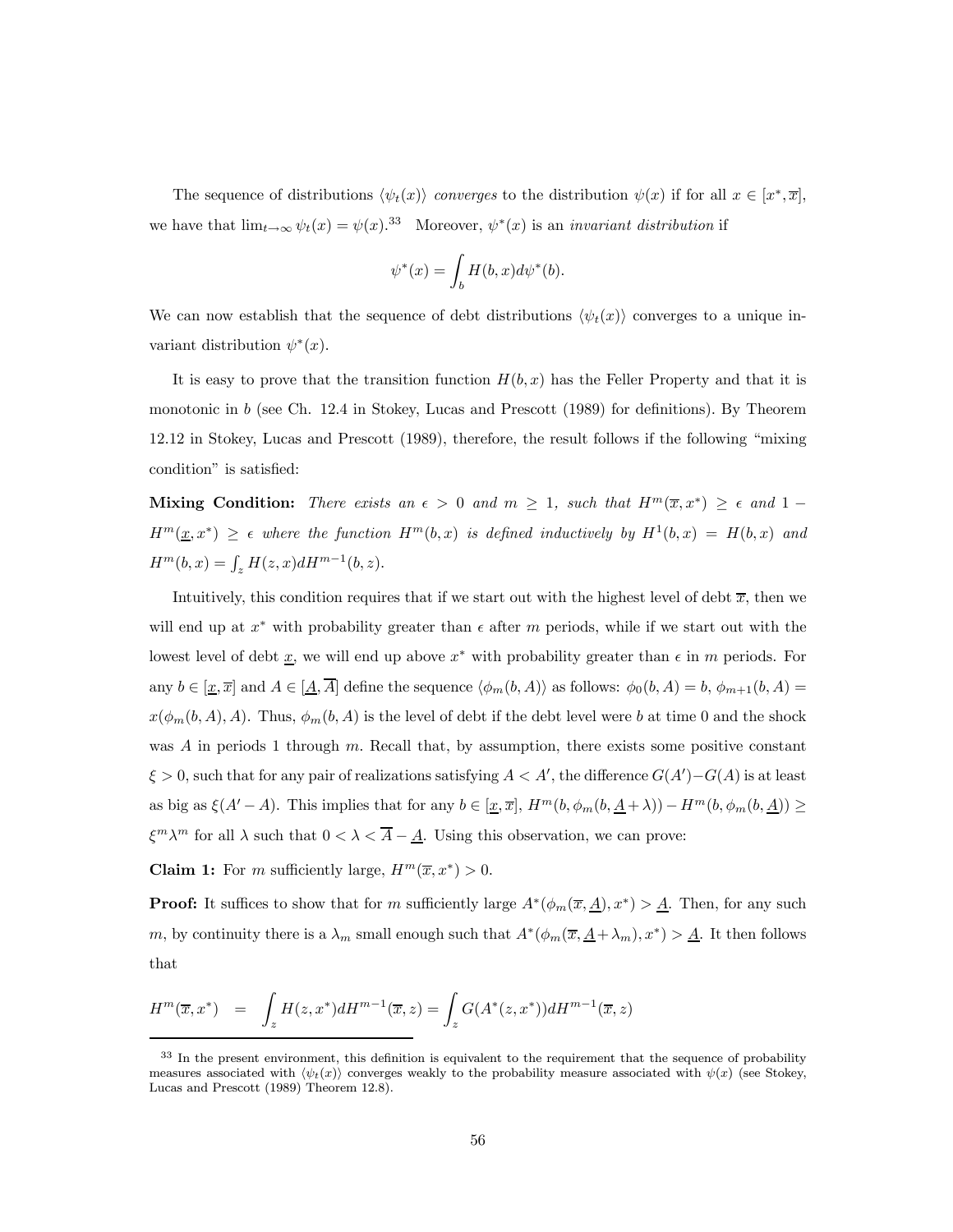$$
\geq \int_{\phi_m(\overline{x}, \underline{A} + \lambda_m)}^{\phi_m(\overline{x}, \underline{A} + \lambda_m)} G(A^*(z, x^*)) dH^{m-1}(\overline{x}, z)
$$
  
\n
$$
\geq G(A^*(\phi_m(\overline{x}, \underline{A} + \lambda_m), x^*)) [H^{m-1}(\overline{x}, \phi_{m-1}(\overline{x}, \underline{A} + \lambda_m)) - H^{m-1}(\overline{x}, \phi_{m-1}(\overline{x}, \underline{A}))]
$$
  
\n
$$
\geq G(A^*(\phi_m(\overline{x}, \underline{A} + \lambda_m), x^*)) (\xi \lambda_m)^{m-1} > 0.
$$

Suppose, to the contrary, that for all m we have that  $A^*(\phi_m(\overline{x}, \underline{A}), x^*) \leq \underline{A}$ . Then, it must be the case that the sequence  $\langle \phi_m(\overline{x}, \underline{A})\rangle$  is decreasing. To see this note that since  $r(b, A)$  is increasing in A we have that

$$
\frac{1-r(\phi_k(\overline{x},\underline{A}),\underline{A})}{1-r(\phi_k(\overline{x},\underline{A}),\underline{A})(1+\varepsilon)} < \int_{\underline{A}}^{\overline{A}}(\frac{1-r(\phi_k(\overline{x},\underline{A}),A)}{1-r(\phi_k(\overline{x},\underline{A}),A)(1+\varepsilon)})dG(A).
$$

But the first order condition for  $x(b, A)$  (see (11) with appropriate value function) and the derivative of the value function (23) imply that:

$$
\frac{1 - r(\phi_{k-1}(\overline{x}, \underline{A}), \underline{A})}{1 - r(\phi_{k-1}(\overline{x}, \underline{A}), \underline{A})(1 + \varepsilon)} = \int_{\underline{A}}^{\overline{A}} \left(\frac{1 - r(\phi_k(\overline{x}, \underline{A}), A)}{1 - r(\phi_k(\overline{x}, \underline{A}), A)(1 + \varepsilon)}\right) dG(A). \tag{A.6}
$$

Since  $r(b, \underline{A})$  is increasing in b and A, this implies  $\phi_{k-1}(\overline{x}, \underline{A}) > \phi_k(\overline{x}, \underline{A})$ .

We can therefore assume without loss of generality that  $\phi_m(\overline{x}, \underline{A})$  converges to some finite  $\beta \geq \underline{x}$ . We now prove that this yields a contradiction. Taking the limit as  $m \to \infty$ , continuity of  $r(\cdot, \underline{A})$  would imply  $\lim_{k\to\infty} r(\phi_k(\overline{x}, \underline{A}), A) = r(\phi_\infty(\overline{x}, \underline{A}), A)$  for all A. Using condition (A.4):

$$
\frac{1 - r(\phi_{\infty}(\overline{x}, \underline{A}), \underline{A})}{1 - r(\phi_{\infty}(\overline{x}, \underline{A}), \underline{A})(1 + \varepsilon)} = \int_{\underline{A}}^{\overline{A}} \left(\frac{1 - r(\phi_{\infty}(\overline{x}, \underline{A}), A)}{1 - r(\phi_{\infty}(\overline{x}, \underline{A}), A)(1 + \varepsilon)}\right) dG(A)
$$

which is impossible since  $r(\phi_{\infty}(\overline{x}, \underline{A}), A)$  is strictly increasing in A. We conclude therefore that for m sufficiently large  $A^*(\phi_m(\overline{x}, \underline{A}), x^*) > \underline{A}$ , which yields the result.

Next, we can establish:

**Claim 2:** For all 
$$
m \ge 2
$$
,  $1 - H^m(\underline{x}, x^*) \ge G(A^*(\underline{x}, x^*))G(A^*(x^*, x^*))^{m-2}[1 - G(A^*(x^*, x^*))]$ .

**Proof:** With probability  $G(A^*(\underline{x}, x^*))$  the level of debt chosen in period 1 is  $x^*$  when the initial level of debt is x; so with probability  $G(A^*(\underline{x}, x^*))G(A^*(x^*, x^*))^{m-2}$  the level of debt is  $x^*$  for the first  $m-1$  periods. Given this, the probability that the level of debt is larger than  $x^*$  in period m is at least  $G(A^*(\underline{x}, x^*))G(A^*(x^*, x^*))^{m-2} [1 - G(A^*(x^*, x^*))]$ .

These two Claims imply that the Mixing Condition is satisfied if  $q < n$ . To see this, choose m sufficiently large so that  $H^m(\overline{x}, x^*) > 0$ . This is always possible by Claim 1. Now let

$$
\epsilon = \min\left\{G(A^*(\underline{x},x^*))G(A^*(x^*,x^*))^{m-2}\left[1-G(A^*(x^*,x^*))\right];H^m(\overline{x},x^*)\right\}
$$